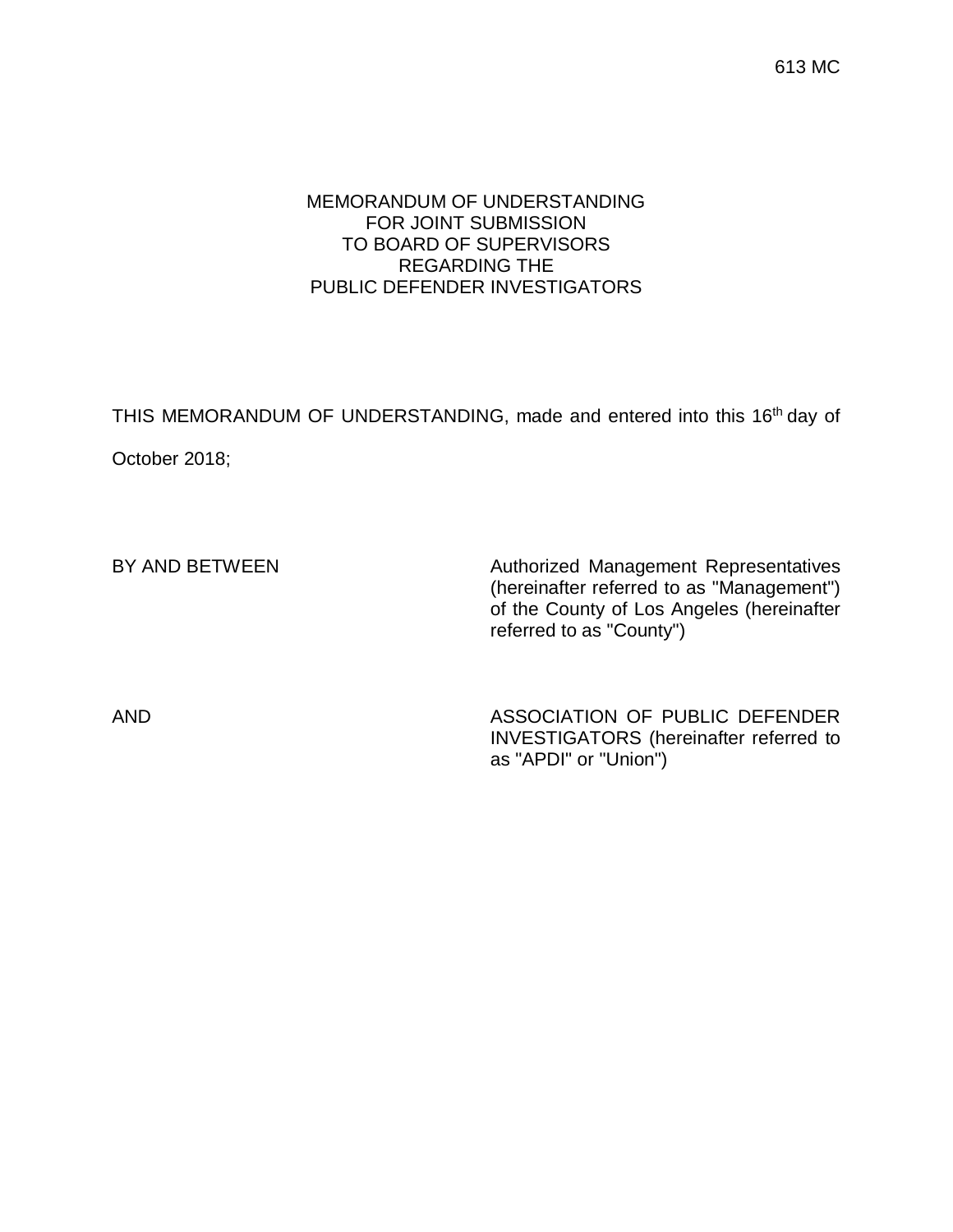# TABLE OF CONTENTS

## PAGE

| <b>ARTICLE 1</b>  |                                               |  |
|-------------------|-----------------------------------------------|--|
| <b>ARTICLE 2</b>  |                                               |  |
| <b>ARTICLE 3</b>  |                                               |  |
| <b>ARTICLE 4</b>  |                                               |  |
| <b>ARTICLE 5</b>  |                                               |  |
| <b>ARTICLE 6</b>  |                                               |  |
| <b>ARTICLE 7</b>  |                                               |  |
| <b>ARTICLE 8</b>  |                                               |  |
| <b>ARTICLE 9</b>  |                                               |  |
| <b>ARTICLE 10</b> |                                               |  |
| <b>ARTICLE 11</b> |                                               |  |
| <b>ARTICLE 12</b> |                                               |  |
| <b>ARTICLE 13</b> |                                               |  |
| <b>ARTICLE 14</b> |                                               |  |
| <b>ARTICLE 15</b> |                                               |  |
| <b>ARTICLE 16</b> |                                               |  |
| <b>ARTICLE 17</b> |                                               |  |
| <b>ARTICLE 18</b> |                                               |  |
| <b>ARTICLE 19</b> | GRIEVANCES - GENERAL IN CHARACTER  49         |  |
| <b>ARTICLE 20</b> |                                               |  |
| <b>ARTICLE 21</b> |                                               |  |
| <b>ARTICLE 22</b> |                                               |  |
| <b>ARTICLE 23</b> |                                               |  |
| <b>ARTICLE 24</b> | PAYROLL DEDUCTIONS AND DUES/AGENCY SHOP57     |  |
| <b>ARTICLE 25</b> |                                               |  |
| <b>ARTICLE 26</b> |                                               |  |
| <b>ARTICLE 27</b> | FULL UNDERSTANDING, MODIFICATIONS, WAIVER  65 |  |
| <b>ARTICLE 28</b> |                                               |  |
| <b>ARTICLE 29</b> |                                               |  |
| <b>ARTICLE 30</b> |                                               |  |
| <b>ARTICLE 31</b> | CONTRACTING OUT AND TRANSFER OF FUNCTIONS  71 |  |
| <b>ARTICLE 32</b> | JOINT LABOR MANAGEMENT COMMITTEE (JLMC)73     |  |
| <b>ARTICLE 33</b> |                                               |  |
| <b>ARTICLE 34</b> | ASSIGNMENT OF ADDITIONAL RESPONSIBILITIES75   |  |
|                   |                                               |  |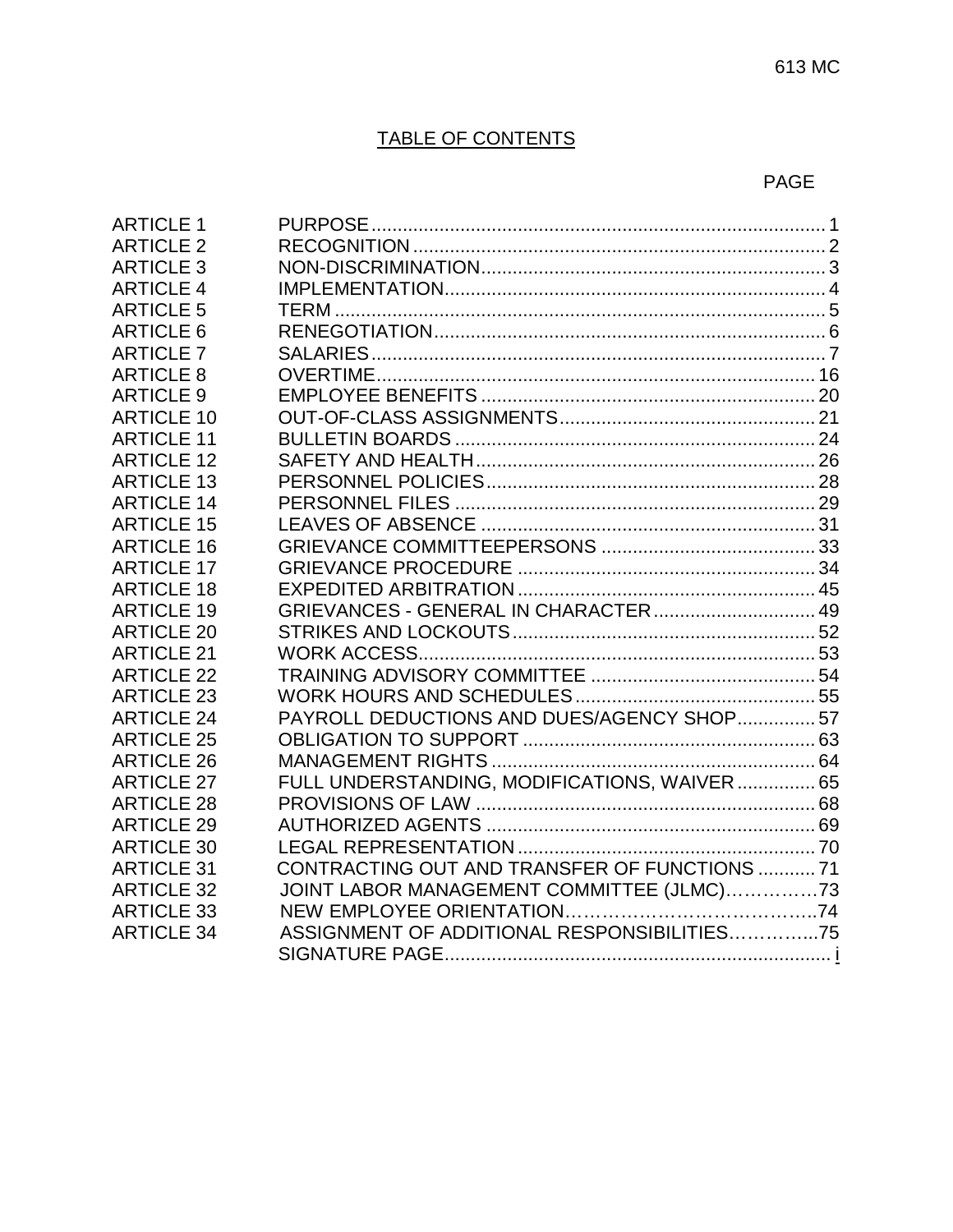## <span id="page-2-0"></span>ARTICLE 1 PURPOSE

It is the purpose of this Memorandum of Understanding to promote and provide for harmonious relations, cooperation and understanding between Management and the employees covered herein; to provide an orderly and equitable means of resolving any misunderstandings or differences which may arise under this Memorandum of Understanding; and to set forth the full and entire understanding of the parties reached as a result of good faith negotiations regarding the wages, hours and other terms and conditions of employment of the employees covered hereby, which understanding the parties intend jointly to submit and recommend for approval and implementation to County's Board of Supervisors.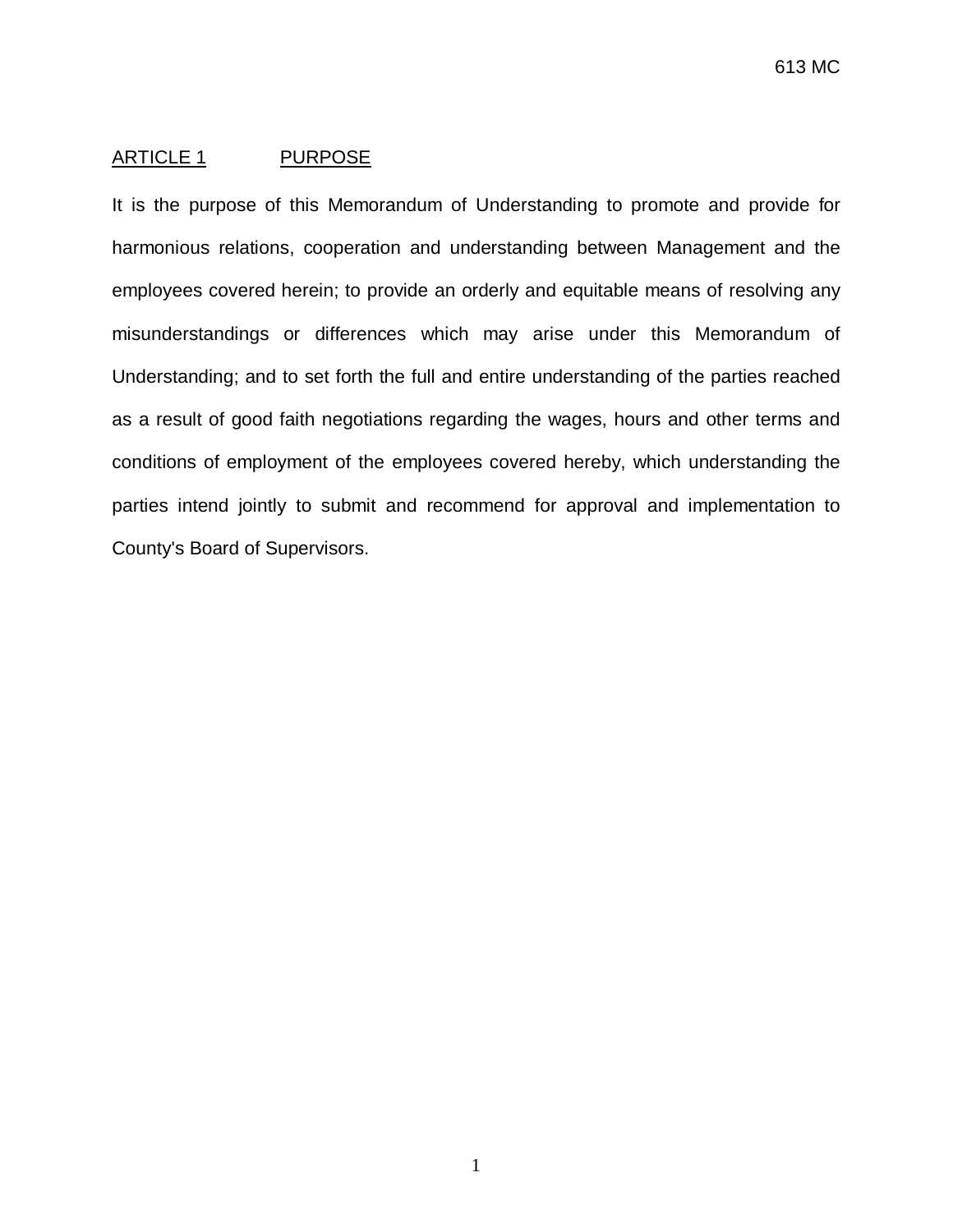### <span id="page-3-0"></span>ARTICLE 2 RECOGNITION

#### Section 1.

Pursuant to the provisions of the Employee Relations Ordinance of the County of Los Angeles and applicable State law, the Association of Public Defender Investigators was certified on August 15, 1985, by County's Employee Relations Commission (Employee Relations Commission File No. Dec-25) as the majority representative of County employees in the Public Defender Investigators Employee Representation Unit (hereinafter "Unit") previously found to be appropriate by said Employee Relations Commission. Management recognizes the Association of Public Defender Investigators as the certified majority representative of the employees in said Unit. The term "employee" or "employees" as used herein shall refer only to employees employed by County in said Unit in the following employee classifications comprising said Unit, as well as such classes as may be added hereafter by the Employee Relations Commission.

| Item No. | Title                |
|----------|----------------------|
| 2901     | Investigator II, PD  |
| 2902     | Investigator III, PD |

## Section 2. **Exclusive Recognition**

Management agrees that it shall recognize the Association of Public Defender Investigators as the exclusive representative of the employees in said Unit when County rules, regulations or laws are amended and the Association of Public Defender Investigators has shown it has met the requirements of any such new rules.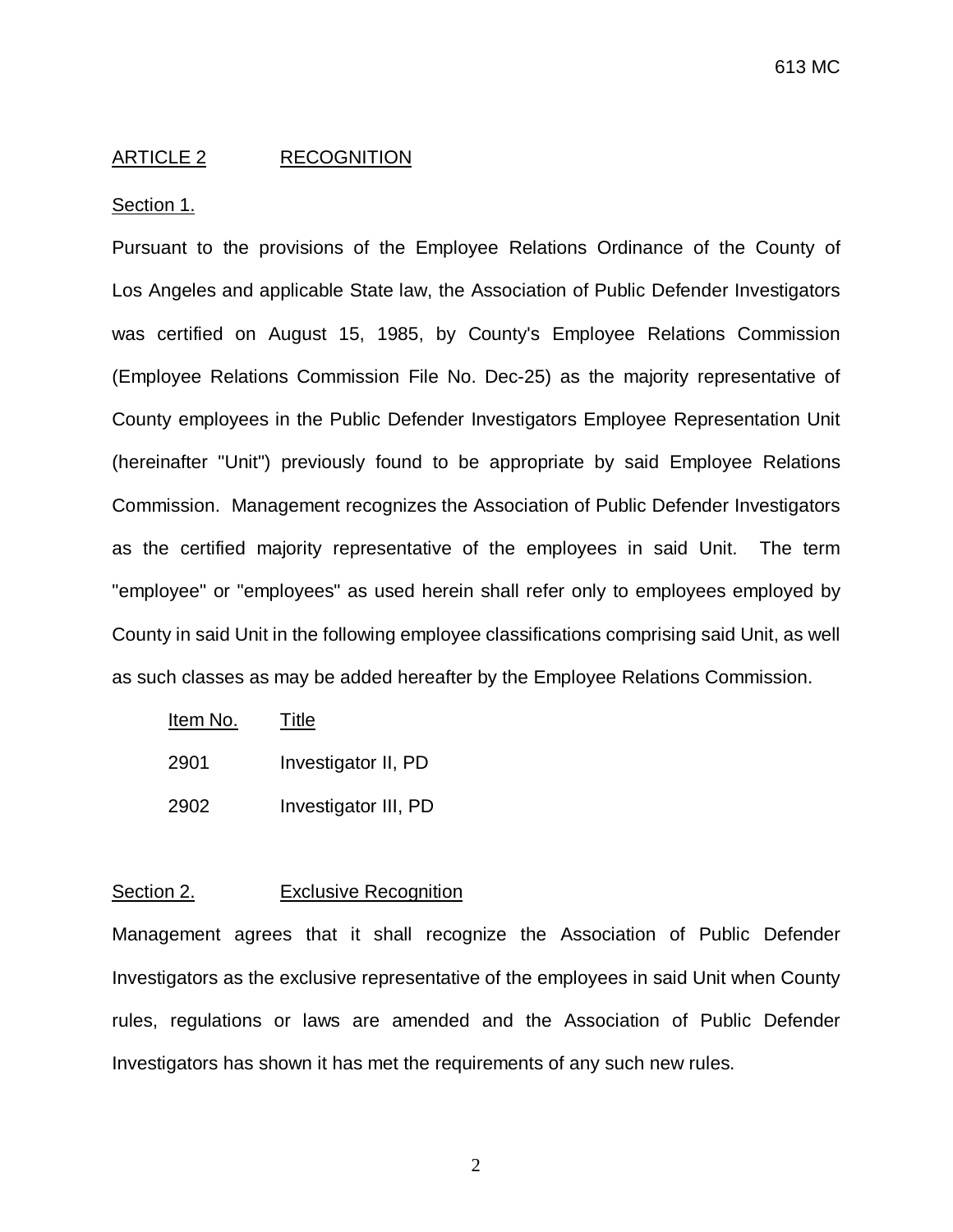### <span id="page-4-0"></span>ARTICLE 3 NON-DISCRIMINATION

The parties mutually recognize and agree fully to protect the rights of all employees covered hereby to join and participate in the activities of the Association of Public Defender Investigators, or to have the Association of Public Defender Investigators represent them in their employee relations with Management. It is further agreed that nothing herein shall prohibit any employees from representing themselves individually or appearing in their own behalf, in their employment relations with Management. No employee shall be interfered with, intimidated, restrained, coerced or discriminated against because of the exercise of these rights.

The provisions of this Memorandum of Understanding shall be applied equally to all employees covered hereby without favor or discrimination because of race, color, gender, sexual orientation, age, national origin, political or religious opinions, mental or physical disability or any other protected status.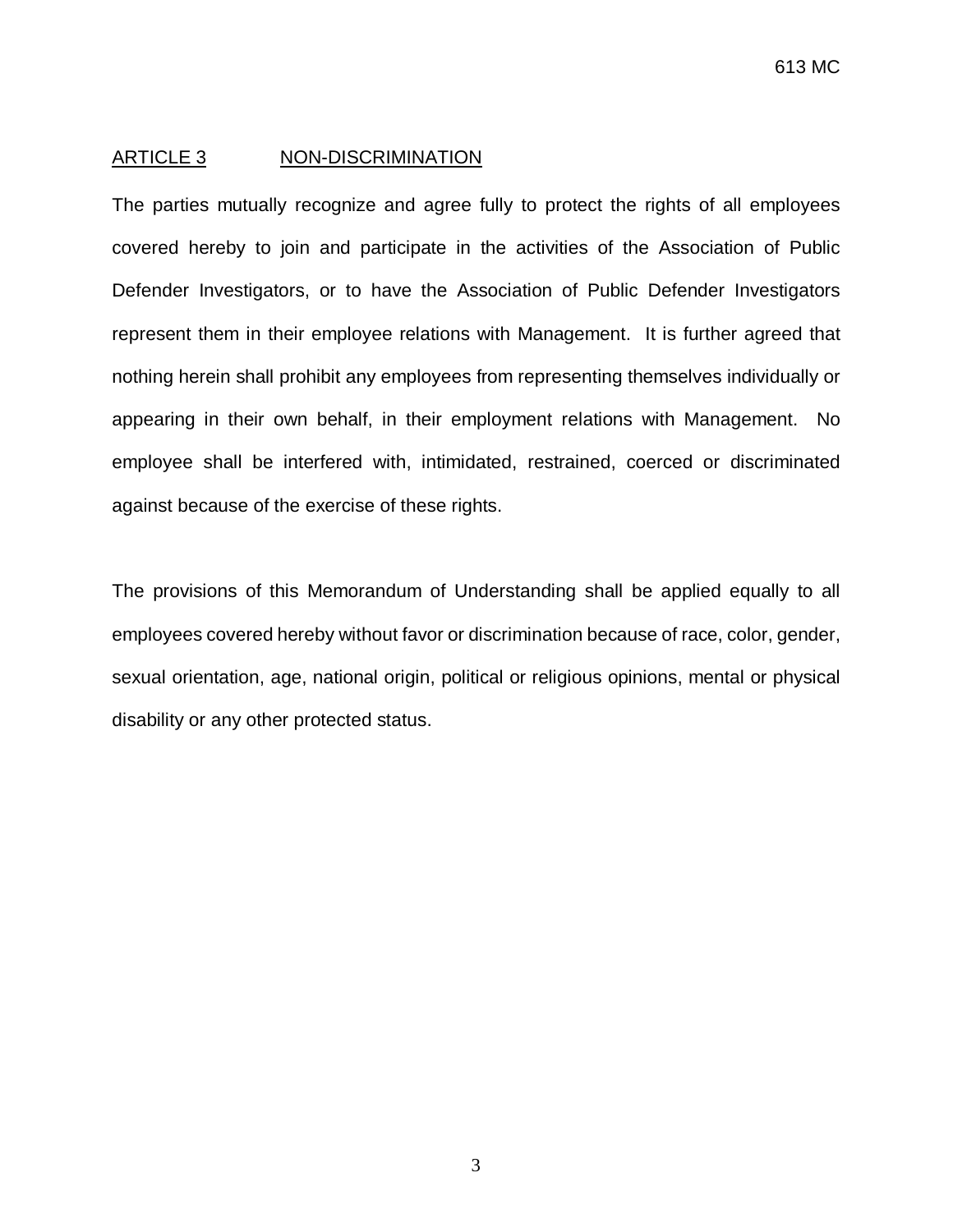### <span id="page-5-0"></span>ARTICLE 4 IMPLEMENTATION

This Memorandum of Understanding constitutes a mutual recommendation to be jointly submitted to County's Board of Supervisors. It is agreed that this Memorandum of Understanding shall not be binding upon the parties unless and until said Board of Supervisors:

- A. Acts, by majority vote, formally to approve said Memorandum of Understanding;
- B. Enacts necessary amendments to all County Ordinances, including Title 6 the Los Angeles County Code, required to implement the full provisions of Articles; and
- C. Acts to appropriate the necessary funds required to implement the provisions of this Memorandum of Understanding which require funding.

Notwithstanding the foregoing, in the event the Board of Supervisors fails to take all actions necessary to timely implement this Memorandum of Understanding, it is understood that the parties may mutually agree to implement appropriate provisions of this Memorandum which do not require specific approval by the Board of Supervisors.

Implementation shall be effective as of the date approved by the Board of Supervisors. If the parties do not mutually agree to implement appropriate provisions of this Memorandum not requiring approval by the Board of Supervisors, then negotiations shall resume upon the request of either party.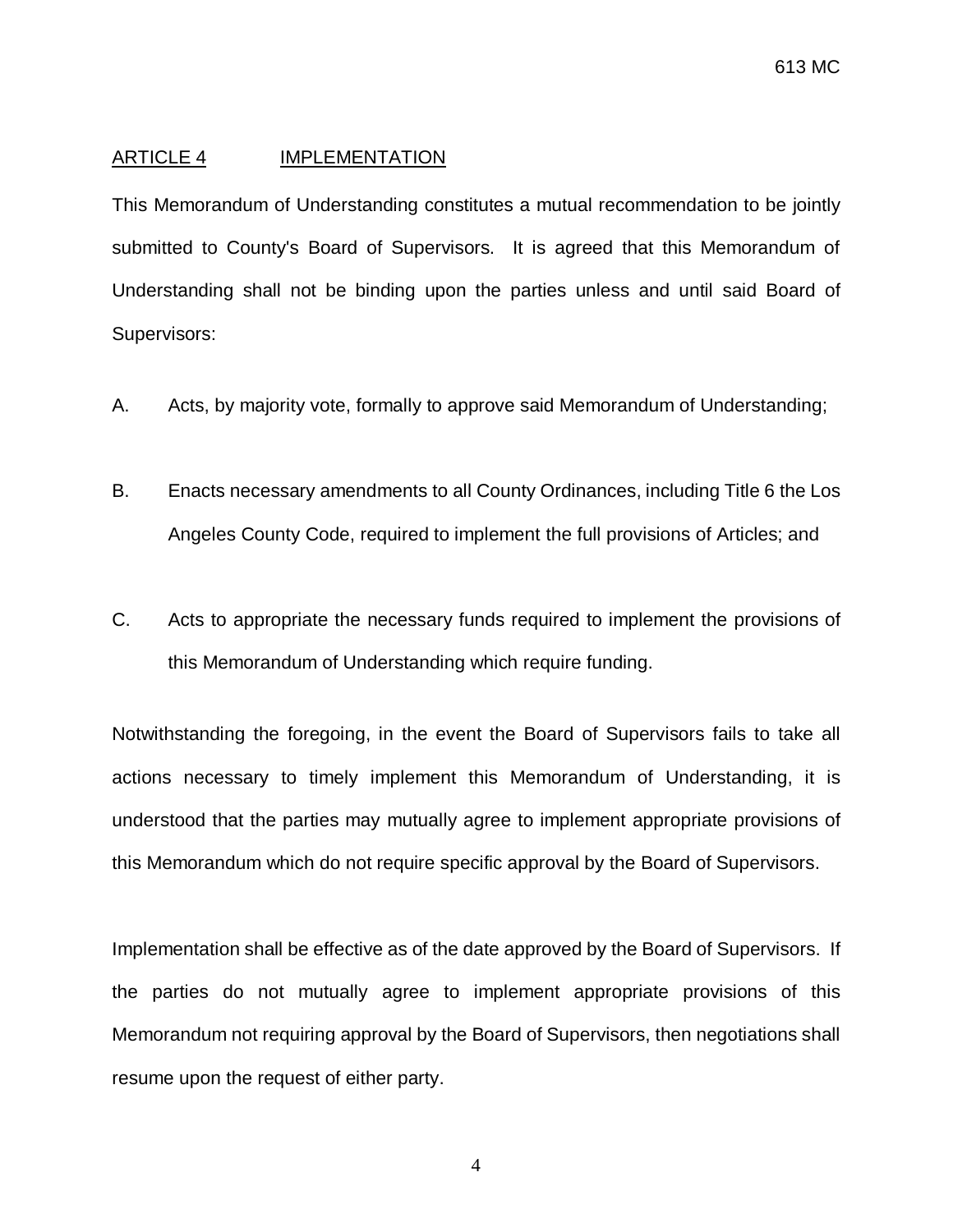# <span id="page-6-0"></span>ARTICLE 5 TERM

The term of this Memorandum of Understanding shall commence on the date the terms and conditions for its effectiveness, as set forth in Article 4, Implementation, are fully met, but in no event, shall said Memorandum of Understanding become effective prior to 12:01 a.m., on February 1, 2018. This Memorandum of Understanding shall expire and otherwise be fully terminated at 12:00 midnight on January 31, 2021.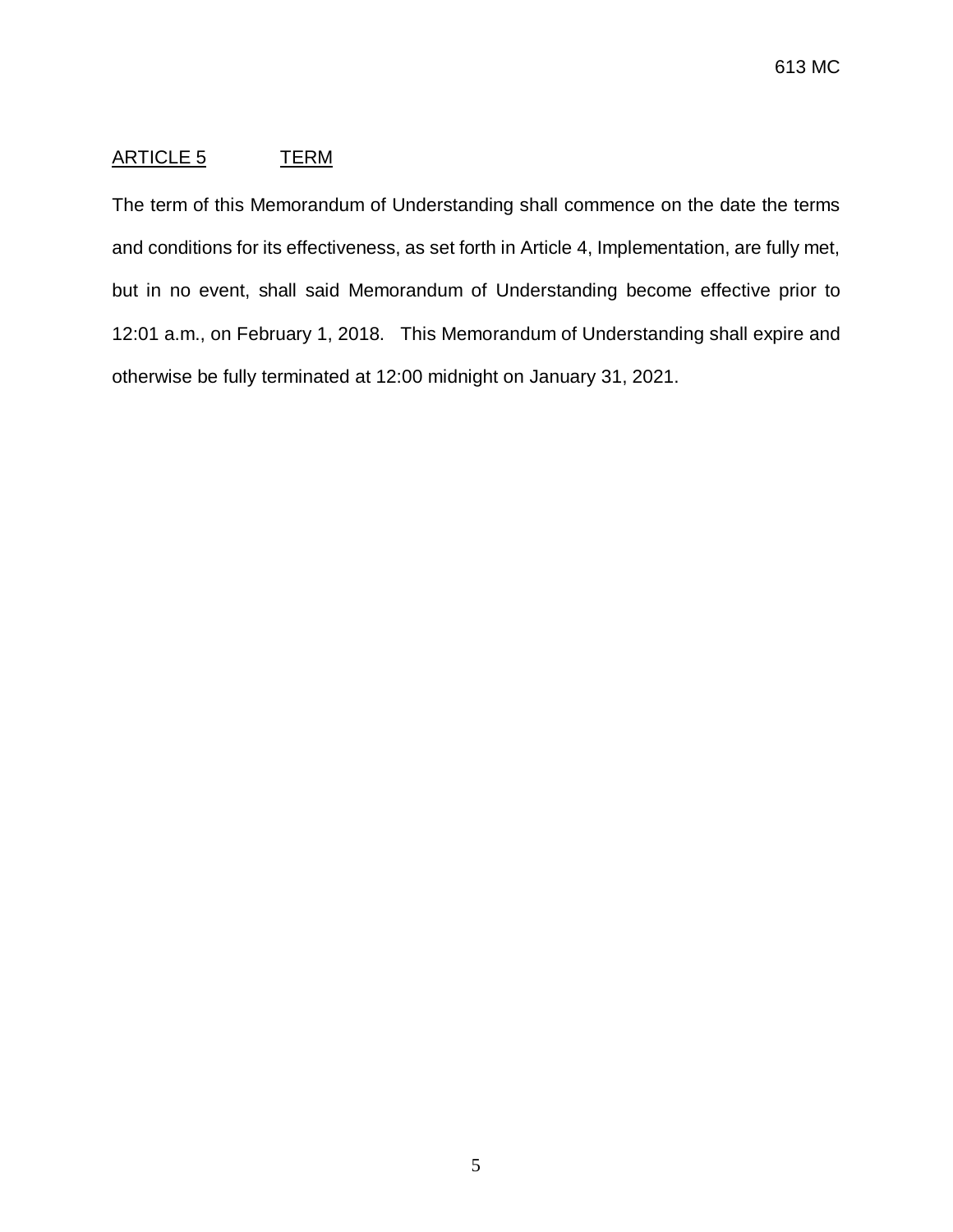### <span id="page-7-0"></span>ARTICLE 6 RENEGOTIATION

#### Section 1. Calendar for Negotiations

In the event either party hereto desires to negotiate the provisions of a successor Memorandum of Understanding, such party shall serve upon the other, its request to commence negotiations, as well as its initial written proposals for such successor Memorandum of Understanding no later than September 15, 2020

Upon receipt of such written notice and proposals, negotiations shall begin no later than thirty (30) days after such receipt or October 15, 2020, whichever is later. An impasse concerning the matters under negotiations shall be declared automatically if full and entire agreement on the mandatory terms of a successor Memorandum of Understanding is not reached by November 30, 2020, unless the parties mutually agree to continue negotiations.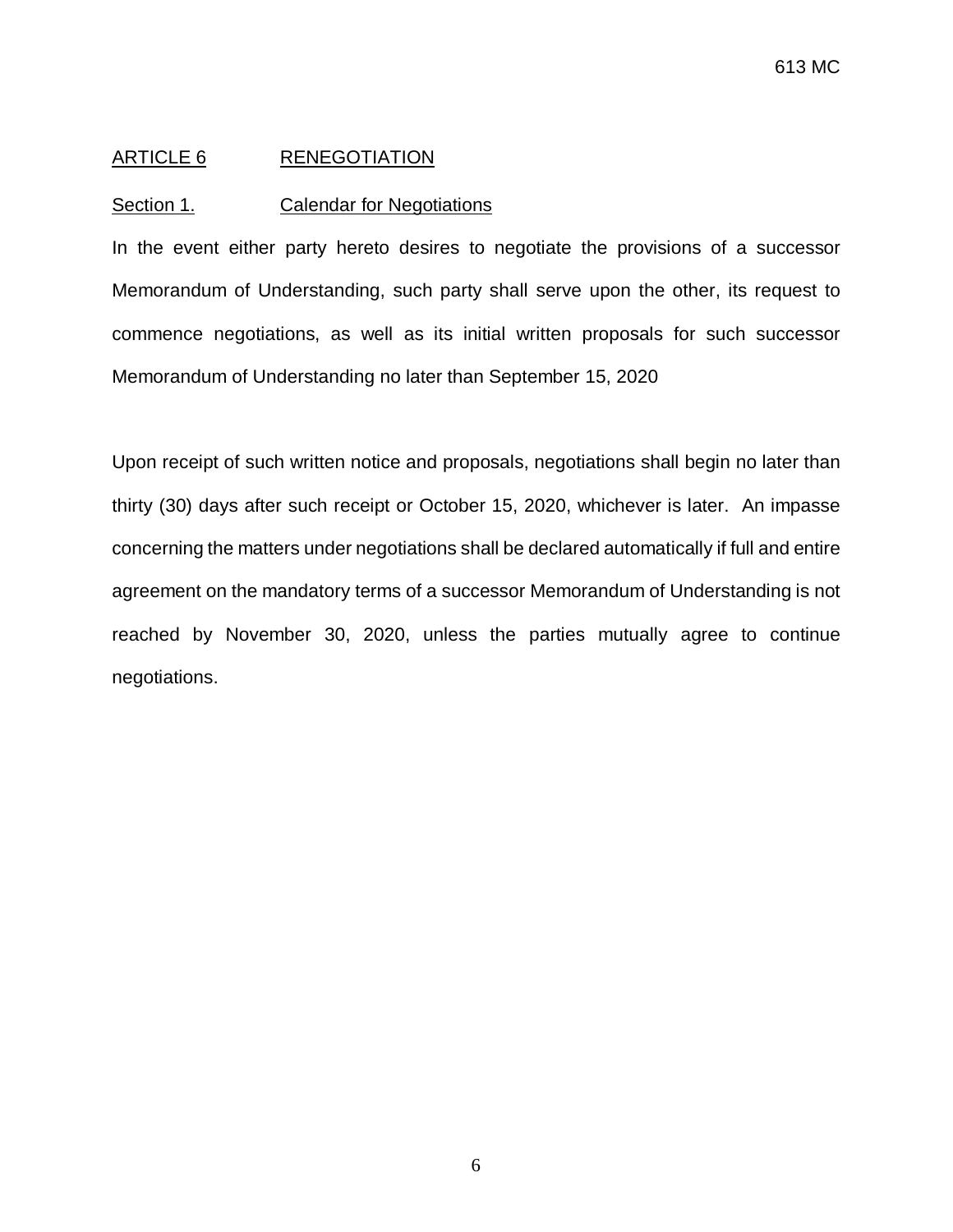## <span id="page-8-0"></span>ARTICLE 7 SALARIES

## Section I. Recommended Salary Adjustment

A. The parties jointly agree to recommend to County's Board of Supervisors that said Board adopt and implement the following salaries applicable to employees in the Unit effective on the dates indicated:

| ITEM ITEM<br>NO. | CLASSIFICATION            | <b>EFFECTIVE</b><br>DATE                                          | NOTE SCH |                              | MINIMUM<br>RATE                          | MAXIMUM<br>RATE                              |
|------------------|---------------------------|-------------------------------------------------------------------|----------|------------------------------|------------------------------------------|----------------------------------------------|
| 2901             | INVESTIGATOR II.PD        | <b>CURRENT</b><br>07/01/2018 NX<br>07/01/2019 NX<br>07/01/2020 NX | NX.      | 104D<br>105A<br>105L<br>106K | 7080.64<br>7221.00<br>7401.91<br>7586.91 | 9804.09<br>9999.00<br>10249.00<br>10505.55   |
|                  | 2902 INVESTIGATOR III, PD | <b>CURRENT</b><br>07/01/2018 NW<br>07/01/2019 NW<br>07/01/2020 NW | NW       | 108D<br>109A<br>109L<br>110K | 7892.64<br>8049.00<br>8249.91<br>8455.73 | 10351.18<br>10557.00<br>10820.64<br>11090.82 |

REGARDING THE CONTRACT TERM OF 2018 THROUGH 2021, WHEN MUTUALLY AGREED TO BY THE PARTIES AND IF A LEGITIMATE FISCAL EMERGENCY EXISTS, THE MOU MAY BE REOPENED ON THE ISSUE OF THE THIRD-YEAR WAGE OF THE AGREEMENT.

"ME TOO" Understanding that bargaining unit 613 shall receive the same County wide general Cost of Living Adjustment as all other County bargaining units.

If, during, the 2015 collective bargaining season, the County of Los Angeles reaches an initial agreement with any County certified employee organization involving the first issuance of a longevity bonus, or any increase to a longevity bonus, the County shall issue said longevity bonus to bargaining unit 613 based on the same terms and conditions as issued to the first-time recipients of the longevity bonuses.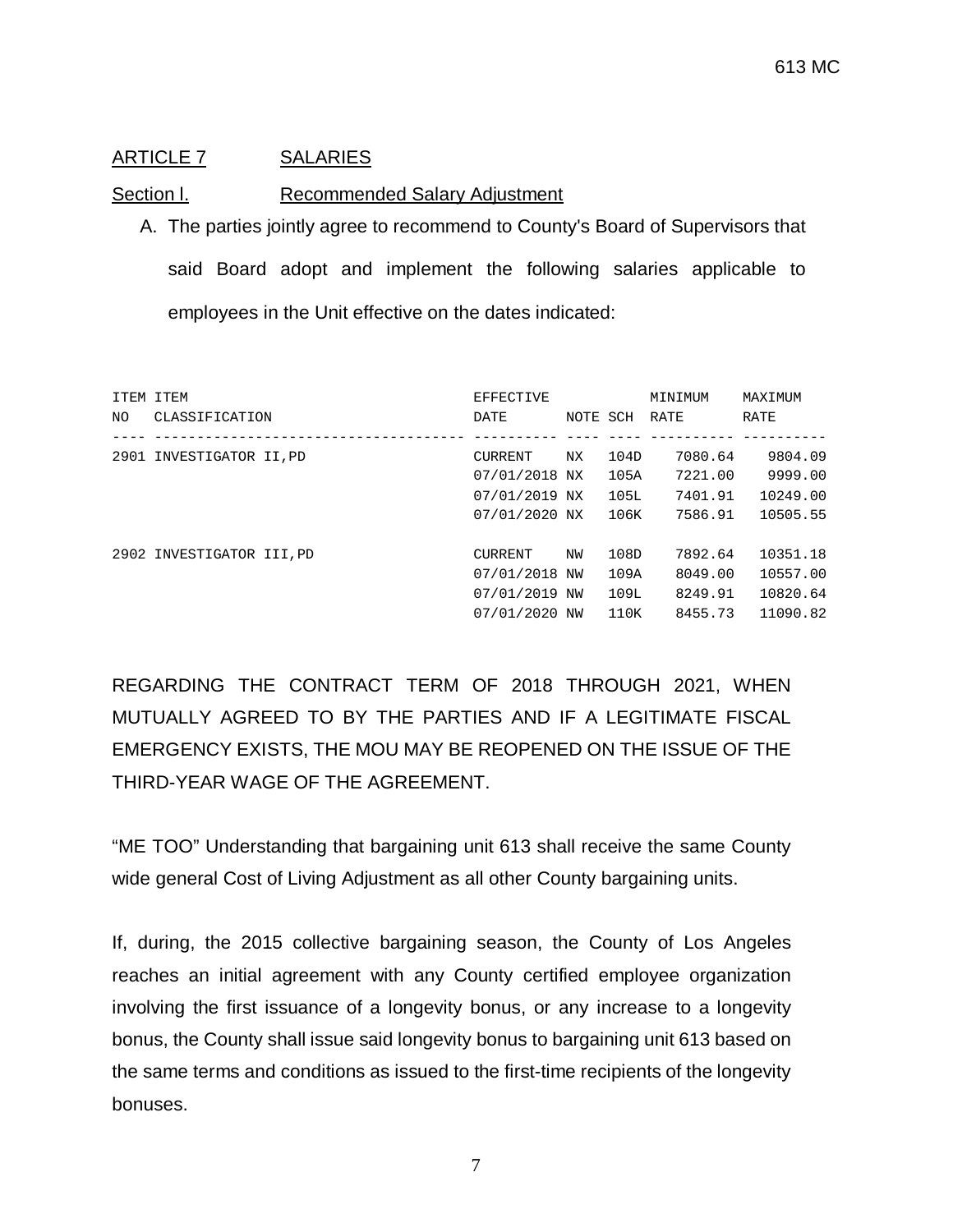Effective 4/1/07, a new salary step (5.5%) will be added to each class in the bargaining unit. Employees on the top step of the salary range for Investigator II, PD (Item No. 2901) and Investigator III, PD (Item No. 2902) for at least 1 year on 4/1/07 will go to the new salary step.

#### Section 2. Step Advances

- A. Full-time permanent employees in this unit who are below the top step of the salary range and who are eligible for an annual step advance will be granted a step advance only when a competent or better Performance Evaluation has been filed by the employee's department head. The Performance Evaluation shall be filed at least one month prior to the employee's step advance anniversary date and within a period which does not exceed one year prior to that date.
- B. If no performance review is filed as defined in A. above, or if an employee receives an Improvement Needed Performance Evaluation, the employee's step advance will not be granted on the date due.

Where no Performance Evaluation is issued in accordance with Paragraph A above, the employee may request his department in writing to issue a Performance Evaluation. The department head shall issue a Performance Evaluation within five days of the employee's request. If said Evaluation is competent or better, the employee shall be granted a step advance effective to his step advance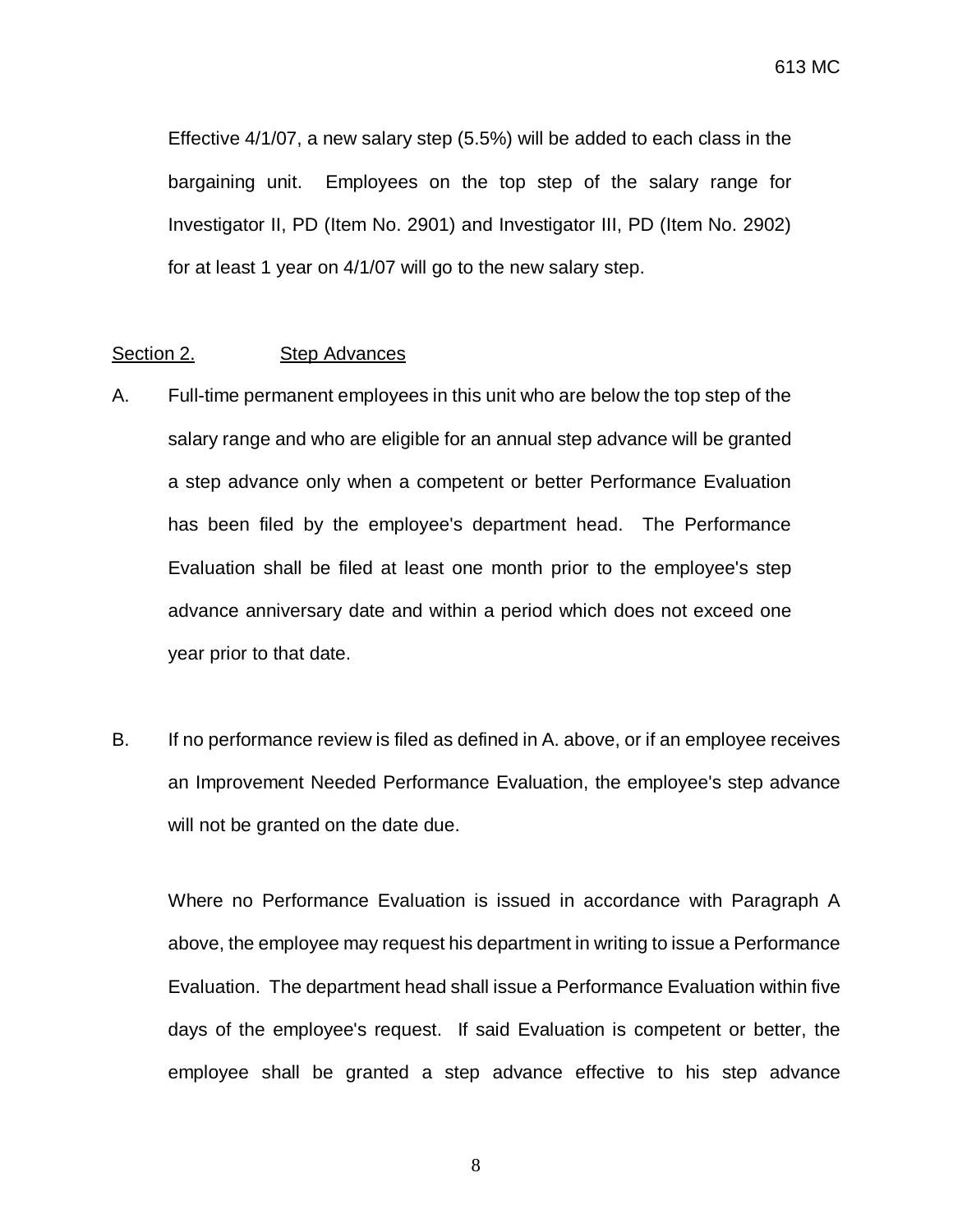anniversary date.

- C. Grievances arising out of this section shall be processed as follows:
	- 1. Where no Performance Evaluation has been issued in accordance with Paragraph B. above, the employee may file a grievance with the Department of Human Resources. If the Director of Personnel fails to obtain issuance of such Performance Evaluation within ten days after the grievance is filed with the Department of Human Resources, the employee shall be deemed competent and the step advance shall be processed within 30 days effective to his step anniversary date.
	- 2. Where the department head issues a Performance Evaluation upon request of the Department of Personnel, and said Performance Evaluation is competent or better, the employee shall be provided a step advance within 30 days effective to his step advance anniversary date.
	- 3. Grievances based on an Improvement Needed Performance Evaluation shall be filed within ten days of issuance with the department head or his designated representative who shall respond to the grievance within ten days. Appeals from a department head decision shall be processed in accordance with Civil Service Rules.
	- D. During the term of this agreement, should any changes be made in the existing categories of Performance Evaluation which adversely impacts the application of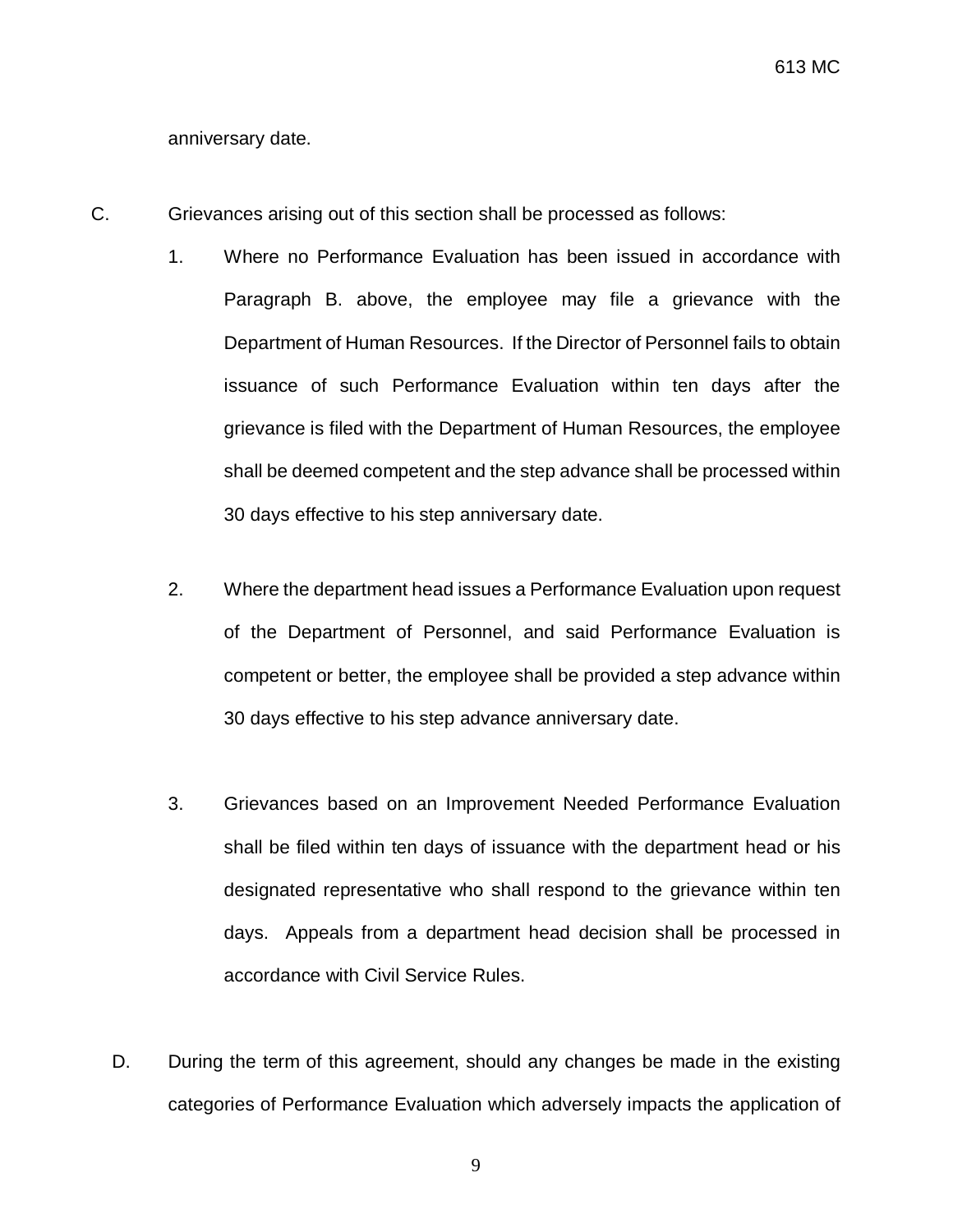this section, the parties agree to meet and renegotiate this section. In the event an agreement cannot be reached through negotiations, it is agreed that the Union may submit the dispute to arbitration. The arbitrator shall issue an award on the step advances as affected by the changes in existing categories of Performance Evaluations.

### Section 3.

The parties having jointly reviewed and considered available salary and wage information data, agree that the recommended salaries set forth herein were negotiated in good faith, and that said salaries were determined independently of race, gender, age or national origin.

## Section 4. Special Pay Practices

### A. Dress Standards

The Union agrees that effective January 1, 1986, all current employees in the bargaining unit and all future employees covered by this agreement will be required to provide a navy-blue sports coat (blazer style) and wear it at all appropriate occasions as determined by management. Nothing herein shall be construed as a waiver of management's right to establish, change and modify dress standards.

Employees covered by this agreement who have provided a navy-blue sports coat (blazer style) and are employed on December 1, 2003, shall be entitled to a lump sum payment of two hundred dollars (\$200.00), payable between January 1, 2001,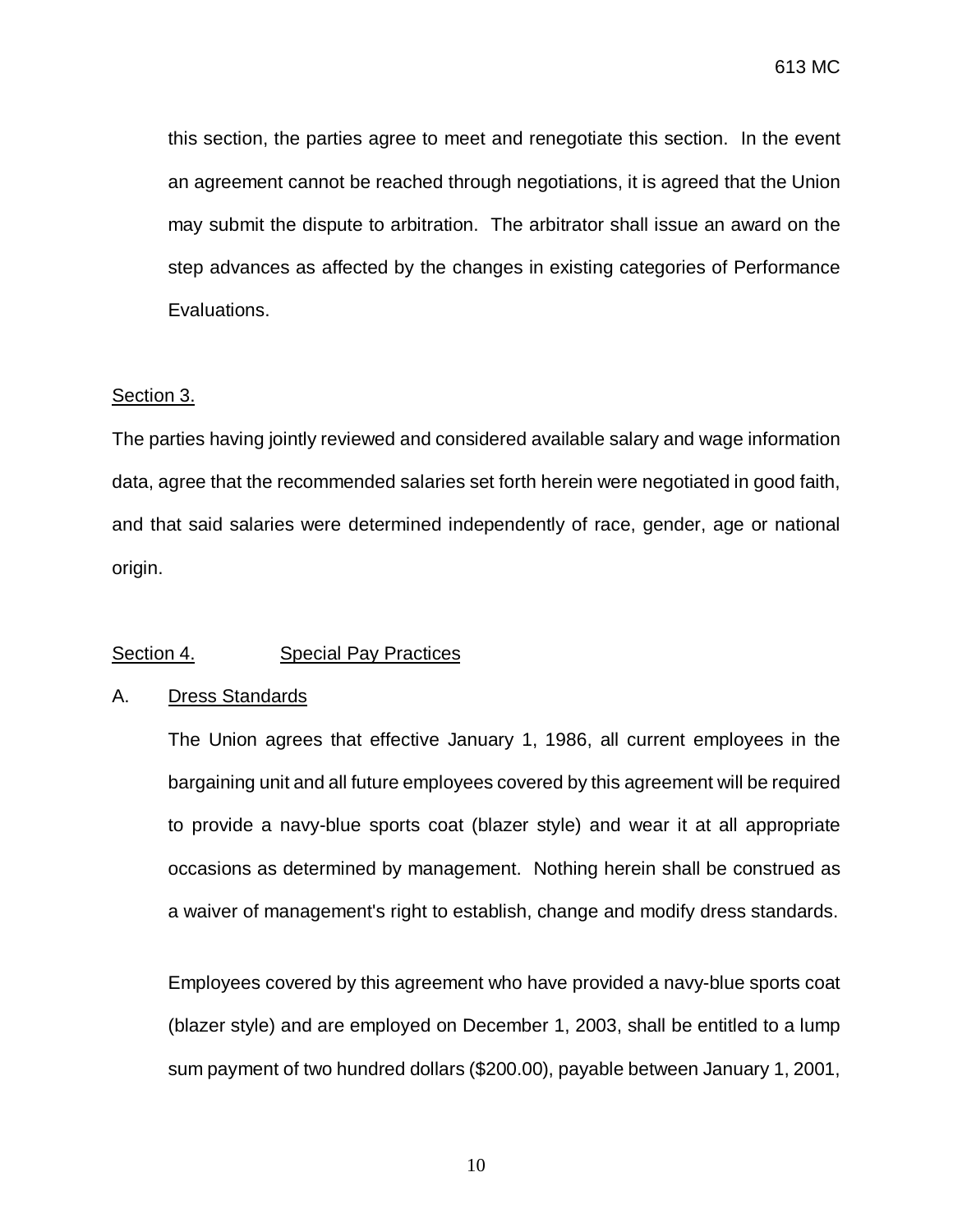and January 15, 2004, by separate payroll warrant. This allowance shall not constitute a base rate.

Employees covered by this agreement who have provided a navy-blue sports coat (blazer style) and are employed on December 1, 2004, shall be entitled to a lump sum payment of two hundred dollars (\$200.00), payable between January 1, 2005, and January 15, 2005, by separate payroll warrant.

This allowance shall not constitute a base rate.

Employees covered by this agreement who have provided a navy-blue sports coat (blazer style) and are employed on December 1, 2005, shall be entitled to a lump sum payment of two hundred dollars (\$200.00), payable between January 1, 2006 and January 15, 2006, by separate payroll warrant. This allowance shall not constitute a base rate.

Employees covered by this agreement who have provided a navy-blue sports coat (blazer style) and are employed on December 1, 2006, shall be entitled to a lump sum payment of two hundred dollars (\$200.00), payable between January 1, 2007, and January 15, 2007, by separate payroll warrant. This allowance shall not constitute a base rate.

Employees covered by this agreement who have provided a navy-blue sports coat (blazer style) and are employed on December 1, 2007, shall be entitled to a lump sum payment of two hundred dollars (\$200.00), payable between January 1, 2008,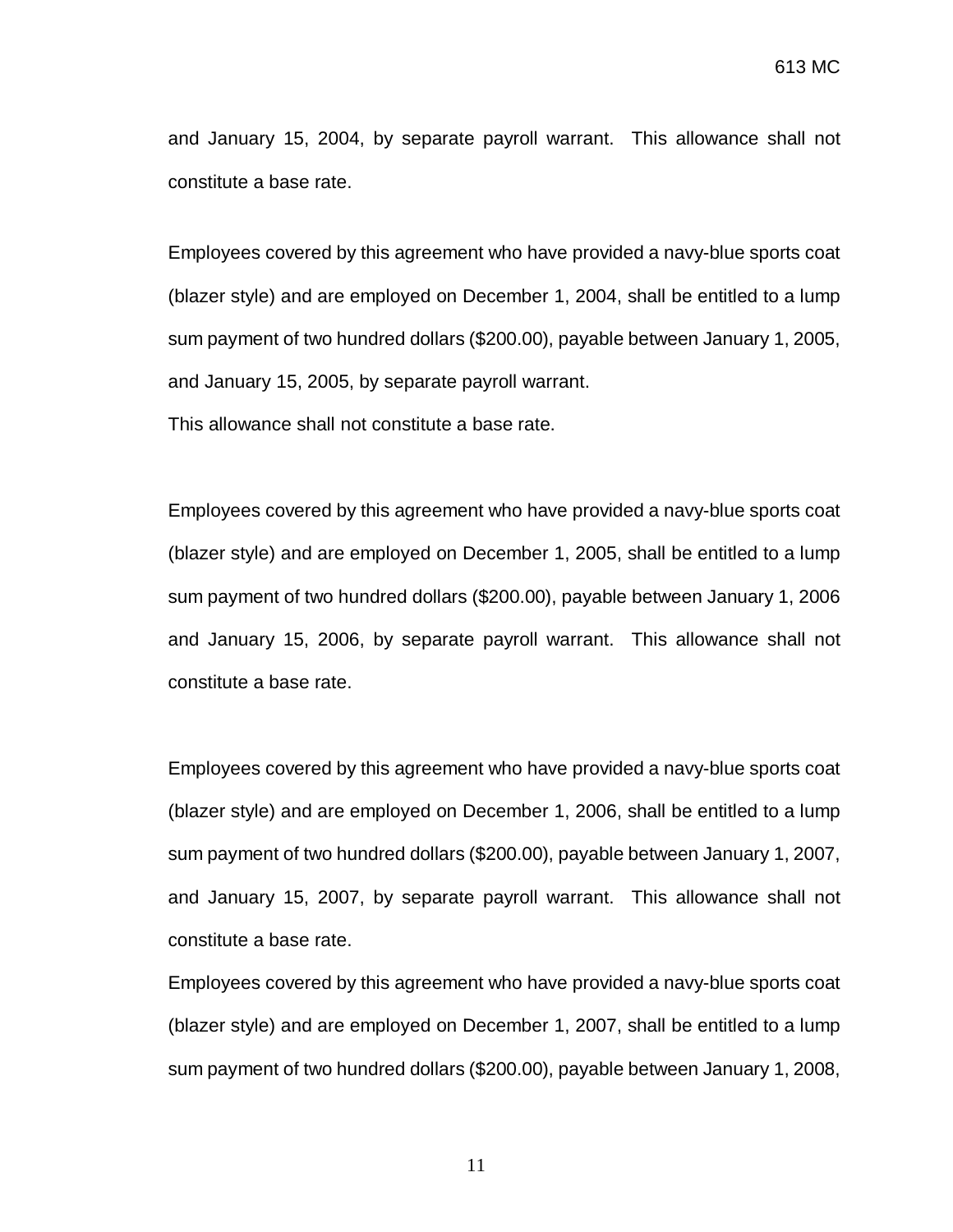and January 15, 2008, by separate payroll warrant. This allowance shall not constitute a base rate.

Employees covered by this agreement who have provided a navy-blue sports coat (blazer style) and are employed on December 1, 2008, shall be entitled to a lump sum payment of two hundred dollars (\$200.00), payable between January 1, 2009, and January 15, 2009, by separate payroll warrant.

Employees covered by this agreement who have provided a navy-blue sports coat (blazer style) and are employed on December 1, 2013, shall be entitled to a lump sum payment of two hundred dollars (\$200.00), payable between January 1, 2014, and January 15, 2014, by separate payroll warrant. This allowance shall not constitute a base rate.

Employees covered by this agreement who have provided a navy-blue sports coat (blazer style) and are employed on December 1, 2014, shall be entitled to a lump sum payment of two hundred dollars (\$200.00), payable between January 1, 2015, and January 15, 2015, by separate payroll warrant. This allowance shall not constitute a base rate.

Employee covered by this agreement who have provided a navy-blue sports coat (blazer style) and are employed on December 1, 2015, shall be entitled to a lump sum payment of two hundred and fifty dollars (\$250.00), payable between January 1, 2016, and January 15, 2016, by separate payroll warrant.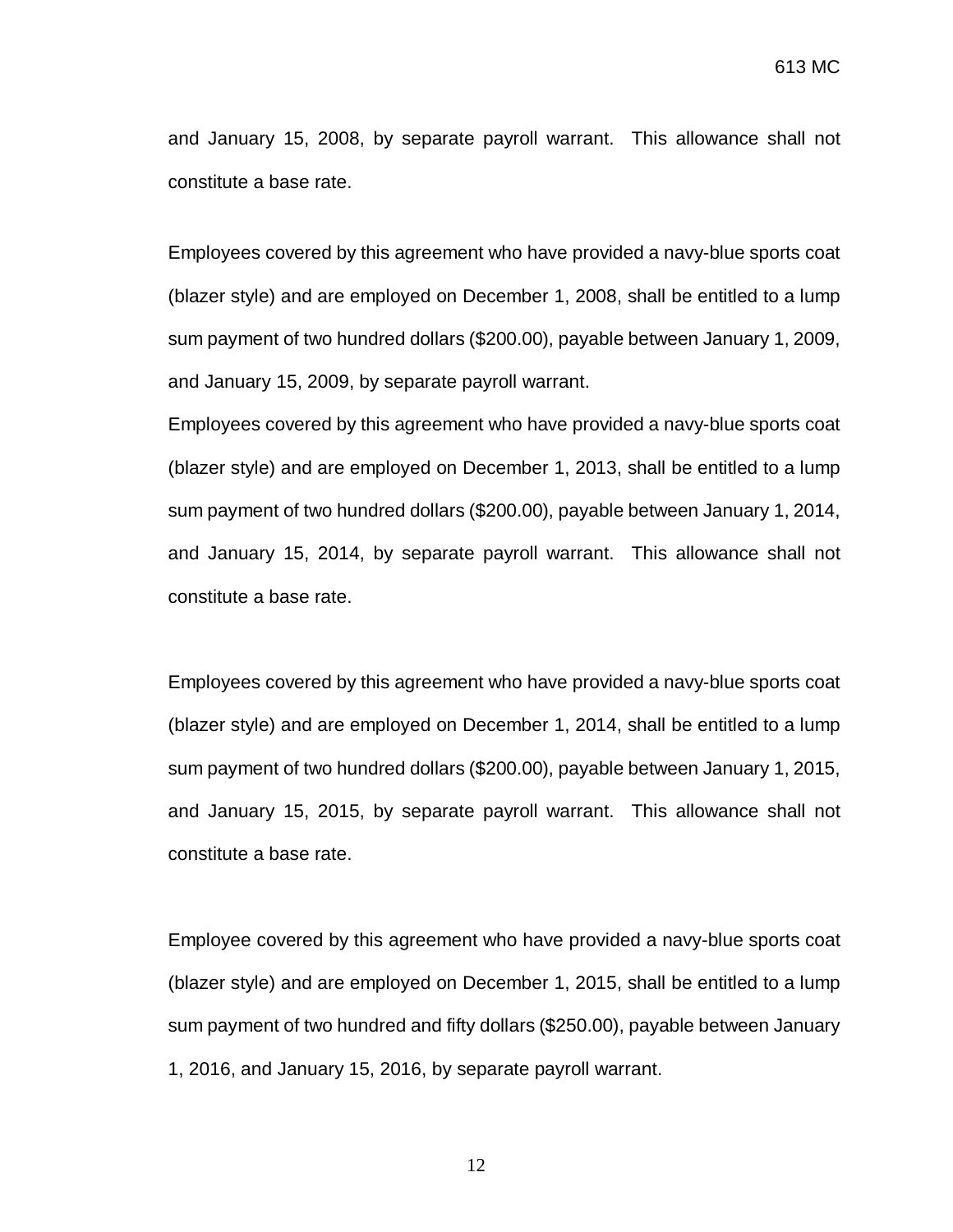Employee covered by this agreement who have provided a navy-blue sports coat (blazer style) and are employed on December 1, 2016, shall be entitled to a lump sum payment of two hundred and fifty dollars (\$250.00), payable between January 1, 2017, and January 15, 2017, by separate payroll warrant.

Employee covered by this agreement who have provided a navy-blue sports coat (blazer style) and are employed on December 1, 2017, shall be entitled to a lump sum payment of two hundred and fifty dollars (\$250.00), payable between January 1, 2018, and January 15, 2018, by separate payroll warrant.

Employees covered by this agreement who have court attire and are employed on November 1, 2018, shall be entitled to a lump sum payment of two hundred and fifty dollars (\$250.00), payable between December 1, 2018 and December 15, 2018, by separate payroll warrant.

Employees covered by this agreement who have court attire and are employed on November 1, 2019, shall be entitled to a lump sum payment of two hundred and fifty dollars (\$250.00), payable between December 1, 2019 and December 15, 2019, by separate payroll warrant.

Employees covered by this agreement who have court attire and are employed on November 1, 2020, shall be entitled to a lump sum payment of two hundred and fifty dollars (\$250.00), payable between December 1, 2020 and December 15,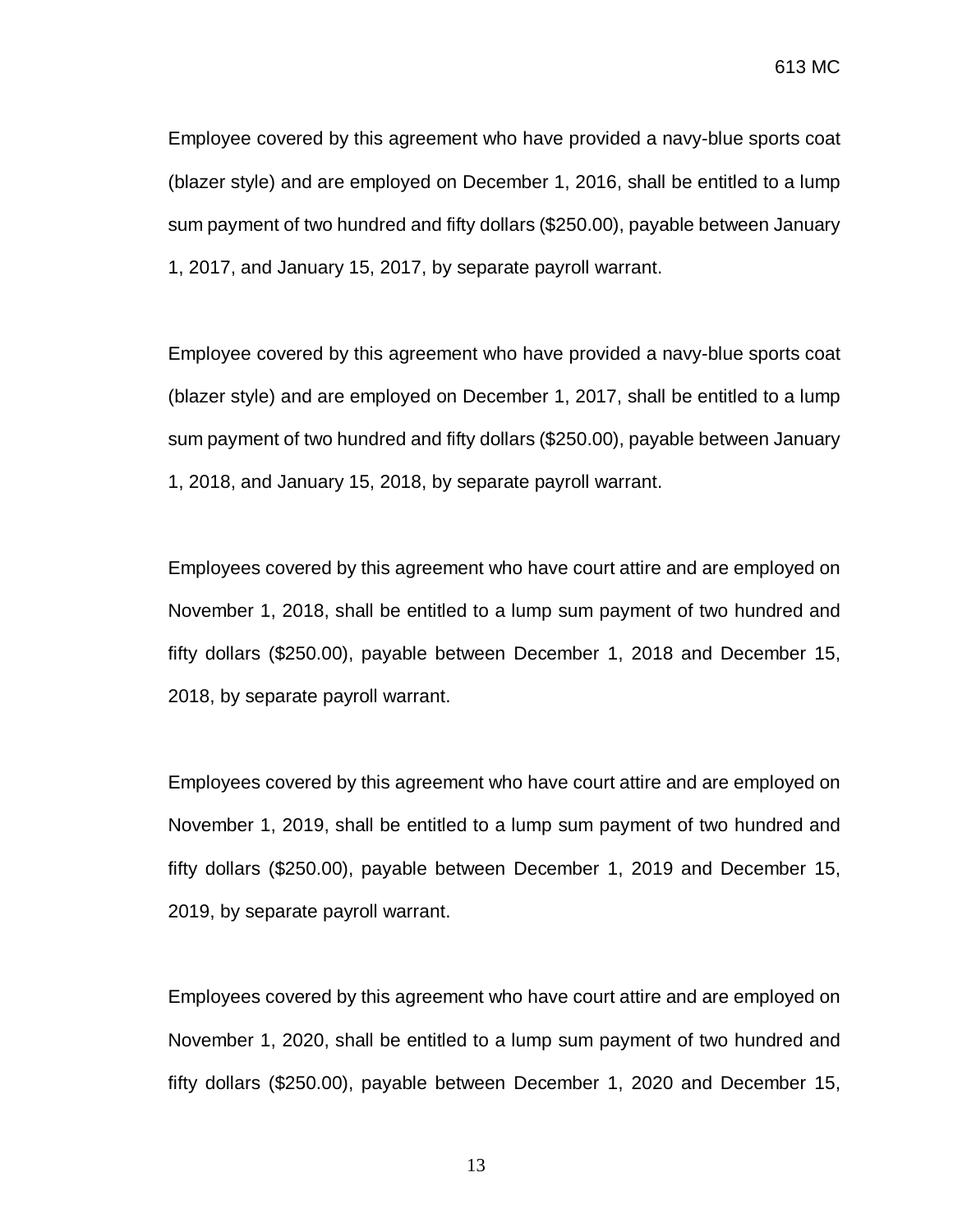2020, by separate payroll warrant.

This allowance shall not constitute a base rate.

Employees shall be responsible for the cleaning and maintenance of the required attire.

## B. Standby Pay INS Parolee Witness Program

Employees required by Management to remain available to return to work, at any time during specified hours outside their normal working hours, shall receive \$2.00 per hour while on standby but not more than \$600.00 per month. The parties agree that no additional compensation for standby status shall be made since the employee placed on standby status is not "unreasonably restricted" as defined by the Fair Labor Standards Act.

## C. **INS Parolee Witness Program - After Hours Duty**

Whenever an employee is ordered by his/her Department Head or designated Management representative to work following the termination of his/her normal work shift and departure from his/her work location as a result of the INS Parolee Witness Program, the employee shall receive six (6) hours of compensatory time off for the first four hours worked, or any fraction thereof.

Employees who work in excess of four hours will receive compensatory time off at the rate of time and one-half.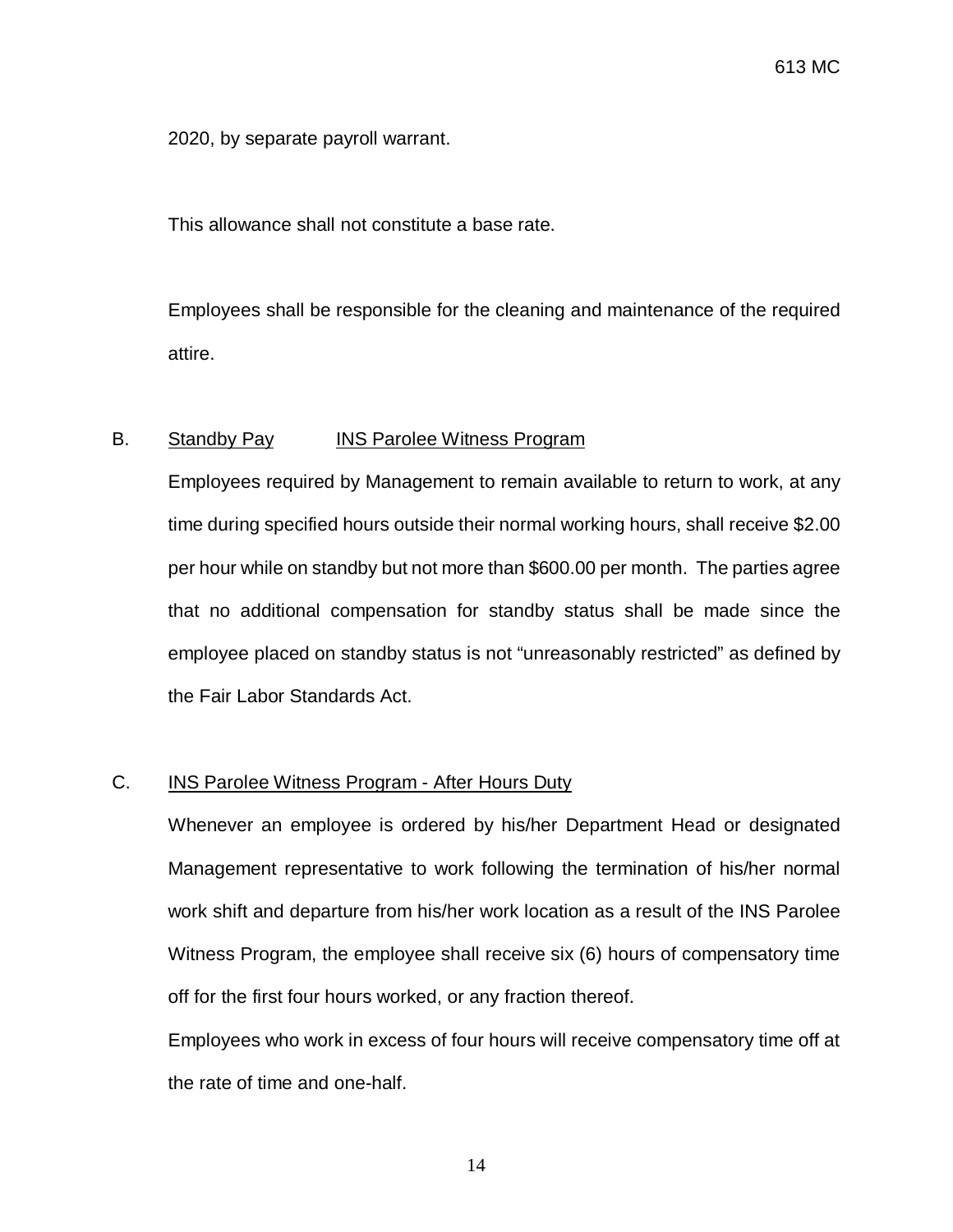No additional compensation will be paid until four hours have been worked by the employee; i.e., there shall be no pyramiding of time and one-half compensatory time off for the first four hours of work.

The provisions of paragraphs B and C shall only apply to the INS Parolee Witness Program.

## Section 5. **Longevity Bonuses**

Upon approval of the Board of Supervisors and implementation of this Memorandum of Understanding, members of this bargaining unit shall receive Longevity Pay in accordance with the following implementation schedule:

| 10/1/06 |  | 3% (12 levels) after completion of 19 years of service |
|---------|--|--------------------------------------------------------|
| 04/1/07 |  | 4% (16 levels) after completion of 24 years of service |
| 10/1/07 |  | 4% (16 levels) after completion of 29 years of service |

Longevity Pay is cumulative and shall constitute a base rate.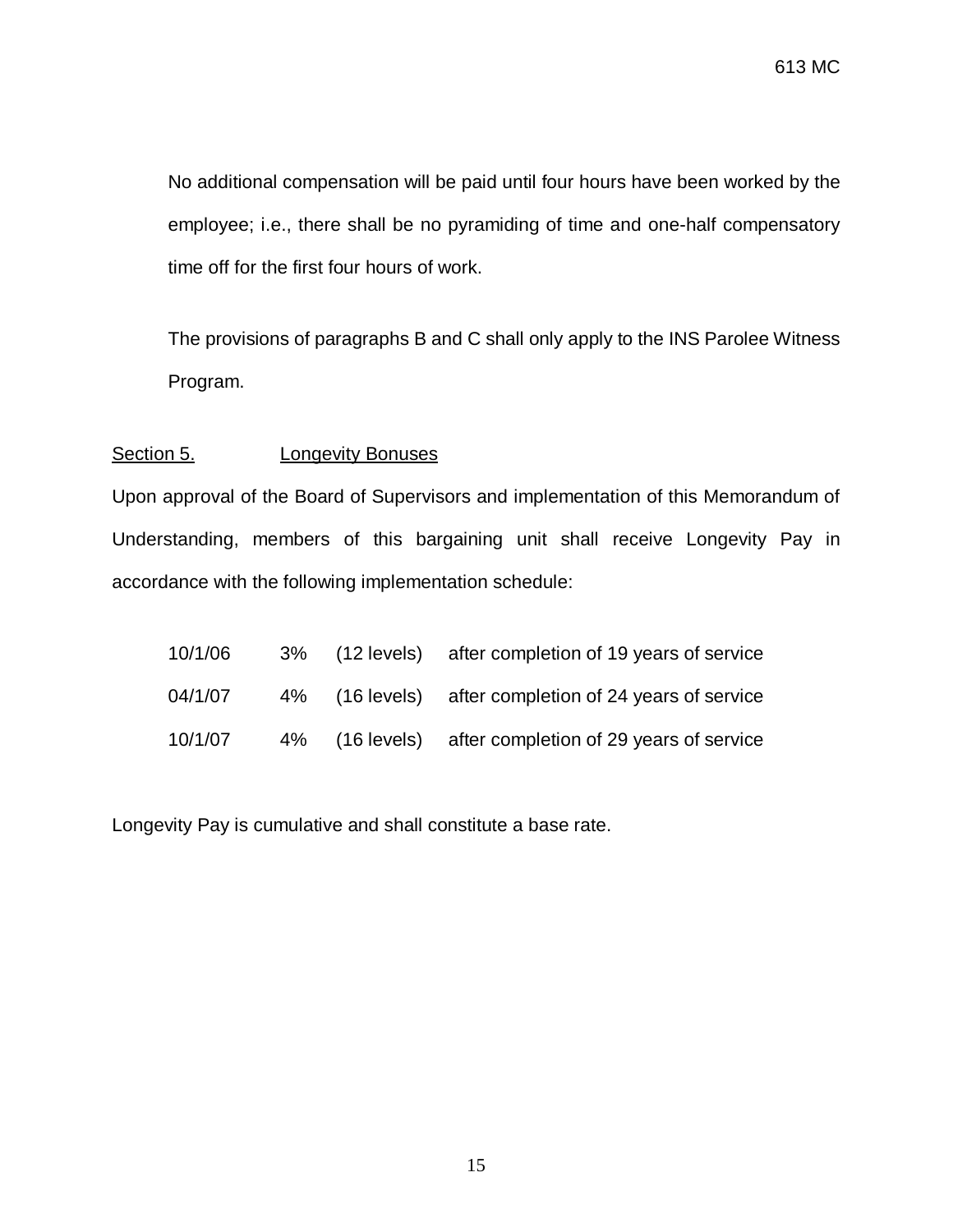#### <span id="page-17-0"></span>ARTICLE 8 OVERTIME

#### Section 1. Compensation

The parties agree to jointly recommend to the County's Board of Supervisors that overtime shall be compensated as follows:

- A. The County will pay overtime for all hours worked in excess of forty (40) in one week. "Hours worked" will be calculated as provided for by the Fair Labor Standards Act, 29 U.S.C. 201, et seq. Hours worked do not include time for which persons are compensated but do not actually work, including but not limited to, sick leave and vacation pay, with the exception that those hours paid during a workweek for a regular County holiday will be counted in calculating hours worked for overtime purposes.
- B. The County will pay employees for any overtime worked at a rate of one and one-half  $(1 \frac{1}{2})$  times his/her regular rate of pay. Regular rate of pay shall be calculated as provided for by the Fair Labor Standards Act.
- C. An employee in the bargaining unit may elect to work up to sixty (60) hours of FLSA overtime to be used as compensatory time off in lieu of pay. Compensatory time is accrued at the rate of one and one-half  $(1 \frac{1}{2})$  hours for each hour of overtime worked. No more than sixty (60) hours of compensatory time may be accrued in a calendar year. All overtime hours worked in excess of sixty (60) and accrued as compensatory time in a calendar year shall be paid.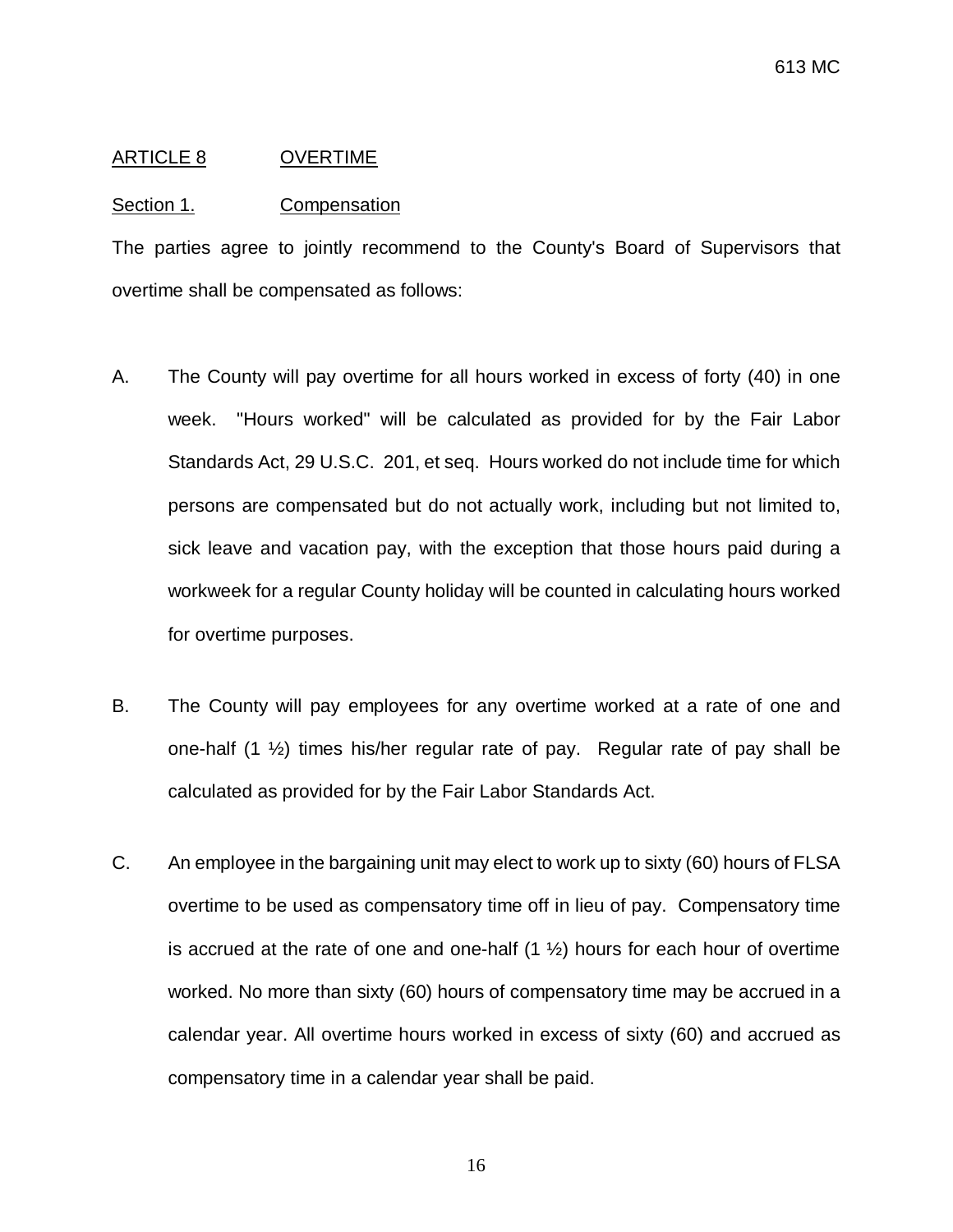D. Management shall not decide to order or authorize overtime based on an employee's choice of pay or compensatory time off.

## Section 2. Usage of Non-FLSA Earned Compensatory Time

A. Employees shall not be directed by Management to take compensatory time off without at least ten (10) business days' notice or be denied a timely request to take such time off.

Requests for time-off will be approved based on the needs of the service as determined by Management.

B. With prior approval of departmental management, accumulated compensatory time not used during the calendar year in which it is earned may be carried over one (1) additional calendar year during which it must be taken. Compensatory time not used within the above period shall be paid to the employee at the straight time rate rather than lost.

## Section 3. Saving Clause

If, during the term of this agreement, the Fair Labor Standards Act is delayed by law or is determined not to be applicable to all or any classification of public employees or public agencies through legislation, regulation, or court decision, the overtime provisions of the 1983-85 MOU shall be reincorporated into this MOU and applied in this Unit and any contrary language shall be deleted subsequent to the effective date of such action.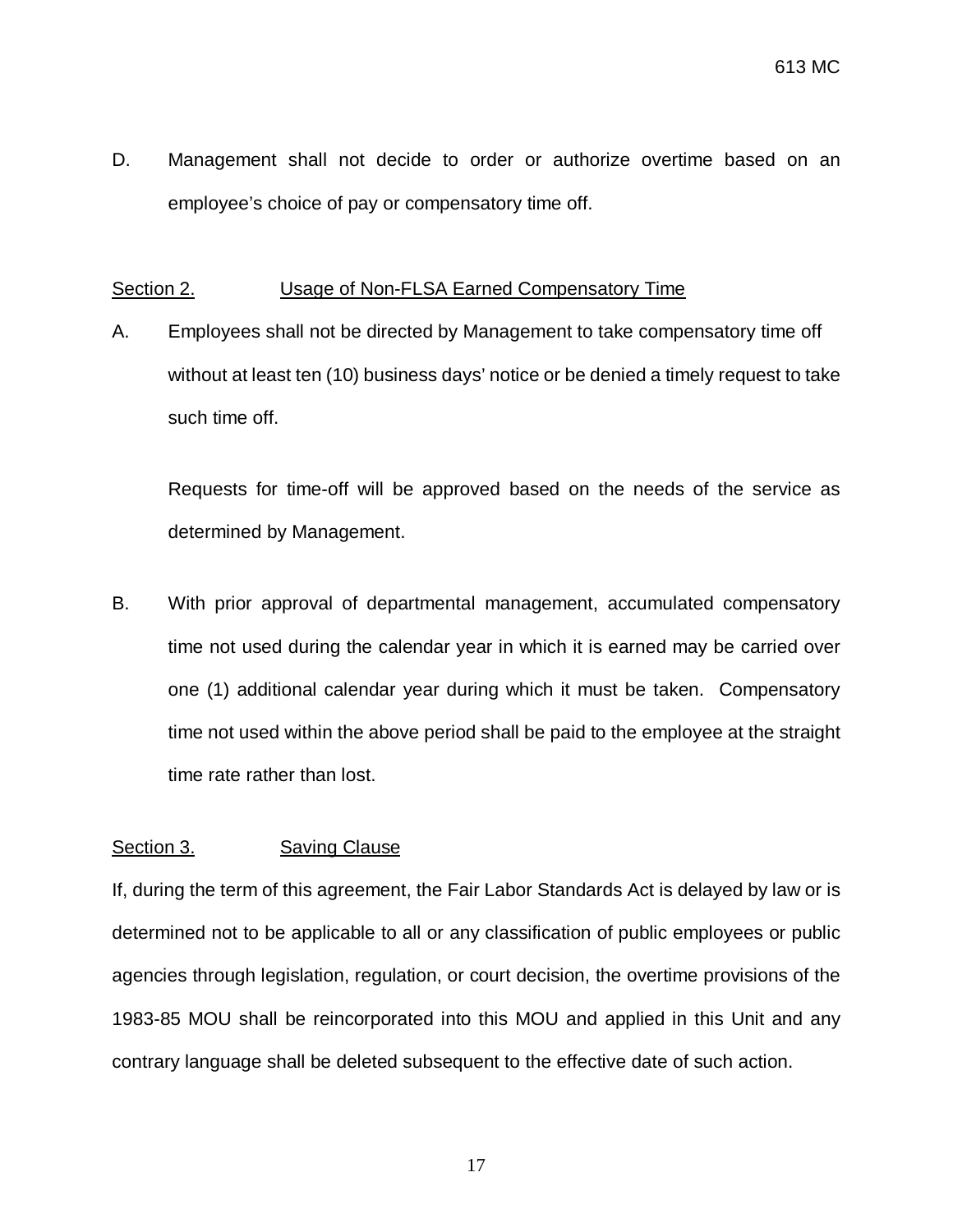### Section 4. Compensatory Time Off - INS Parolee Witness Program

A. The parties agree that when an employee is assigned to the Immigration and Naturalization Service Parolee Witness Program and is required to work in excess of forty (40) hours in the work week, said employee will receive compensatory time off, in lieu of pay, at a rate of time and one-half (1 1/2) for each hour worked up to a maximum of 50 hours. Hours worked in excess of 50 shall be compensated as provided in Section 1.

Any compensatory time off not taken by the end of the calendar year following the year it was earned will be paid at the rate of time and one-half the employee's regular rate of pay rather than lost.

## Section 5. Compensatory Time Off - Attendance at Non-Mandated Training Programs

The parties agree that when an employee attends non-mandated training programs for the purpose of professional development, and is required to work in excess of forty (40) hours in the work week, said employee shall receive compensatory time off, in lieu of pay, at a rate of time and one-half (1 1/2) for each hour related to non-mandated training programs. An employee may accrue up to a maximum of 60 hours of compensatory time off from attendance at non-mandatory training. Employees must obtain prior Management approval to attend non-mandated training programs in order to receive the compensatory time off.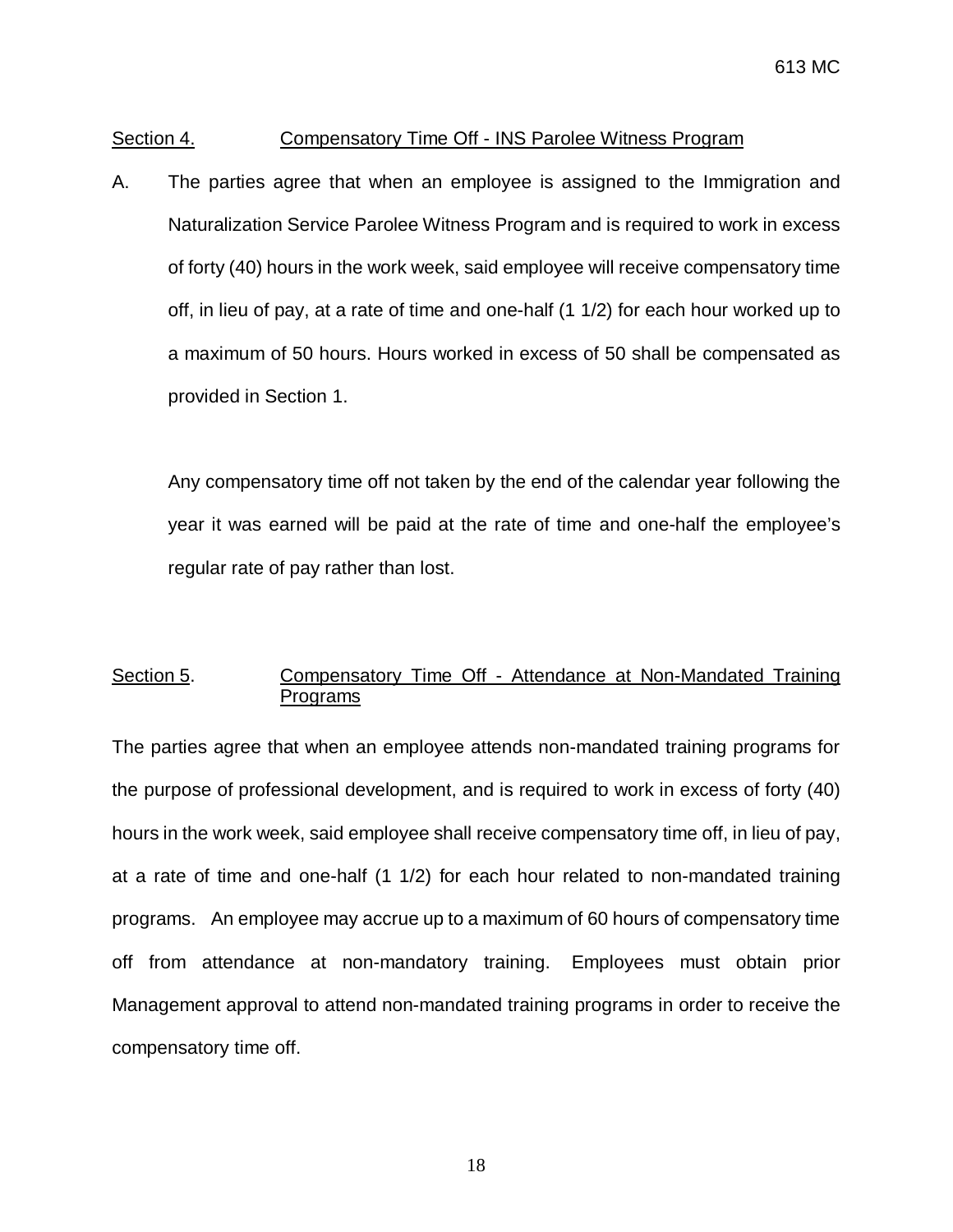# Section 6. Compensatory Time Off Corridor

The 60-hour compensatory time off corridor in Article 8 Section 1.C. and Section 5 shall run concurrently. No employee shall accrue more than 60 hours of compensatory time off.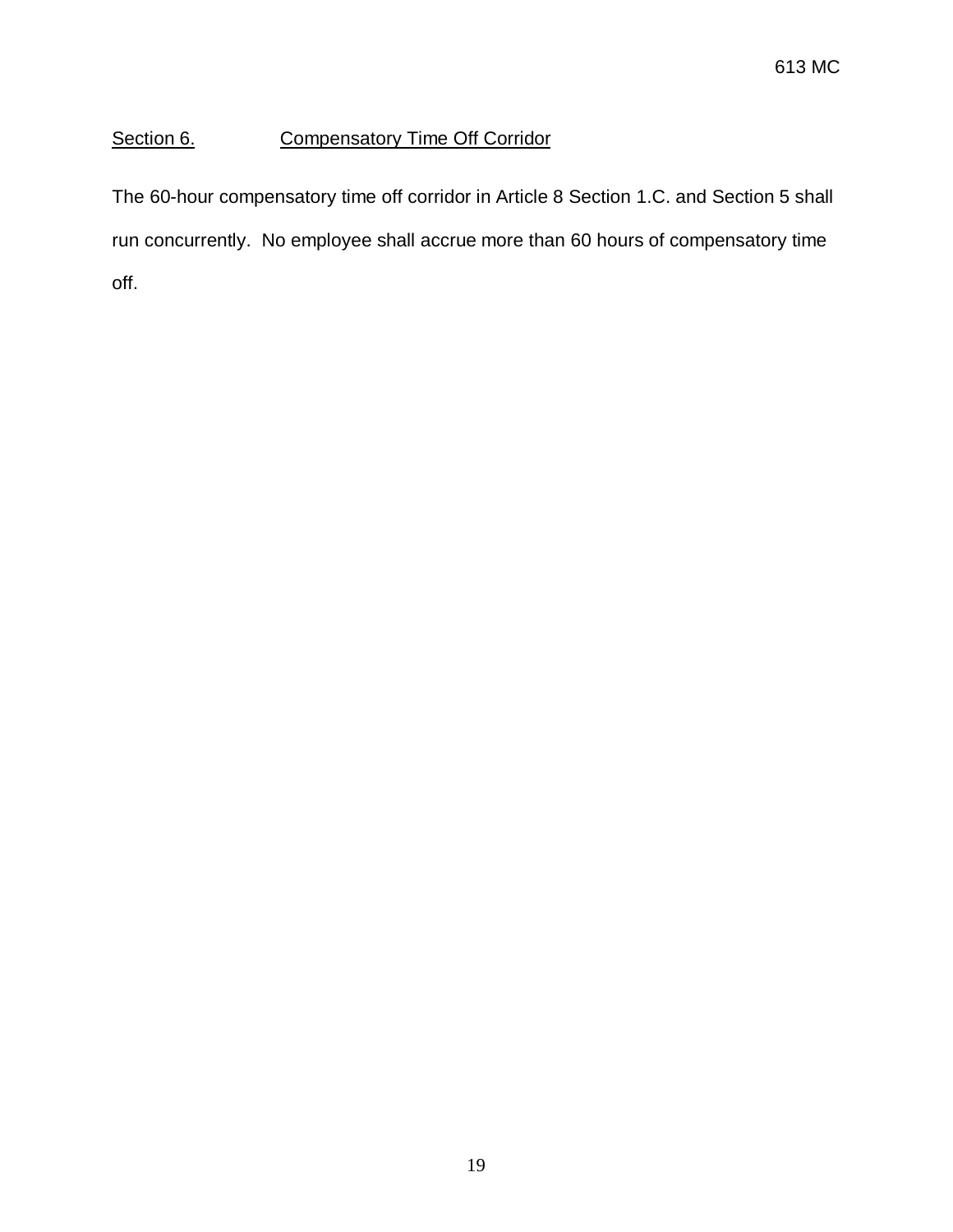## <span id="page-21-0"></span>ARTICLE 9 EMPLOYEE BENEFITS

#### Section 1.

The parties agree that the provisions of the Memoranda of Understanding regarding Fringe Benefits, Mileage and Retirement between the County of Los Angeles and the Coalition of County Unions, AFL-CIO in effect during the term of this agreement shall apply to employees in the Unit.

The parties agree to recommend jointly to the County's Board of Supervisors that employees shall earn and accrue full-pay sick leave and be paid for unused full-pay sick leave as provided in Article 12 of the Memorandum of Understanding regarding fringe benefits between the County and the Coalition of County Unions, AFL-CIO effective January 1, 2016.

#### Section 2.

In the event that ALADS (District Attorney Investigators) negotiates additional retirement enhancement formulas during the term of this agreement, the Association of Public Defender Investigators may reopen the Employee Benefits Article to negotiate optional retirement formulas.

## Section 3.

For further information regarding fringe benefits, including but not limited to sick leave, vacation leave, bereavement leave and bilingual pay please refer to the Coalition of County Unions MOU.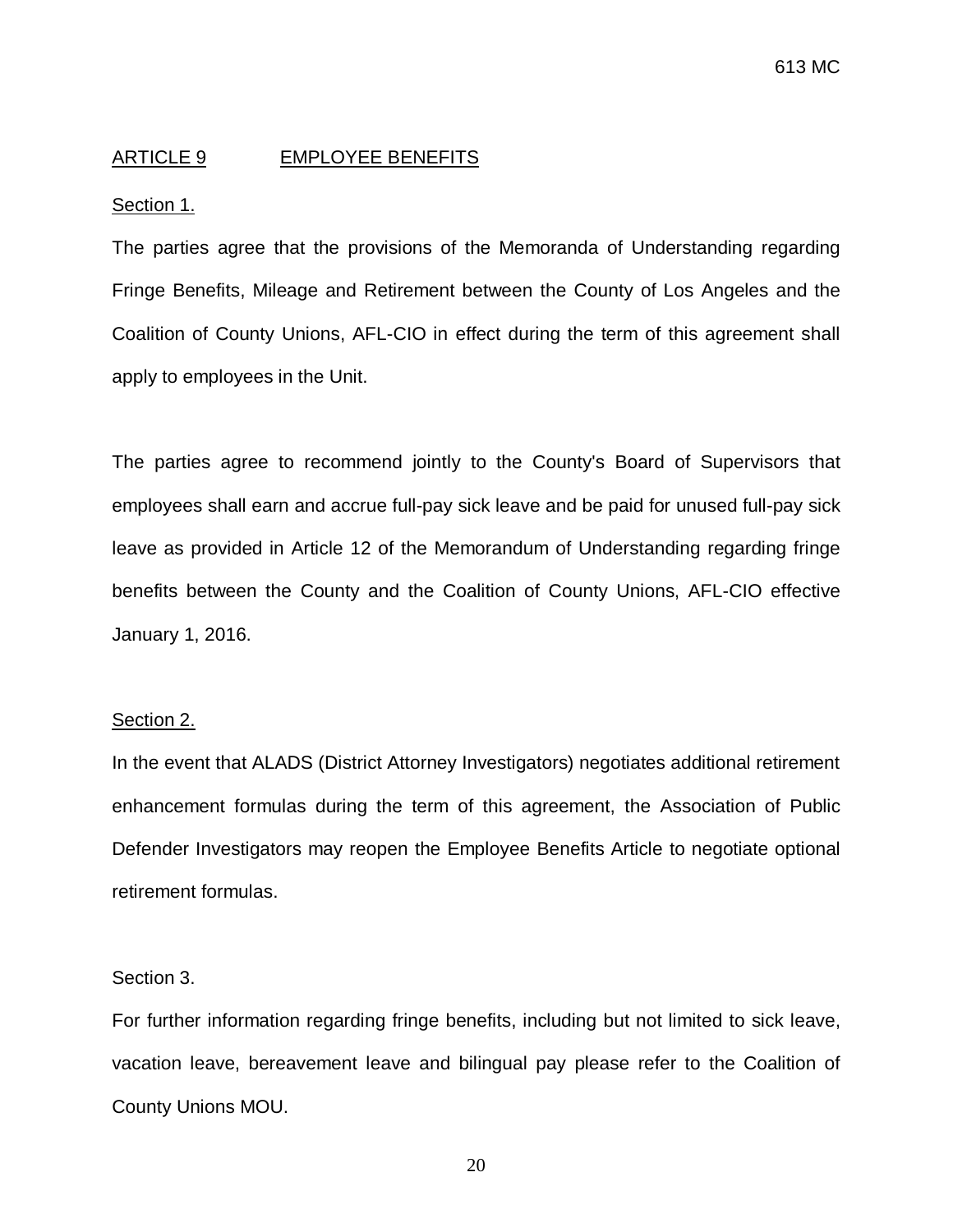## <span id="page-22-0"></span>ARTICLE 10 OUT-OF-CLASS ASSIGNMENTS

## Section 1. Definitions

- A. For the purpose of this article, an out-of-class assignment is the full-time performance of all the significant duties of an allocated, vacant, funded position in one class by an individual in another class.
- B. The amount of the bonus shall be two standard salary schedules and shall not constitute a base rate. When a class is compensated on a flat rate, the amount of the bonus shall not exceed 5% of the base rate. Where the difference between rates of the employee class and the out-of-class assignment is less than the above bonus the employee shall receive the rate for the higher class. This bonus is paid for each 30 calendar days the employee performs an out-of-class assignment, subject to the conditions described below. This bonus shall not be prorated.

## Section 2. Conditions

It is the intent of Management to avoid working an employee on an out-of-class assignment for a prolonged period of time.

If an employee is assigned to an out-of-class assignment for more than 20 consecutive working days, management shall upon the employee's or unions written request for relief either: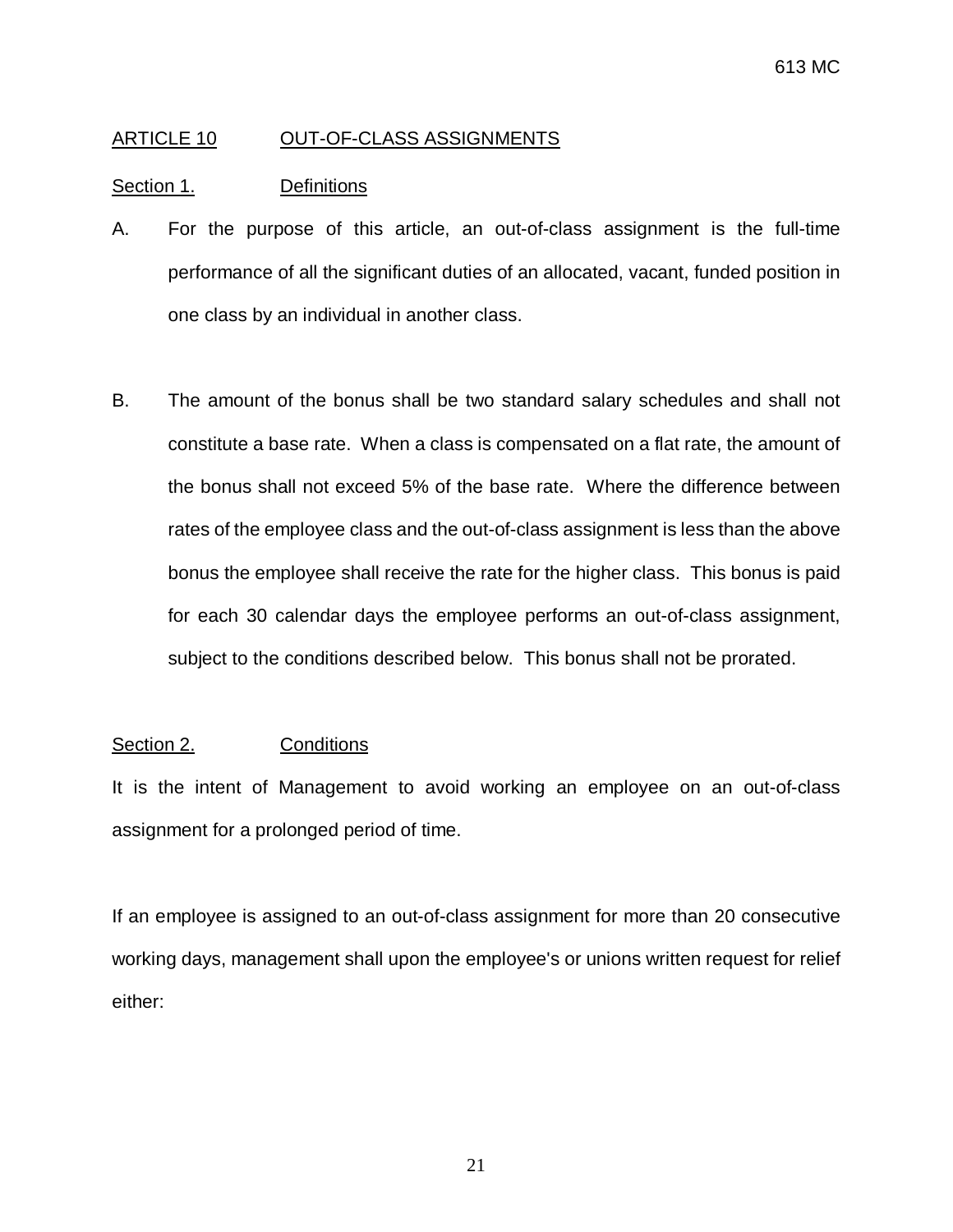Appoint the employee according to Civil Service Rules.

If the person is appointed within 30 calendar days from the date of request for relief, no bonus under this article is to be paid;

Return the employee to an assignment in his/her own class.

If such return is made within 30 calendar days of the request for relief, no bonus under this article is to be paid; or

Pay the employee the bonus for each 30 calendar days, from the date of request for relief; he/she performs the out-of-class assignment.

This bonus is not applicable to persons employed on a temporary, recurrent, or less than full time basis.

### Section 3. Special Provisions

A. Nothing herein shall be construed to limit the authority of management to make temporary assignments to different or additional locations, shifts or work duties for the purpose of meeting emergency situations over which the department has no control. However, such assignment shall not extend beyond the period of such emergency.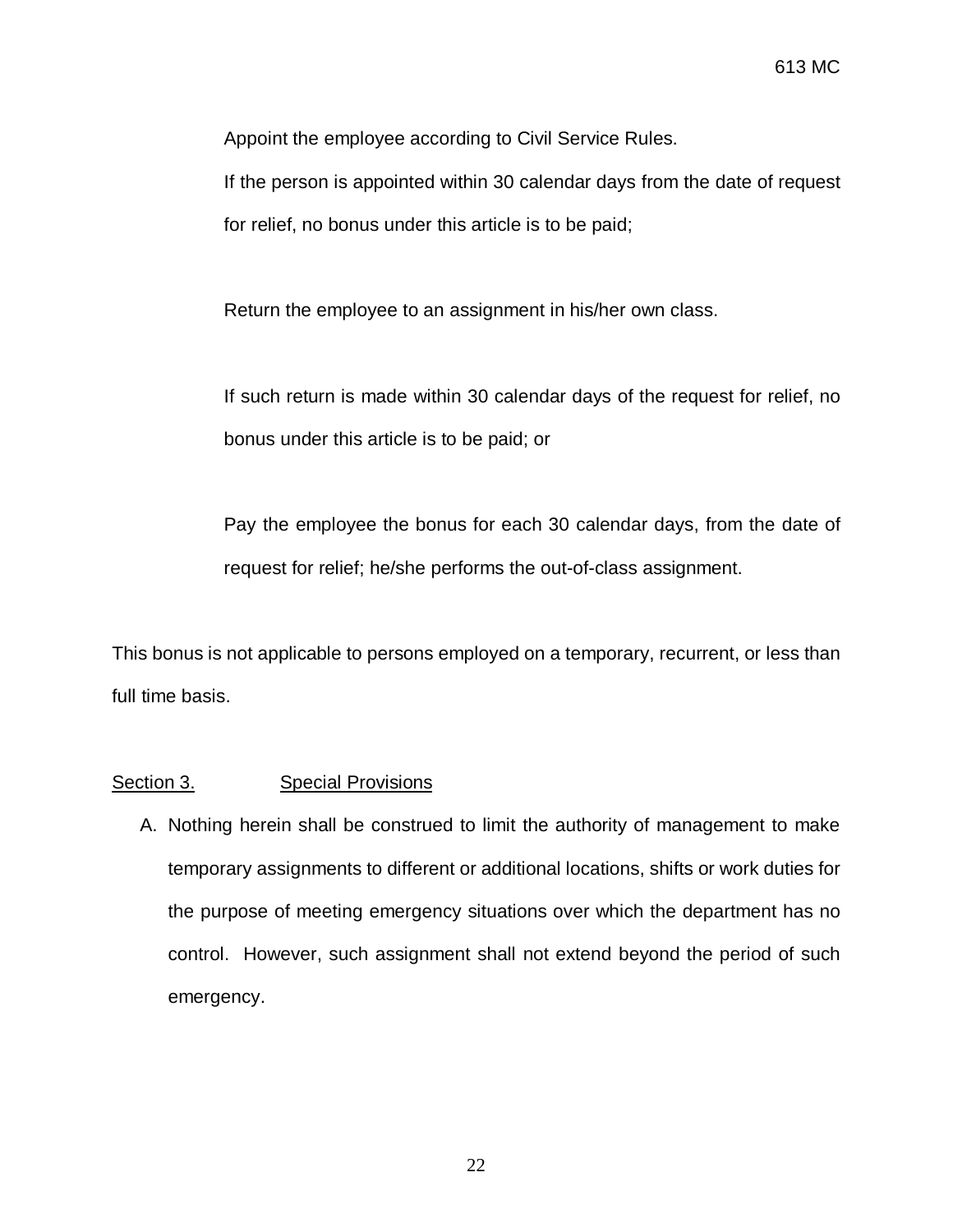- B. Nothing in this article shall be construed as limiting management's authority to make temporary incidental assignments on higher rated classifications work, or to assign employees out-of-class for the purpose of training without any additional compensation for the duration of such training. Written confirmation of such assignment will be placed in the employee's personnel file upon request of the employee.
- C. It is agreed that the provisions of this article will be applied within departments and districts within the County and is not intended to apply across departmental organizational units.
- D. Upon the employee's written request, a written confirmation of his/her out-of-class assignment shall be placed in the employees personnel file after completion of the out-of-class assignment. A copy will be provided to the employee.
- E. Grievances filed under this article may be filed under the expedited arbitration procedure set forth in this MOU.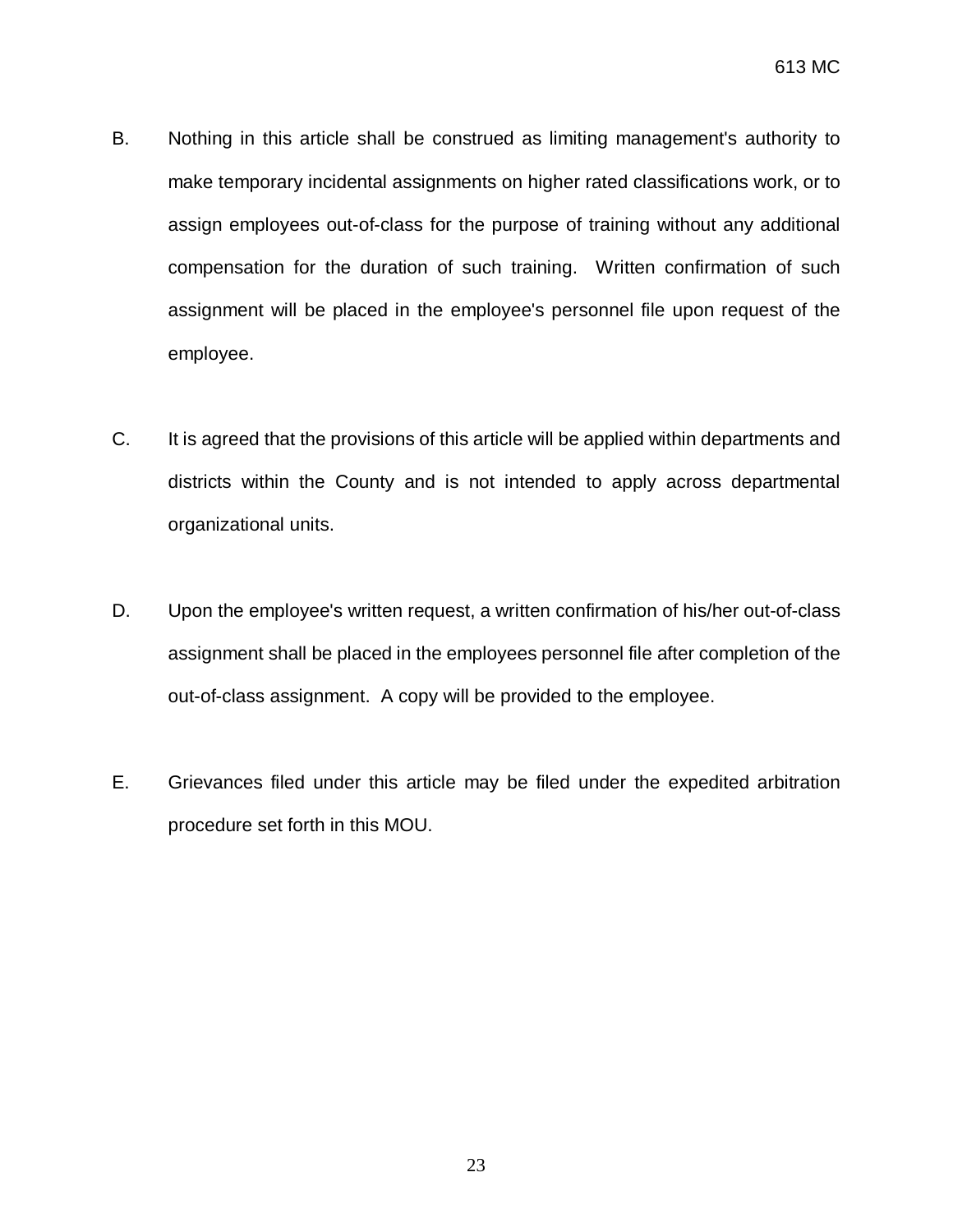## <span id="page-25-0"></span>ARTICLE 11 BULLETIN BOARDS

Management will furnish adequate bulletin board space to the Association of Public Defender Investigators where there are existing bulletin boards for the employees in this Unit and where adequate bulletin board space has not yet been made available.

The boards shall be used for the following subjects:

- A. The Association of Public Defender Investigators' recreational, social and related Association of Public Defender Investigators news bulletins;
- B. Scheduled Association of Public Defender Investigators meetings;
- C. Information concerning the Association of Public Defender Investigators elections or the results thereof;
- D. Reports of official business of the Association of Public Defender Investigators including the Association of Public Defender Investigators newsletters, reports of committees or the Board of Directors; and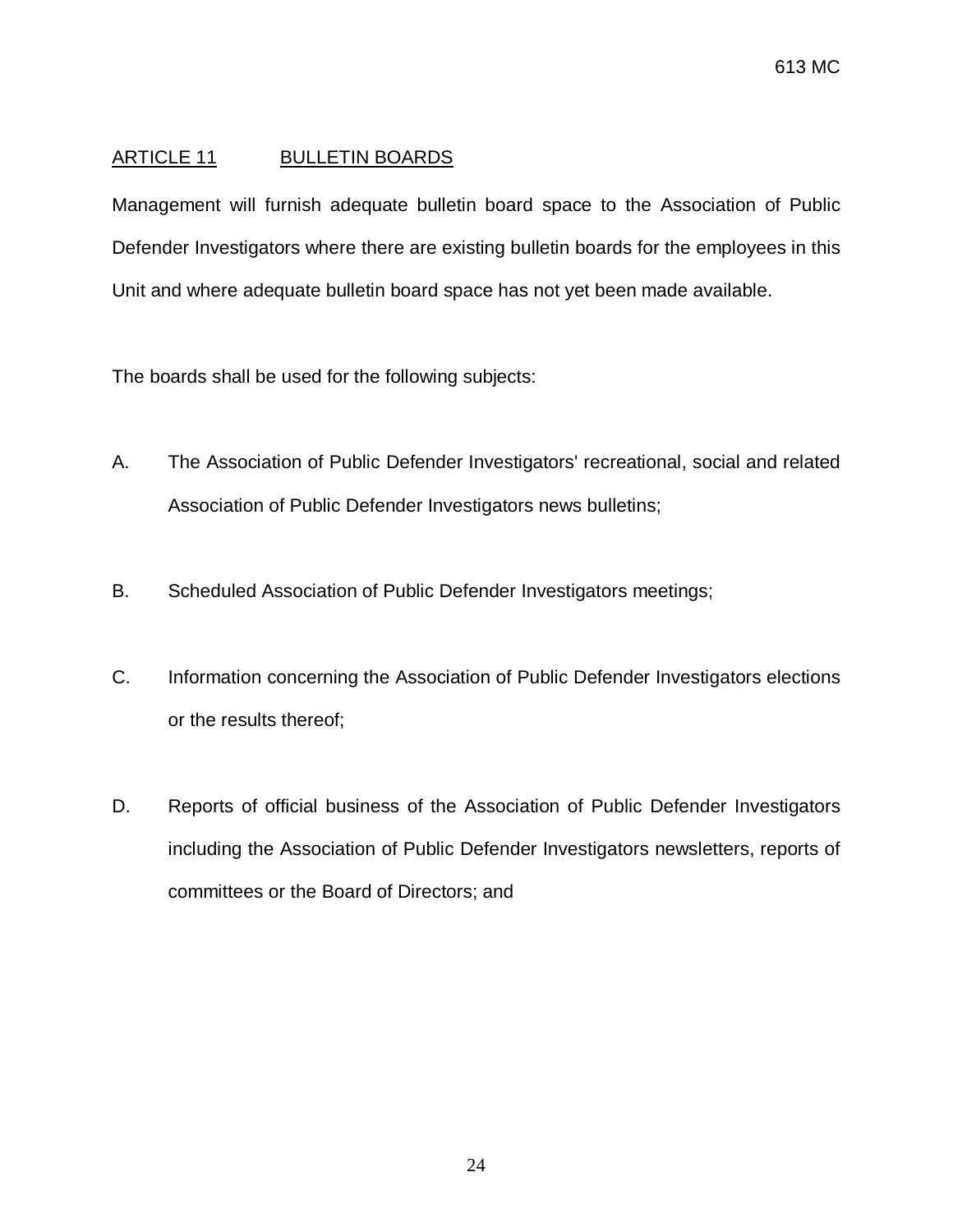E. Any other written material which first has been approved and initialed by the designated representative of the department head. The designated representative must either:

Approve or disapprove a request for posting within twenty-four (24) hours, excluding Saturday, Sunday and legal holidays, from the receipt of the material and the request to post it.

Failure to do so will be considered approval to post the material.

The designated representative will approve all reasonable requests.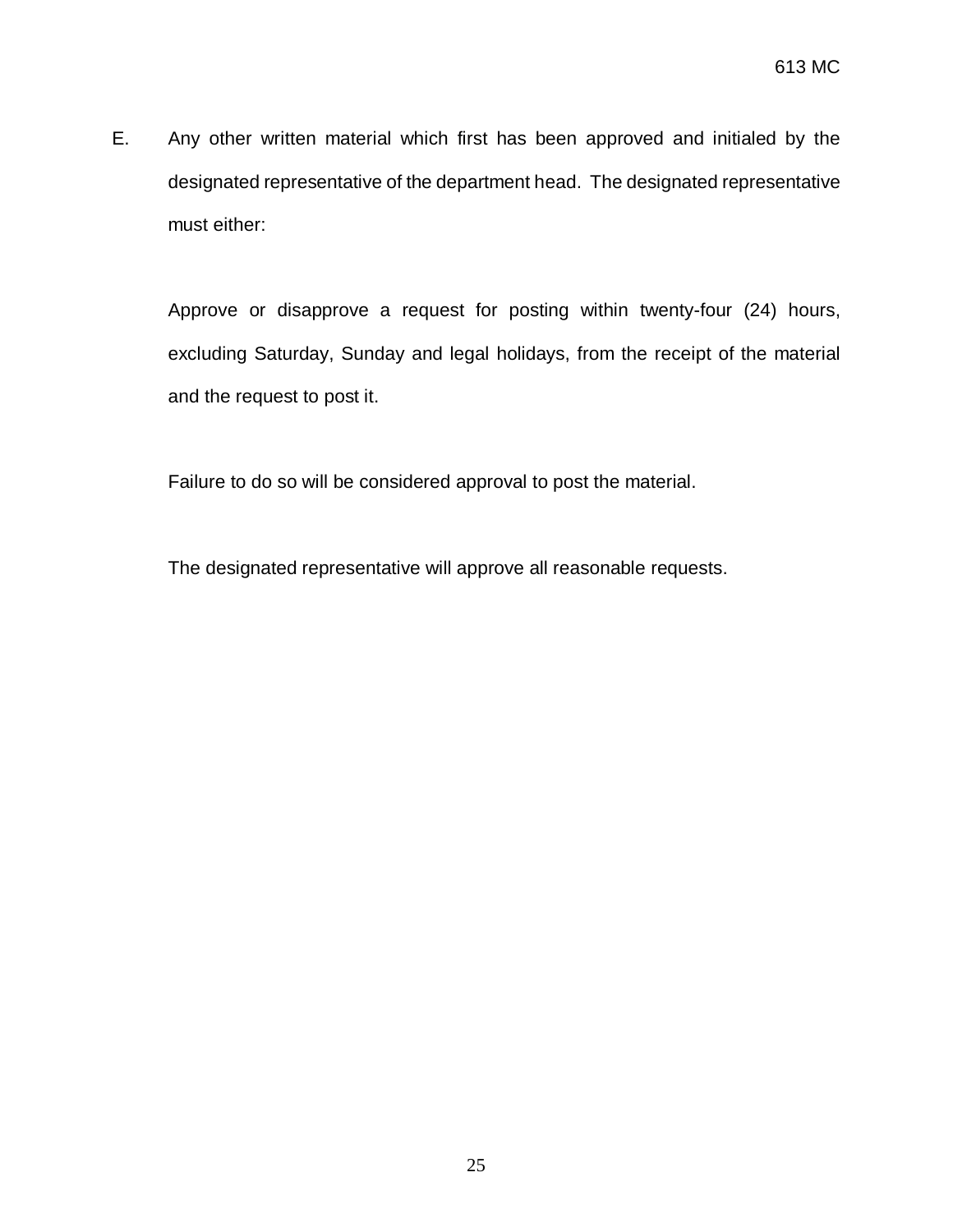### <span id="page-27-0"></span>ARTICLE 12 SAFETY AND HEALTH

#### Section 1. Parties' Responsibilities

It is the duty of Management to make every reasonable effort to provide and maintain a safe and healthy place of employment. The Association of Public Defender Investigators will cooperate by encouraging all employees to perform their work in a safe manner.

It is the duty of all employees in the course of performing their regularly assigned duties to be alert to unsafe and/or unhealthy practices, equipment and conditions and to report any such unsafe and/or unhealthy practices or conditions to their immediate supervisors.

If such condition cannot be satisfactorily remedied by the immediate supervisor, the employee or his representative may submit the matter in writing to the local facility Safety Officer or the departmental Safety Officer, if there is no local Safety Officer. The Safety Officer will respond within five (5) working days.

If the employee or his representative is not satisfied with the response of the Safety Officer, the Association of Public Defender Investigators may consult with the Chief of Disability Benefits, Health and Safety Division of the Chief Administrative Office or his designate. A representative of such Branch shall respond to the department head and the Association of Public Defender Investigators within ten (10) days.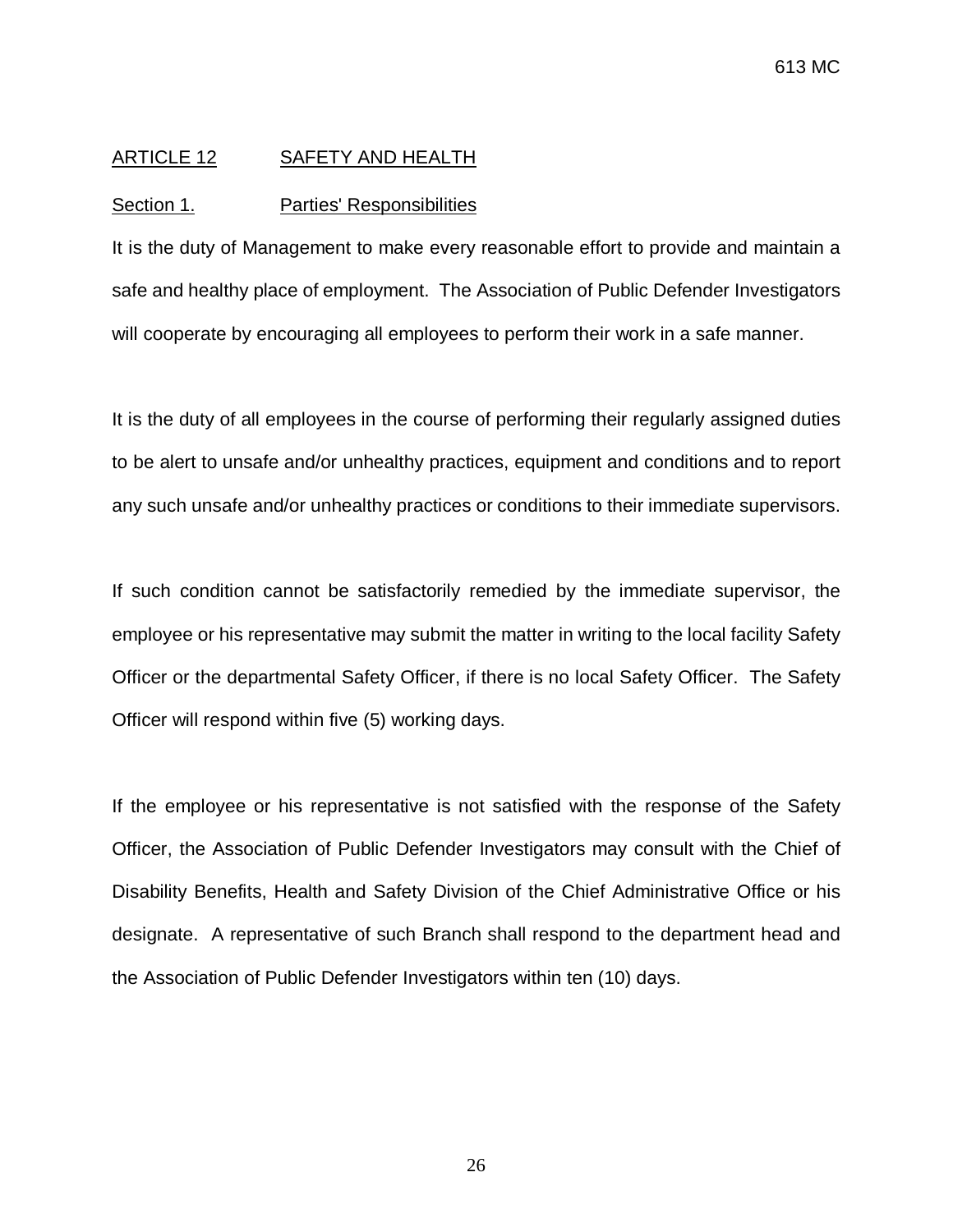613 MC

If the Association of Public Defender Investigators is not satisfied with the response of the Chief of Disability Benefits, Health and Safety, the issue may be taken within ten (10) days to arbitration as set forth in Article17. During such ten (10) days, consultation between the department head and the Association of Public Defender Investigators will take place.

## Section 2. First-Aid Kits

The departmental Safety Officer or appropriate representative will make every reasonable effort to maintain complete first-aid kits at all work facilities.

### Section 3.

Management and the Association of Public Defender Investigators mutually agree that safety and health conditions in employment in the County of Los Angeles are subject to the provisions of the Williams-Steiger Occupational Safety and Health Act of 1970 and the California Occupational Health Act of 1973.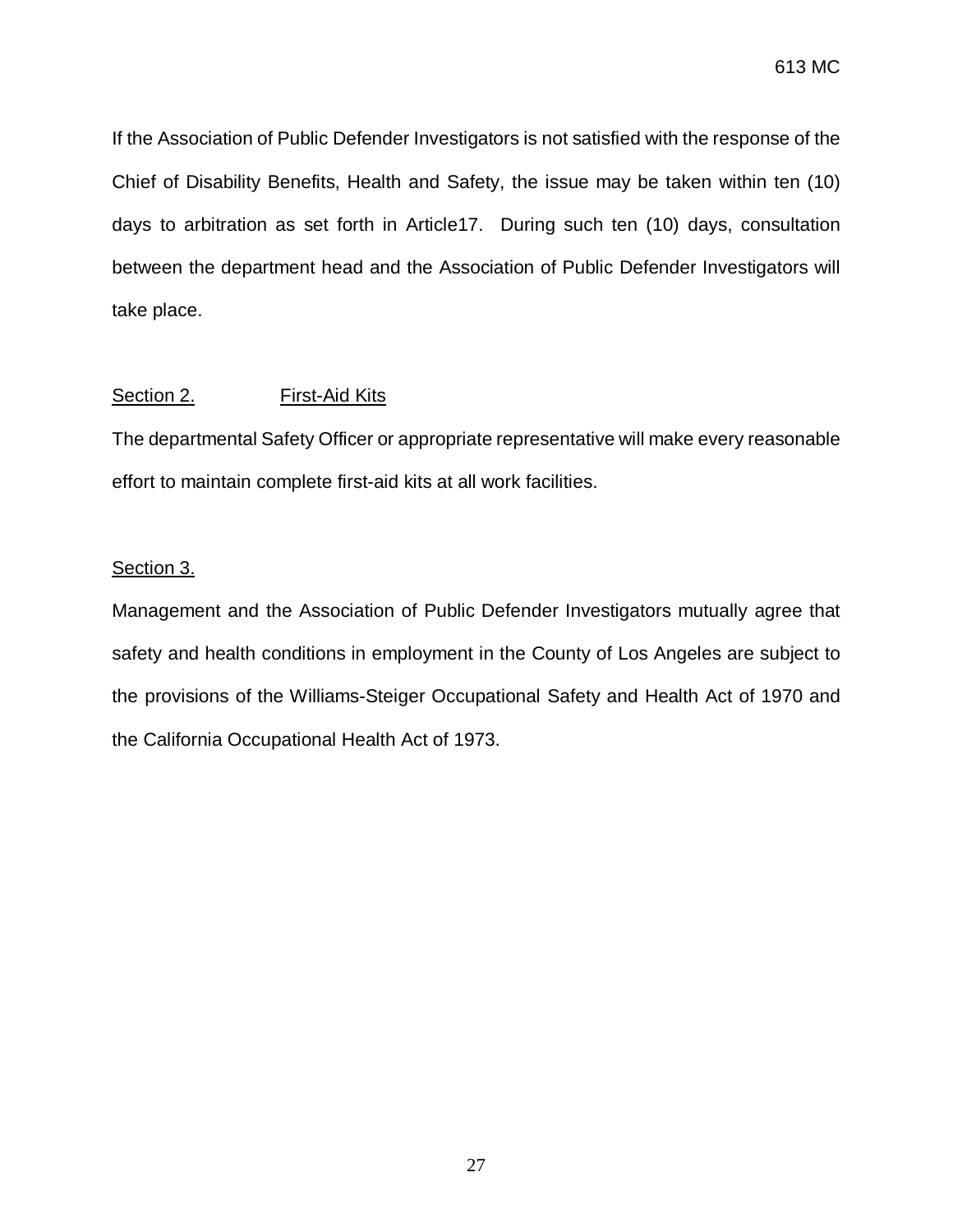# <span id="page-29-0"></span>ARTICLE 13 PERSONNEL POLICIES

### Section 1. Absences

Management agrees full-pay sick leave earned in the current calendar year may be used for proper absences, without reference of any kind on performance evaluations or appraisals of promotability.

#### Section 2.

An employee shall be provided, upon request, with a copy of any materials placed in his personnel file. An employee's personnel file shall be opened for inspection by the employee or by his certified majority representative with the written consent of the employee concerned. It shall be the policy of Management to notify the employee of all adverse material (specifically including any material that would adversely affect the employee's performance evaluation or promotability) placed in his personnel file and to discuss, with the employee, that material upon his request.

### Section 3.

Efficiency of performance rating shall be made at least once each year.

### Section 4.

The rater and the employee shall meet and discuss the evaluation prior to the inclusion of the evaluation in the employee's personnel file.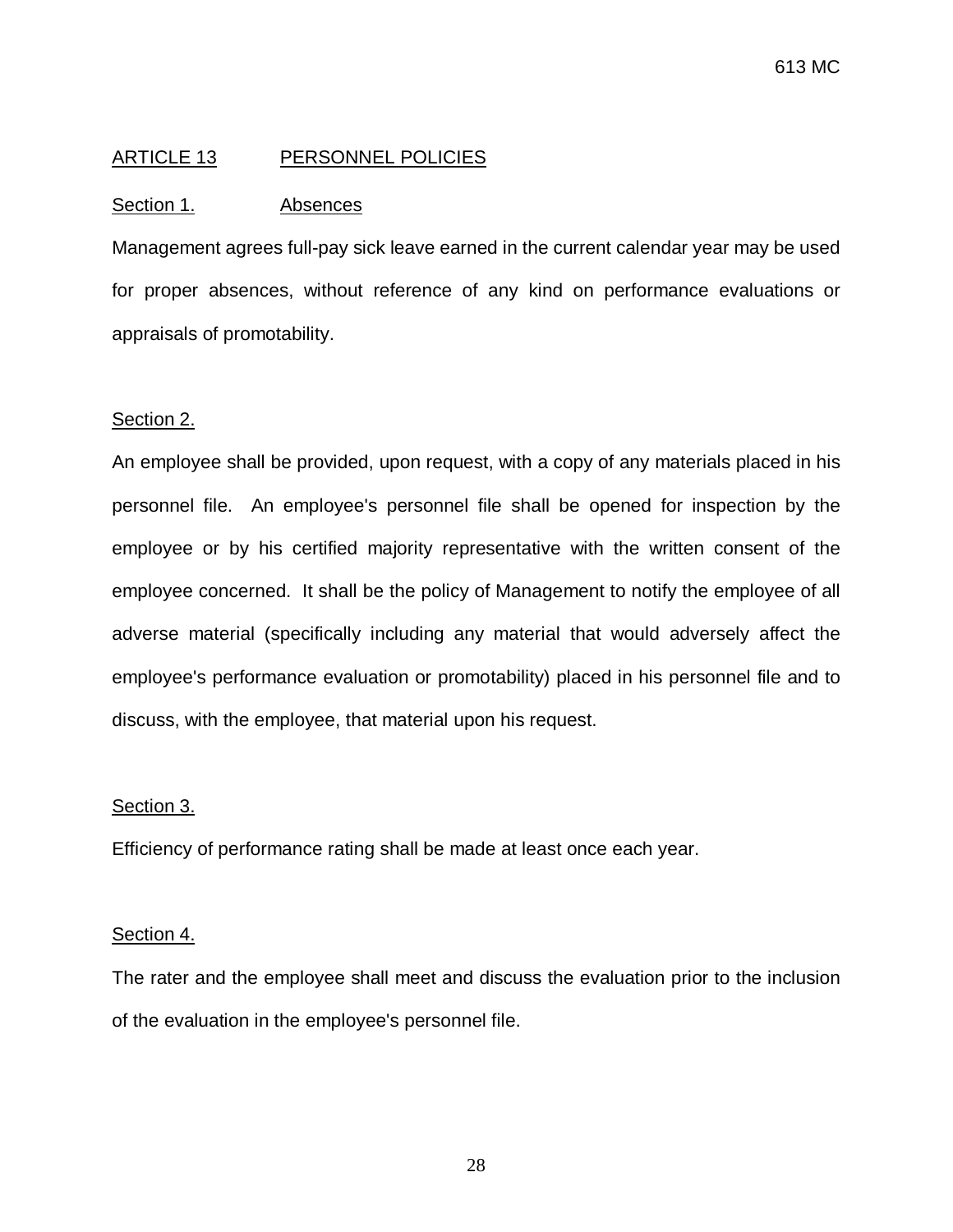#### <span id="page-30-0"></span>ARTICLE 14 PERSONNEL FILES

An employee, or his certified representative with the written consent of the employee, may inspect that employee's personnel file with the exception of all material obtained from other employers and agencies at the time that employee was hired.

An employee shall be advised of, and entitled to read, any written statement by the employee's supervisor or departmental management of his work performance or conduct if such statement is to be placed in his personnel file.

The employee shall acknowledge that he has read such material by affixing his manual signature on the actual copy to be filed, with the understanding that such signature merely signifies that he has read the material to be filed and does not necessarily indicate agreement with its content. If the employee refuses to sign, the supervisor shall note his refusal on the copy to be filed along with the supervisor's manual signature and the manual signature of a witness to the employee's refusal to sign.

The employee may file a grievance regarding any such document within the prescribed time limits of the grievance procedure.

If the employee fails to file a grievance within the designated time limits, the document becomes part of the official file. If the employee does file a grievance within the designated time limits, said document would not be placed in the official file until the grievance procedure or civil service appeal rights have been exhausted.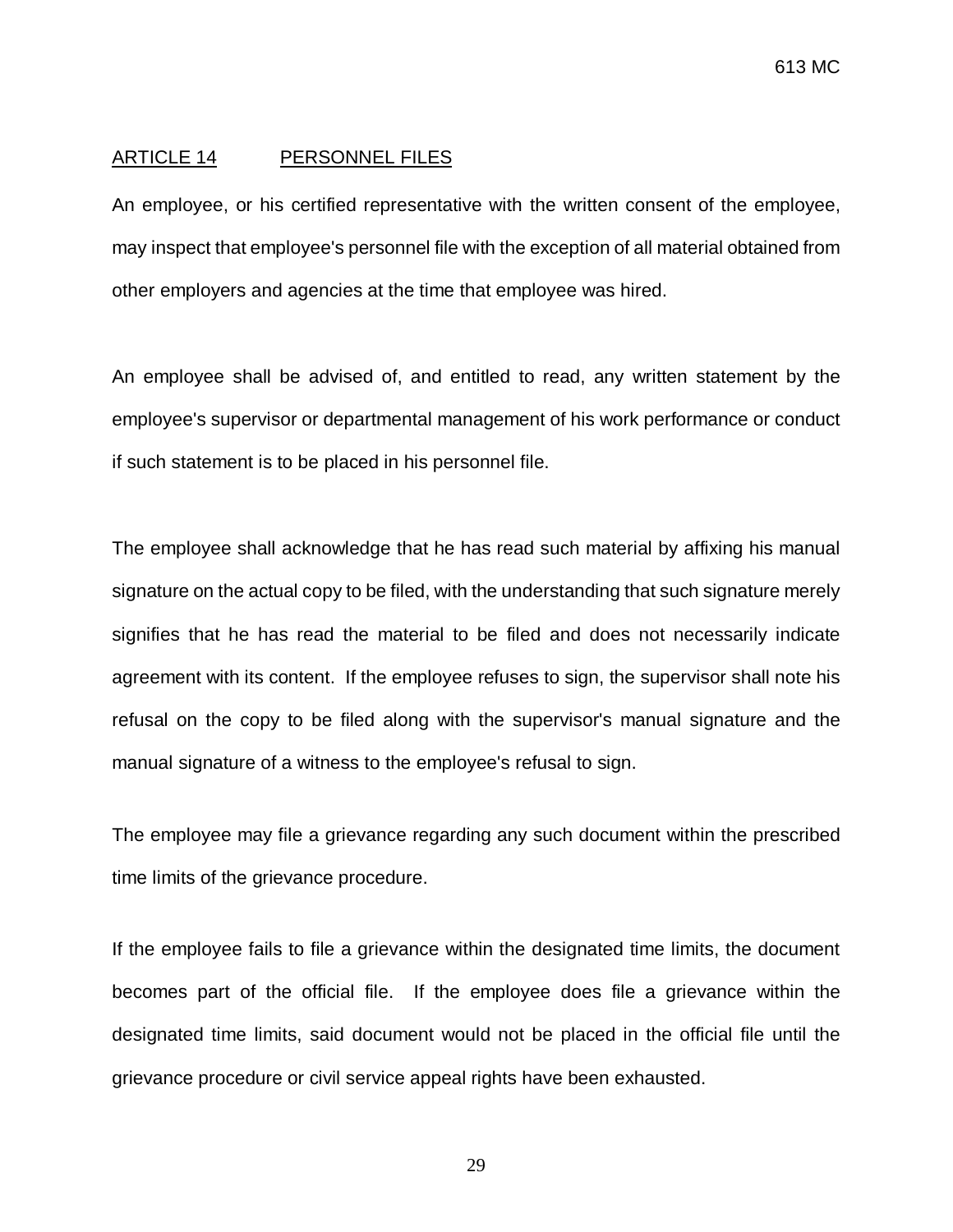Grievances filed under this provision shall not be subject to the Arbitration provisions of the Grievance Procedure unless they involve violation of a specific provision of this agreement.

Management agrees that no properly used full paid sick leave used in the twelve months immediately prior to an Appraisal of Promotability or a Performance Evaluation will be referenced on such forms.

On reviewing his personnel file, an employee may request and have any written warnings issued more than two (2) years prior removed from his personnel file except as such may be a part of an official permanent record.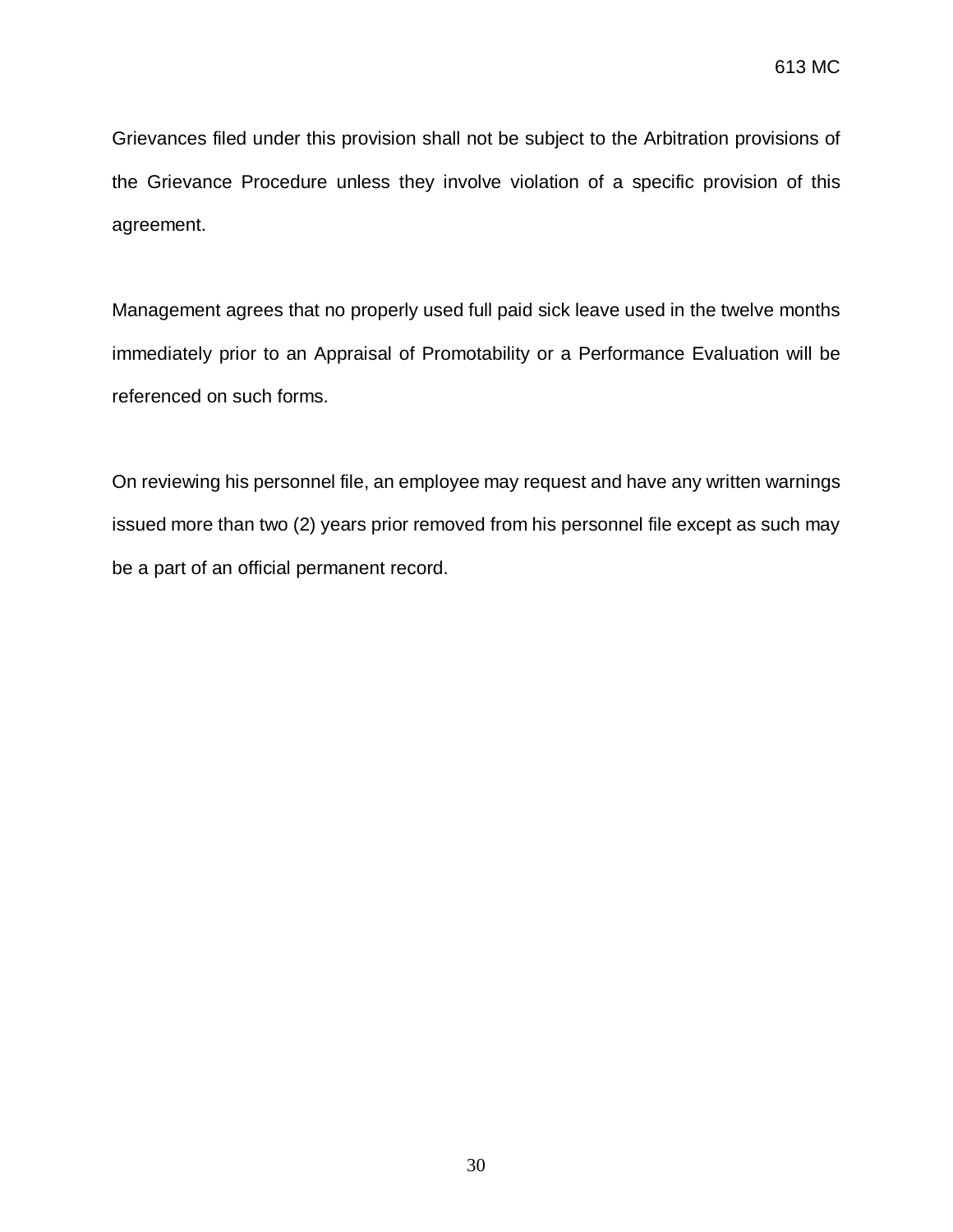#### <span id="page-32-0"></span>ARTICLE 15 LEAVES OF ABSENCE

#### Section 1. Pregnancy Leave

The parties agree that departmental management shall grant a leave of absence without pay to any full-time, permanent employee who becomes disabled as a result of pregnancy, which disability prevents her from performing the duties of her position. Such leave must be requested in writing by the employee and will be granted pursuant to Civil Service Rules and such procedures as are determined by the Director of Personnel and by the department head.

The parties further agree that upon commencement of an authorized pregnancy leave of absence, any full-time, permanent employee disabled as a result of pregnancy, which disability prevents her from performing the duties of her position as certified by her physician, may use sick leave benefits for which she is otherwise eligible in the same manner as for any other disability resulting from sickness or injury.

#### Section 2. Employee Organization Leave

The Association of Public Defender Investigators may have not more than one (1) employee in the Unit on leave of absence to accept employment with the Association of Public Defender Investigators. These leaves are subject to Civil Service Rules.

The employee must have a minimum of one (1) year's continuous employment with the County. The requested leave shall only be granted if the prime reasons for the leave shall be to conduct the Association of Public Defender Investigators' business as it is related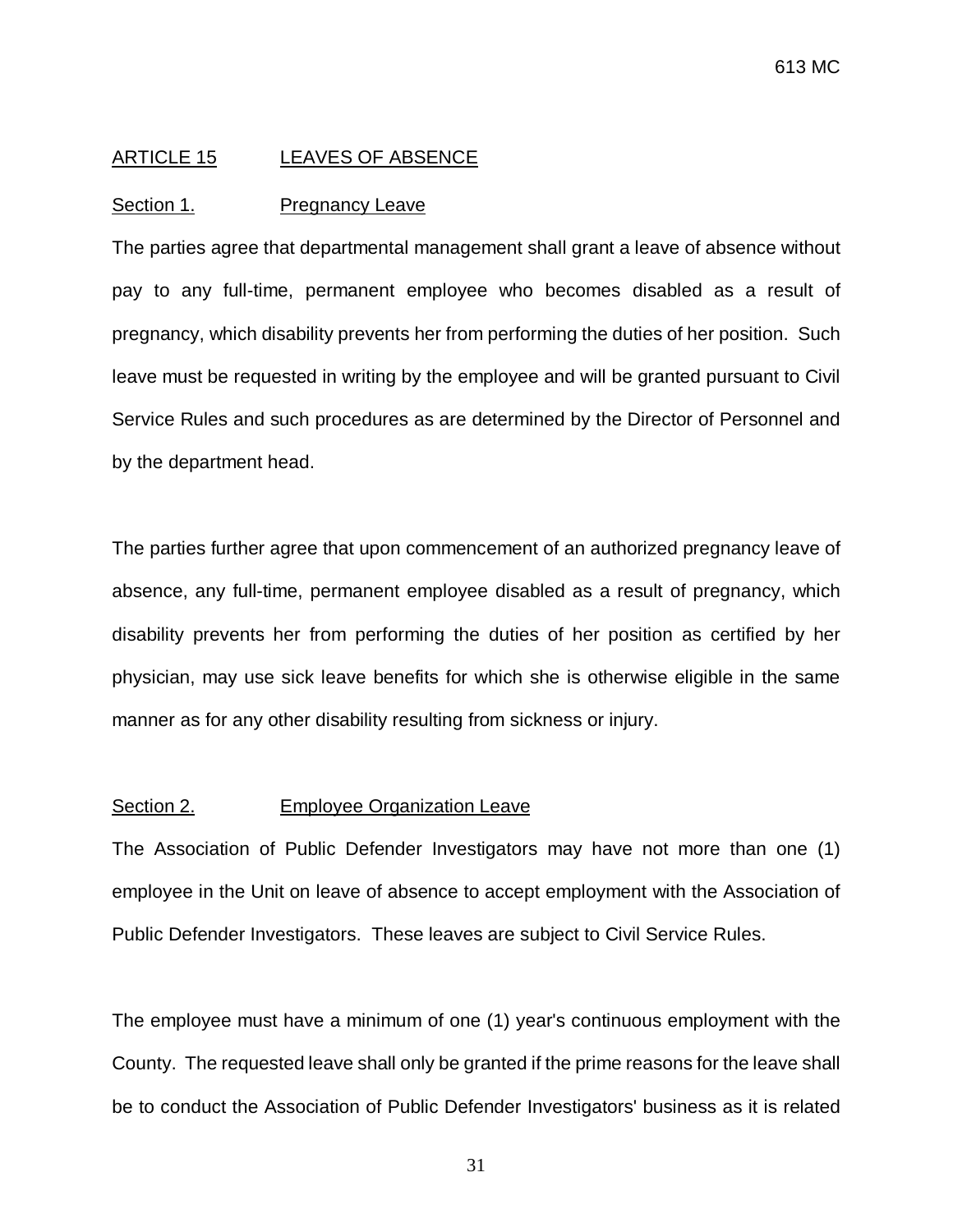to County functions. The leave shall be without County pay or benefits of any kind. In no case shall an individual employee's leave extend beyond a year.

#### Section 3. Educational Leave

Pursuant to Civil Service Rules and subject to staffing needs of the department, educational leave without pay may be granted upon a permanent employee's written request and presentation of a plan for schooling designed to improve the employee's value to the department and evidence of acceptance by an accredited college or university.

### Section 4. Medical Leave

Pursuant to Civil Service Rules, medical leave without pay will be granted for the purpose of recovery from a prolonged illness or injury or to restore health, upon the employee's written request, if, after submission of medical evidence satisfactory to the department head as establishing the employee's medical need, the department head determines that such leave would be in the best interests of the department and the County.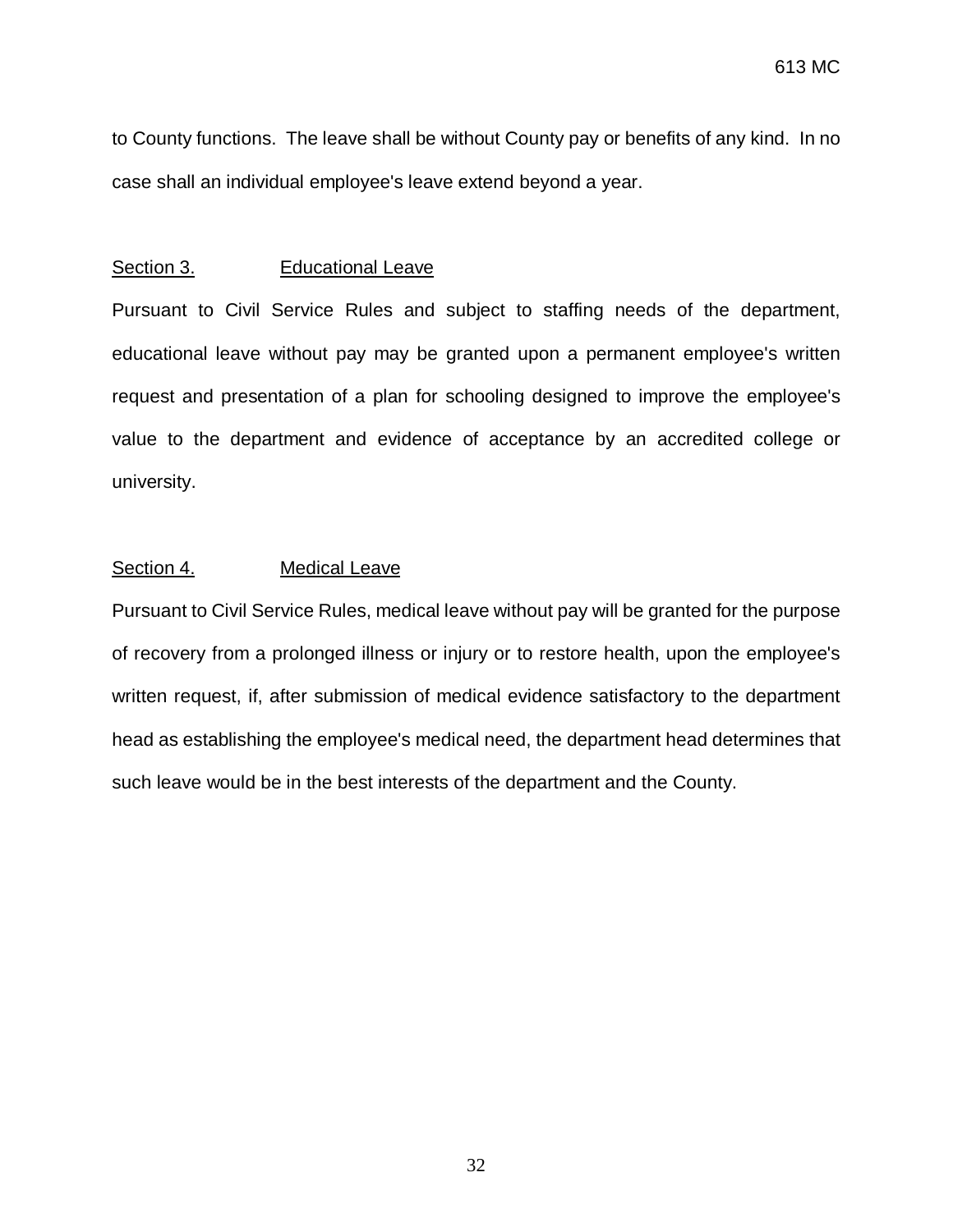#### <span id="page-34-0"></span>ARTICLE 16 GRIEVANCE COMMITTEEPERSONS

It is agreed and understood by the parties of this Memorandum of Understanding that there shall not be more than two grievance committeepersons within the representation unit as herein defined. The Association of Public Defender Investigators shall give to the Public Defender of the County of Los Angeles a written list of the names of employees selected as grievance committeepersons, which list shall be kept current by the Association of Public Defender Investigators.

The Association of Public Defender Investigators agrees that, whenever an investigation or processing of formal grievances is to be transacted during working hours, only that amount of time necessary to bring about a prompt disposition of the matter will be utilized. Grievance committee persons, when leaving their work location to transact such investigations or processing, shall first obtain permission from their immediate supervisor and inform him of the nature of the business. Permission to leave will be granted within a reasonable time unless such absence would cause an undue interruption of work. If such permission cannot be granted, the grievance committeeperson will be informed when time will be made available. Prior to entering other work locations, grievance committeepersons shall inform the cognizant supervisor of the nature of his business. Permission to leave the job will be granted to the employee involved unless such absence could cause an undue interruption of work. If the employee cannot be made available, the grievance committeeperson will be informed when the employee will be made available.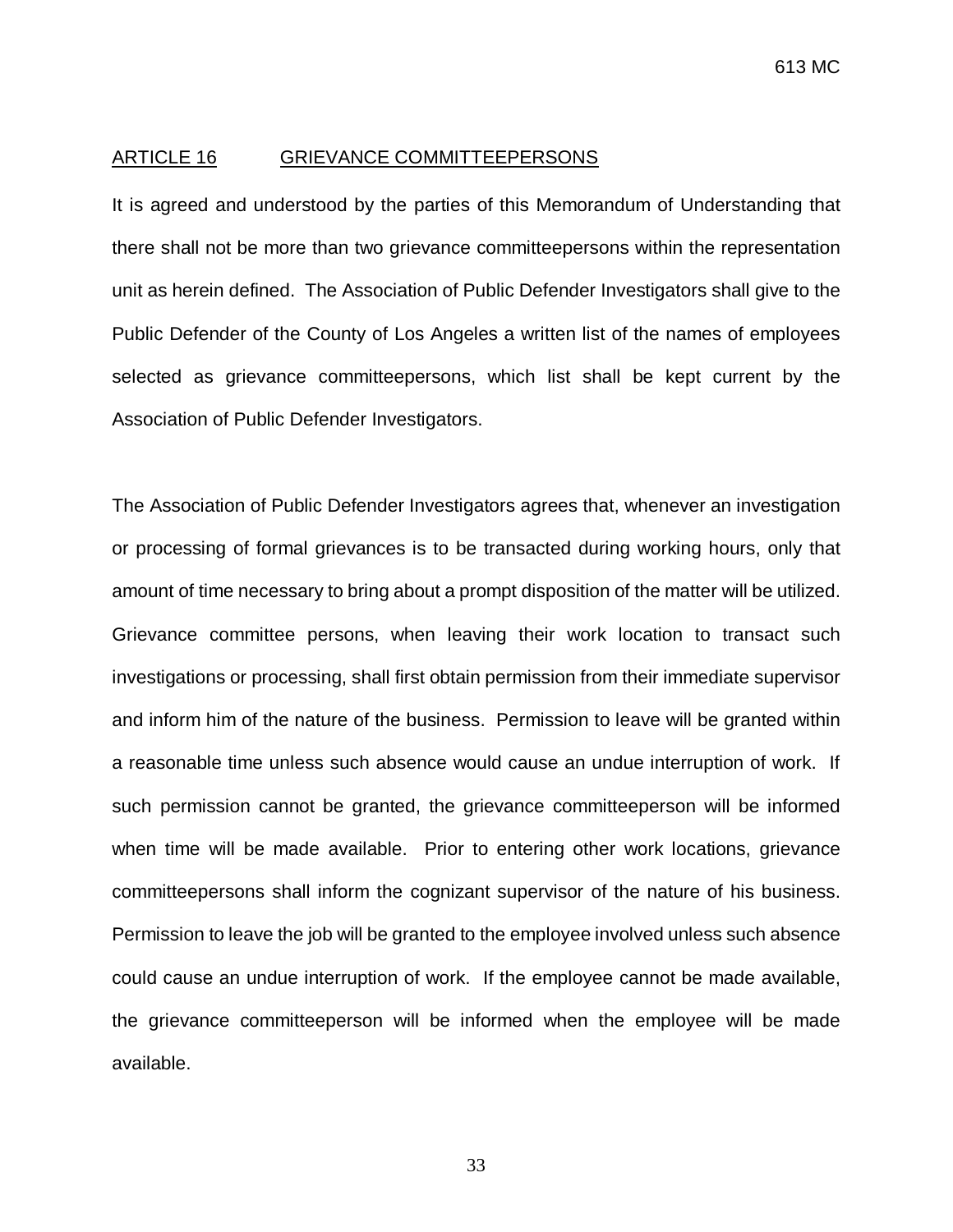# <span id="page-35-0"></span>ARTICLE 17 GRIEVANCE PROCEDURE

The purpose of the grievance procedure is to provide a just and equitable method for the resolution of grievances without discrimination, coercion, restraint or reprisal against any employee or employees who may submit or be involved in a grievance.

## Section 1. Definitions

- 1. Wherever used, the term "employee" means either employee or employees as appropriate.
- 2. "Grievance" means a complaint by an employee concerning the interpretation or application of the provisions of this Memorandum of Understanding or of rules and regulations governing personnel practices or working conditions, which complaint has not been resolved satisfactorily in an informal manner between an employee and his immediate supervisor.
- 3. "Business Days" mean calendar days exclusive of Saturdays, Sundays and legal holidays.

## Section 2. Responsibilities

1. The Association of Public Defender Investigators agrees to encourage an employee to discuss his complaint with his immediate supervisor. The immediate supervisor will, upon request of an employee, discuss the employee's complaint with him at a mutually satisfactory time.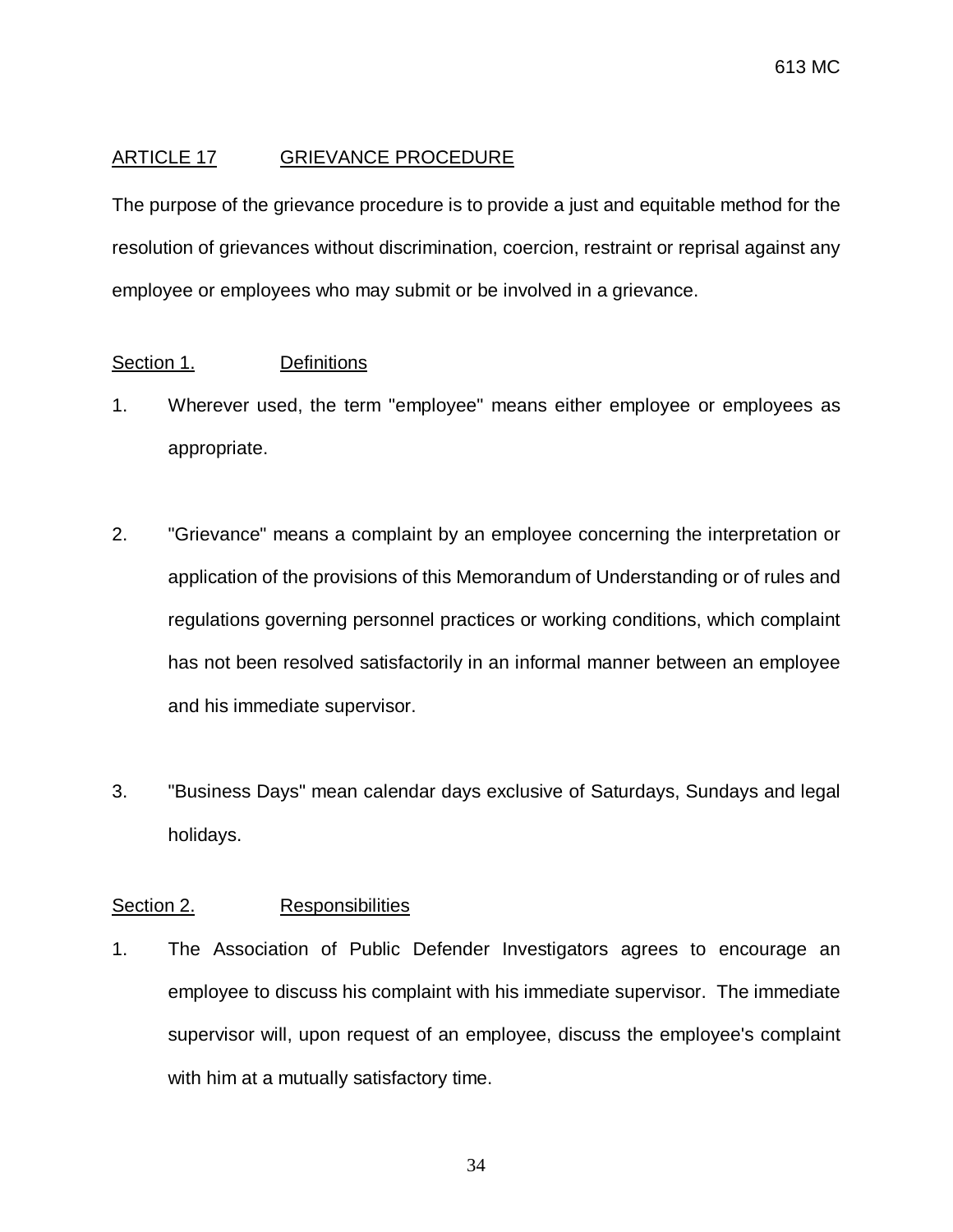- 2. The employee will name the specific action complained of and state in sufficient detail the facts and reasons for the complaint and the remedy requested.
- 3. Departmental management has the responsibility to:
	- A. Respond only to the specific complaint and facts cited in the grievance as originally presented.
	- B. Inform an employee of any limitation of the department's authority to fully resolve the grievance; and
	- C. Supply the employee with the necessary information to process his grievance to the proper agency or authority.

# Section 3. Waivers and Time Limits

- 1. Failure by Management to reply to the employee's grievance within the time limits specified automatically grants to the employee the right to process the grievance to the next level.
- 2. Any level of review, or any time limits established in this procedure, may be waived or extended by mutual agreement confirmed in writing.
- 3. If an employee fails to appeal from one level to the next level within the time limits established in this grievance procedure, the grievance shall be considered settled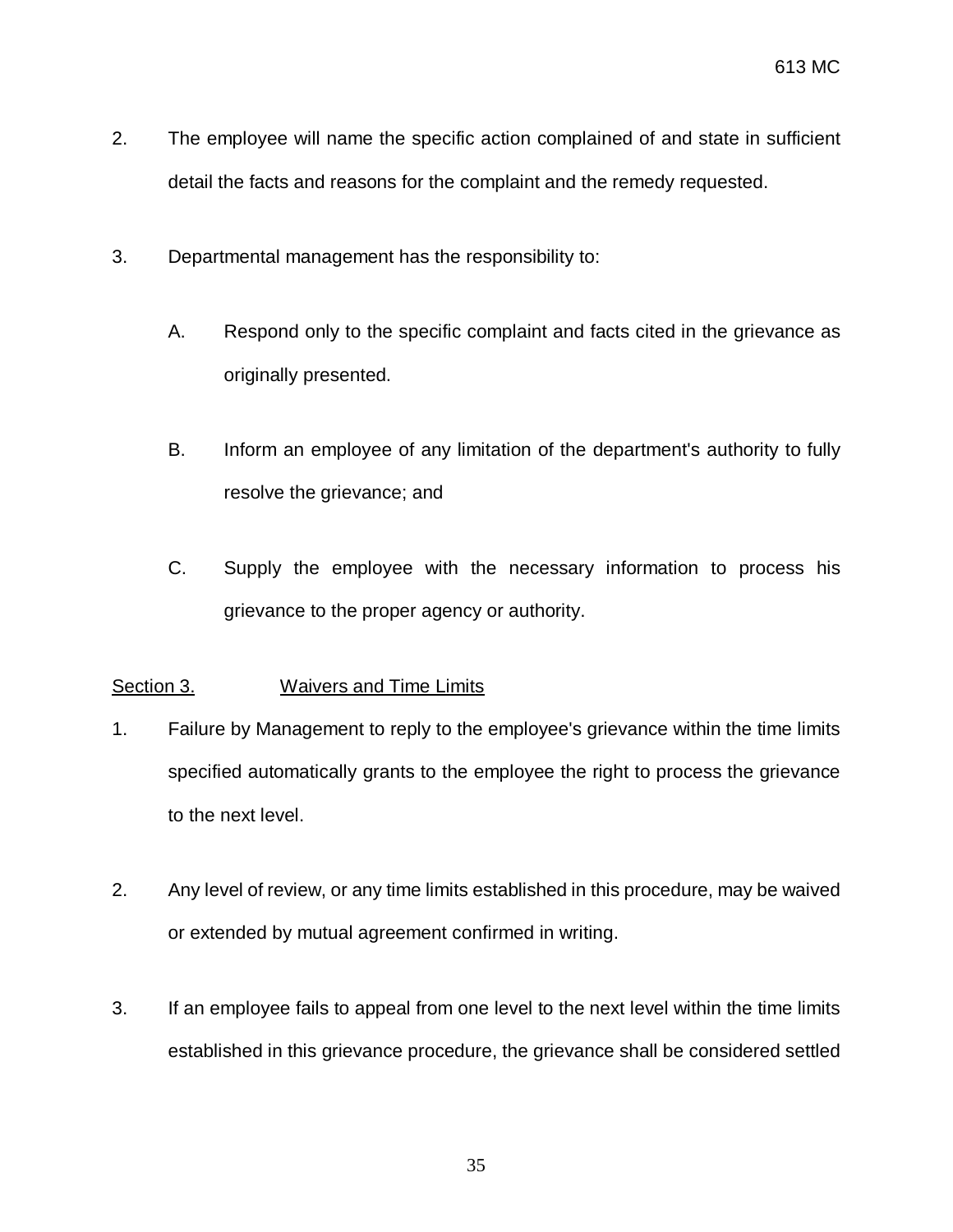on the basis of the last decision and the grievance shall not be subject to further appeal or reconsideration.

4. By mutual agreement, the grievance may revert to a prior level for reconsideration.

#### Section 4. Employee Rights and Restrictions

- 1. The employee has the right to the assistance of a representative in the preparation of his written grievance and to represent him in formal grievance meetings. The grievant may be required by either party to be present in meetings with Management for purposes of discussing the grievance.
- 2. A County employee selected as a representative in a grievance is required to obtain the permission of his immediate supervisor to absent himself from his duties to attend a grievance meeting. The employee representative shall give his supervisor reasonable advance notice to ensure that his absence will not unduly interfere with departmental operations.
- 3. An employee may present his grievance to Management on County time. In scheduling the time, place and duration of any grievance meeting, both the employee and Management will give due consideration to the duties each has in the essential operations of the department. No employee shall lose his rights because of Management imposed limitations in scheduling meetings.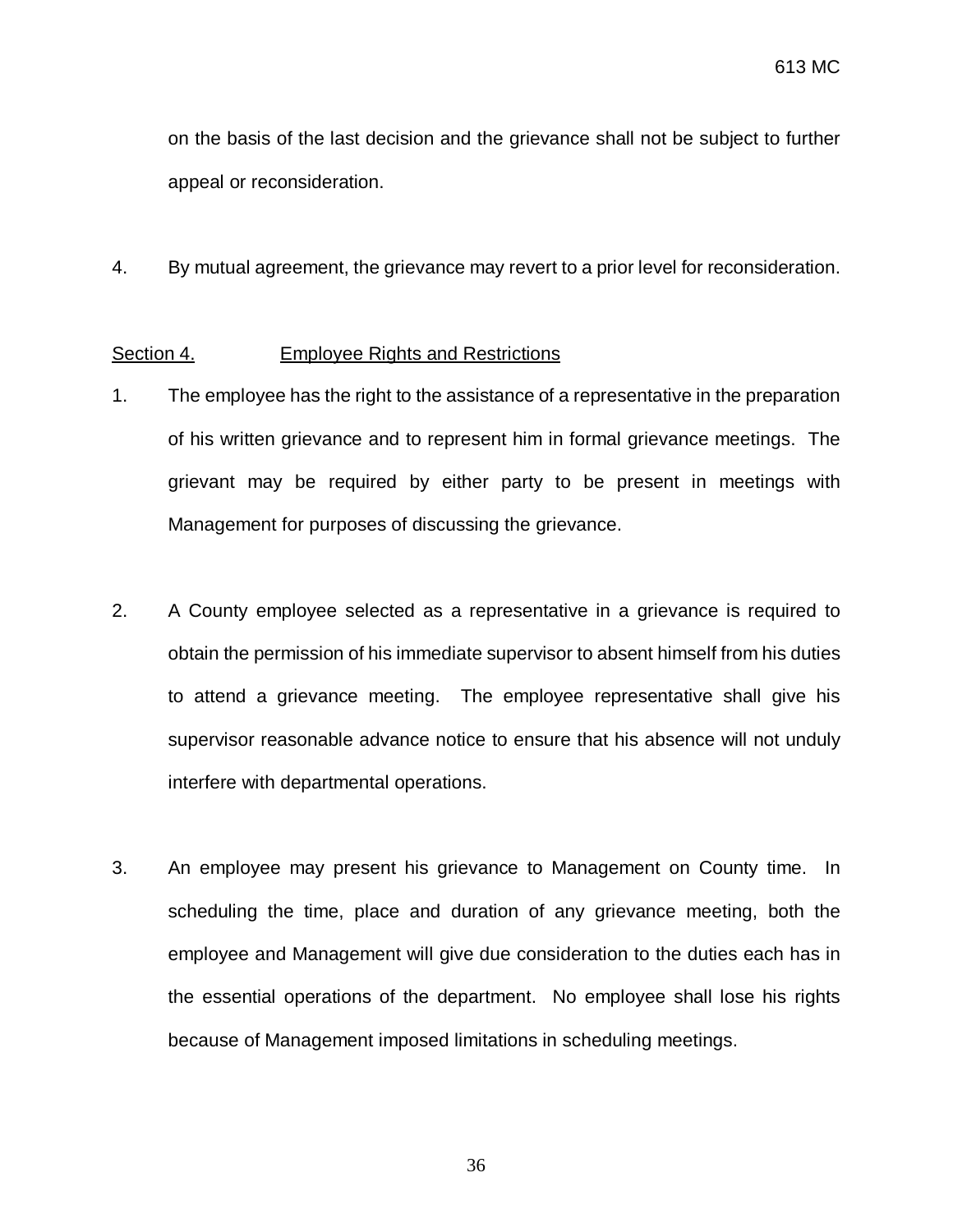## Section 5. The Parties' Rights and Responsibilities

- 1. Only a person selected by the employee and made known to Management prior to a scheduled formal grievance meeting shall have the right to represent or advocate as an employee's representative.
- 2. If the employee elects to be represented in a formal grievance meeting, the department may designate a Management representative to be present at such meeting.
- 3. Management shall notify the Association of Public Defender Investigators of any grievance involving the terms and conditions of this Memorandum of Understanding.
- 4. The Association of Public Defender Investigators representative has the right to be present at any formal grievance meeting concerning a grievance that directly involves the interpretation or application of the specific terms and provisions of the Memorandum of Understanding.
- 5. The Association of Public Defender Investigators representative elects to attend any formal grievance meeting; he must inform departmental management prior to such meeting. The department may also designate a Management representative to be present at such meeting.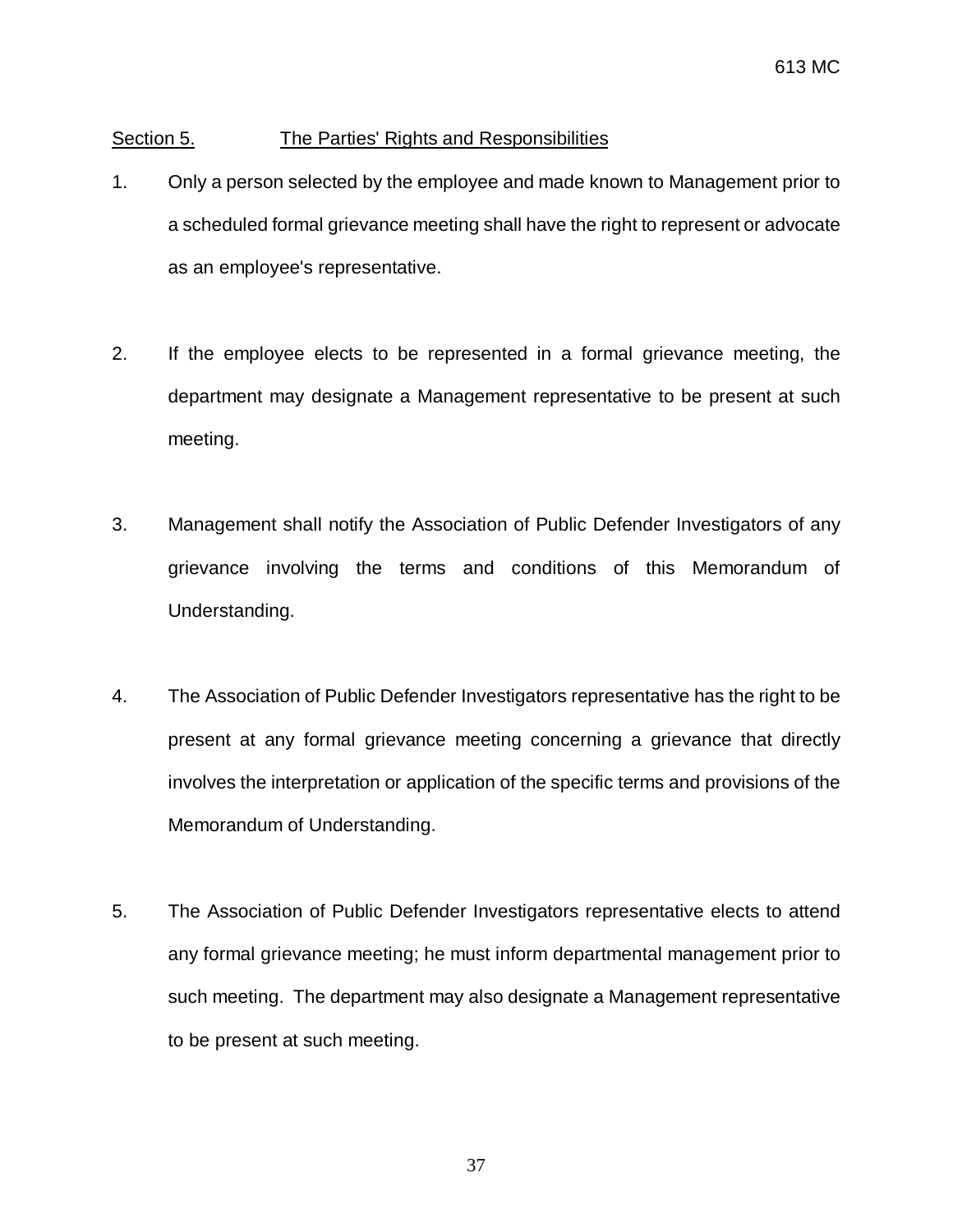6. Only County employees who have direct, first-hand knowledge of the event giving rise to the grievance may be called on as witnesses by the grievant. Such witness may attend formal grievance hearings on paid County time.

#### Section 6. Procedures

#### Step 1. Supervisor

- A. Within ten (10) business days from the occurrence of the matter on which a complaint is based, or within ten (10) business days from his knowledge of such occurrence, an employee shall file a formal written grievance. Three copies of the departmental grievance form shall be completed by the employee stating the nature of the grievance and the remedy he requests from his departmental management. The employee shall submit two copies to his immediate supervisor and retain the third copy.
- B. Within five (5) business days, the immediate supervisor shall give his decision in writing to the employee on the original copy of the grievance.

#### Step 2. Middle Management

A. Within five (5) business days from his receipt of the supervisor's written decision and using the returned original copy of the grievance form, the employee may appeal to the appropriate level of Management as previously indicated by his department head. The department head has the authority to waive the middle management step if such a step is not appropriate because of the size of his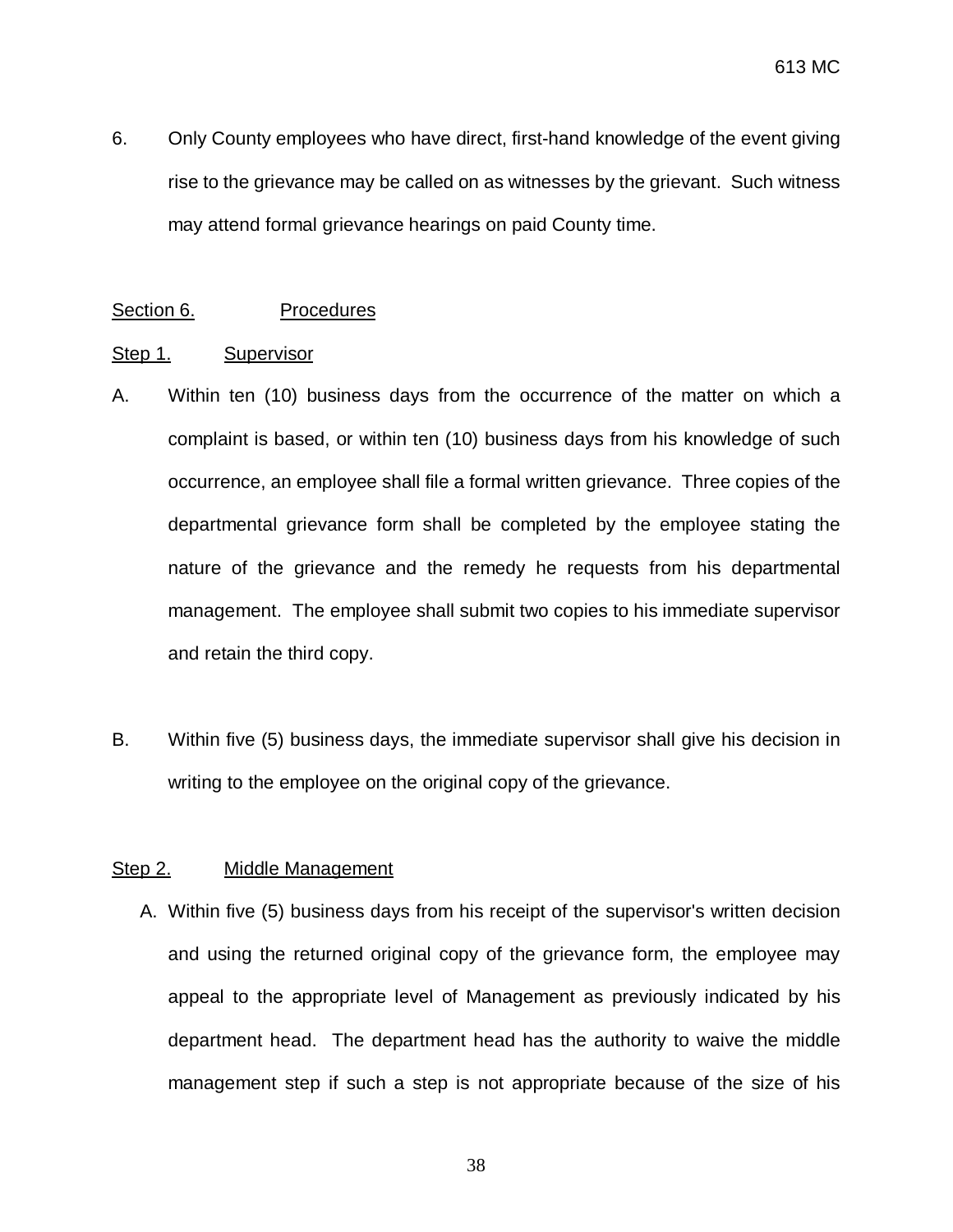department. The middle management representative shall discuss the grievance with the supervisor concerned and the employee before a decision is reached by him.

B. Within five (5) business days from receipt of the grievance the middle management representative shall give a written decision and the reasons, therefore, to the employee using the original copy of the grievance. Upon request, a copy of the decision will be given to the Union representative.

#### Step 3. Department Head

- A. Within five (5) business days from his receipt of the decision resulting from the previous step, the employee may appeal to the department head using the original copy of the grievance.
- B. Within ten (10) business days from the receipt of the employee's grievance, the department head or his designated representative, who has not been involved in the grievance in prior levels, shall make a thorough review of the grievance, meet with the parties involved and give a written decision and the reasons, therefore, to the employee. However, the department head or designate is not limited to denying a grievance for the reasons stated at any previous step in the procedure. Upon request, a copy of the decision will be given to the Union representative.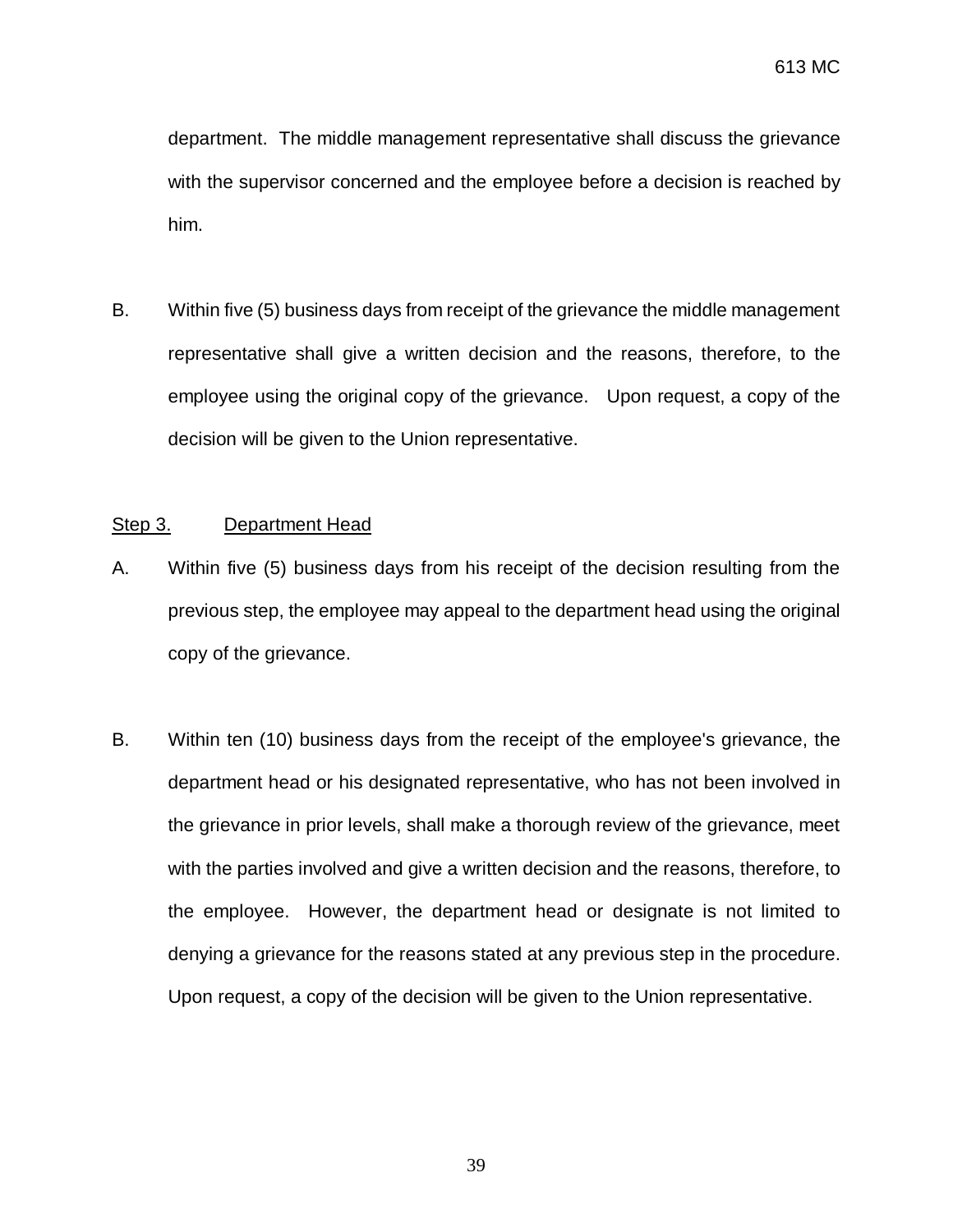- C. If the department head or his designated representative fails to give a decision within the specified time limit, the Union shall have the option of referring a grievance alleging a violation of the negotiated agreement between the parties to arbitration.
- E. On matters that are not subject to arbitration pursuant to Section 8 hereafter, the written decision of the department head or his designated representative shall be final.

## Section 7. Arbitration

- 1. Within ten (10) days from the receipt of the written decision of the department head, or his designated representative, the Union may request that the grievance be submitted to arbitration as provided for hereinafter.
- 2. Only those grievances which directly concern or involve the interpretation or application of the specific terms and provisions of this Memorandum of Understanding may be submitted to arbitration hereunder. In no event shall such arbitration extend to:
	- A. The interpretation, application, merits or legality of any State or local law or ordinance, including specifically all ordinances adopted by County's Board of Supervisors, unless the arbitrator, in his discretion, finds it necessary to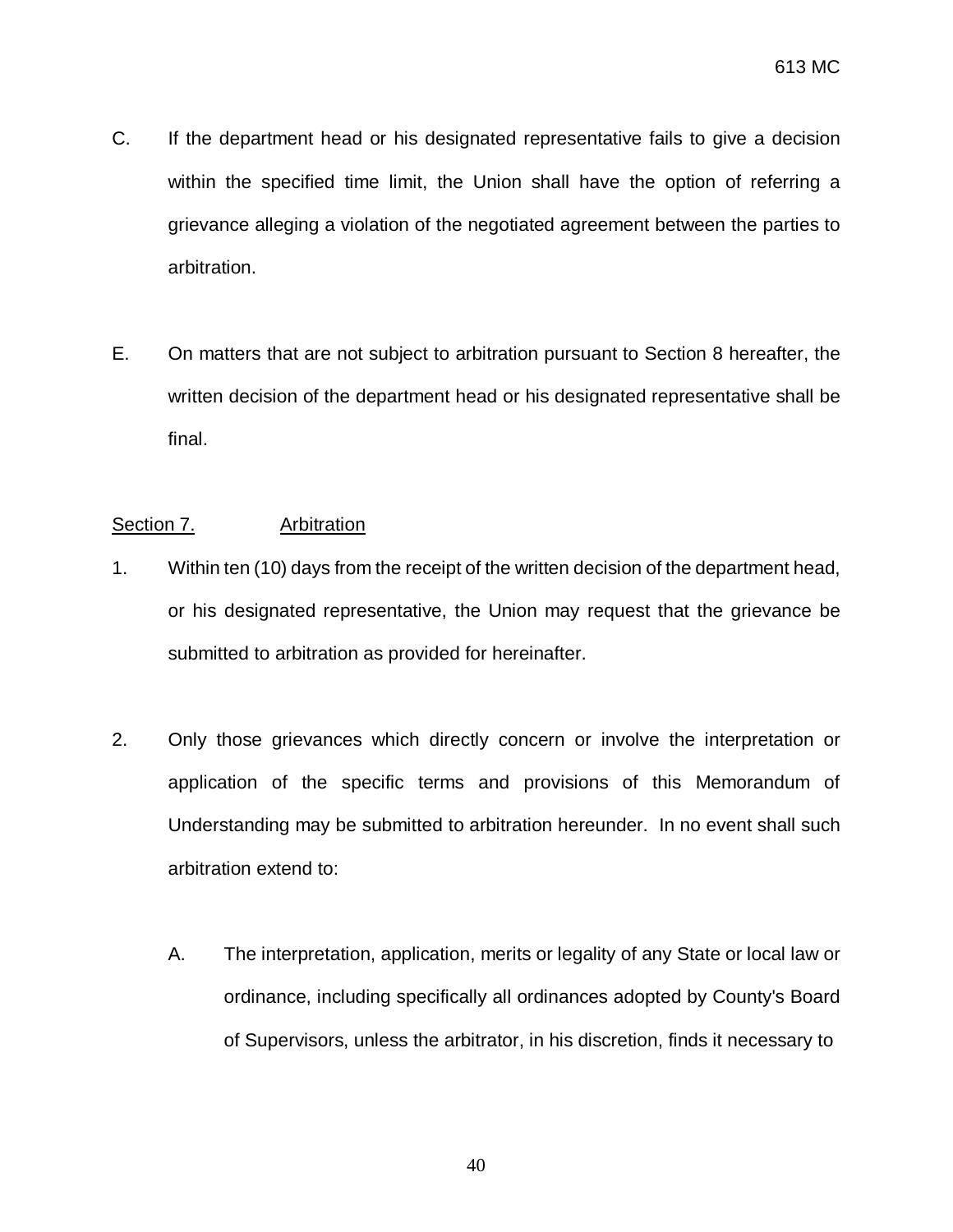interpret or apply such State or local law in order to resolve the grievance which has been submitted to the arbitrator;

- B. The interpretation, application, merits or legality of any or all of the County of Los Angeles Civil Service Rules, nor matters under the jurisdiction of the Civil Service Commission for which said Commission has established procedures or processes by which employees or employee organizations may appeal to, or request review by, said Civil Service Commission, including but not limited to discharges, reductions and discrimination; nor
- C. The interpretation, application, merits or legality of the rules or regulations of the department head, the Chief Administrative Office or any other County department, agency or commission, unless the arbitrator, in his discretion, finds it necessary to interpret or apply such rules or regulations in order to resolve the grievance which has been submitted to the arbitrator.
- D. Grievances on competent or better performance evaluations which do not meet the guidelines set forth at the Employee Relations Commission meeting of December 19, 1986.
- 3. In the event the Union desires to request that a grievance, which meets the requirements of Paragraph 2 hereof, be submitted to arbitration, it shall, within the time requirements set forth above, send a written request to County's Employee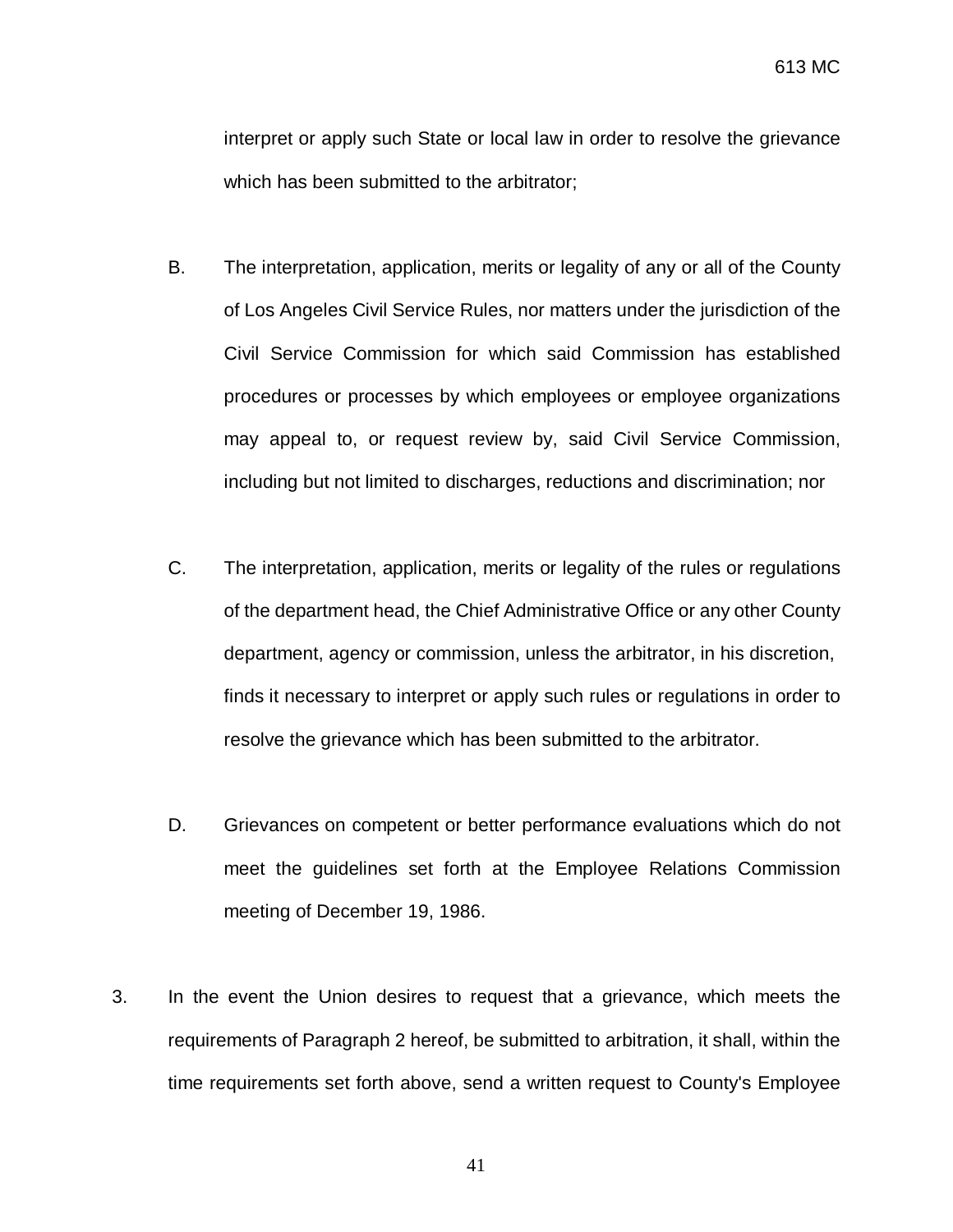Relations Commission, with a copy thereof simultaneously transmitted to County's Chief Administrative Officer, and to the County department head or officer affected, which written request shall:

- A. Set forth the specific issue or issues still unresolved through the grievance procedure and which are to be submitted to arbitration; and
- B. Request that said Employee Relations Commission, pursuant to its applicable rules and regulations, appoint an arbitrator for the purpose of conducting arbitration concerning such grievances as provided for herein.
- 4. Arbitration of grievances hereunder will be limited to the formal grievances as originally filed by the employee to the extent that said grievance has not been satisfactorily resolved. Arbitration hereunder shall be conducted in accordance with applicable rules and procedures adopted or specified by County's Employee Relations Commission, unless the parties hereto mutually agree to other rules or procedures for the conduct of such arbitration. The fees and expenses of the arbitrator shall be shared equally by the parties involved, it being understood and agreed that all other expenses including, but not limited to fees for witnesses, transcripts and similar costs incurred by the parties during such arbitration, will be the responsibility of the individual party involved.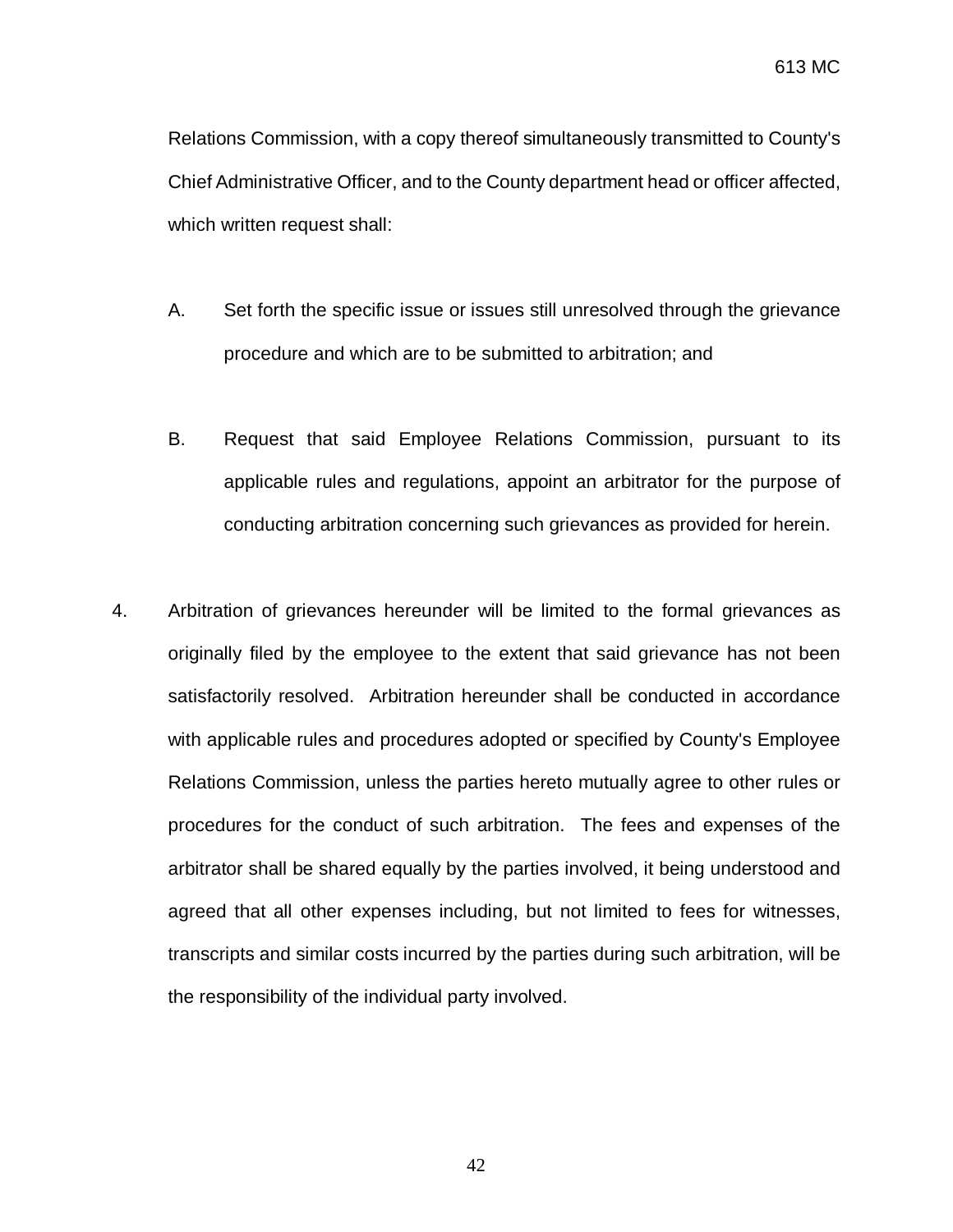5. Prior to a hearing by an arbitrator, a representative of the County and the Union shall meet and prepare a submission statement setting forth the issue(s) to be determined which shall be submitted to the arbitrator.

 In the event the County and the Union cannot jointly agree on a submission statement, then, at the hearing, each party shall present to the arbitrator its own submission statement in which case the arbitrator shall determine the issue(s) to be resolved.

- 6. The decision of an arbitrator resulting from any arbitration of grievances hereunder shall not add to, subtract from, or otherwise modify the terms and conditions of this Memorandum of Understanding.
- 7. The decision of the arbitrator shall be binding upon the Union. To the extent the decision and award of the arbitrator does not require legislative action by the Board of Supervisors, such decision and award shall be binding upon the County. If, within sixty (60) days of receiving notice of a decision and award requiring legislative action by the Board of Supervisors, such legislative action is not taken, the arbitrator's decision and award shall have no force or effect whatsoever. The Union may then resort to a court of competent jurisdiction to pursue whatever other legal remedies are available to it under the provisions of this Memorandum of Understanding.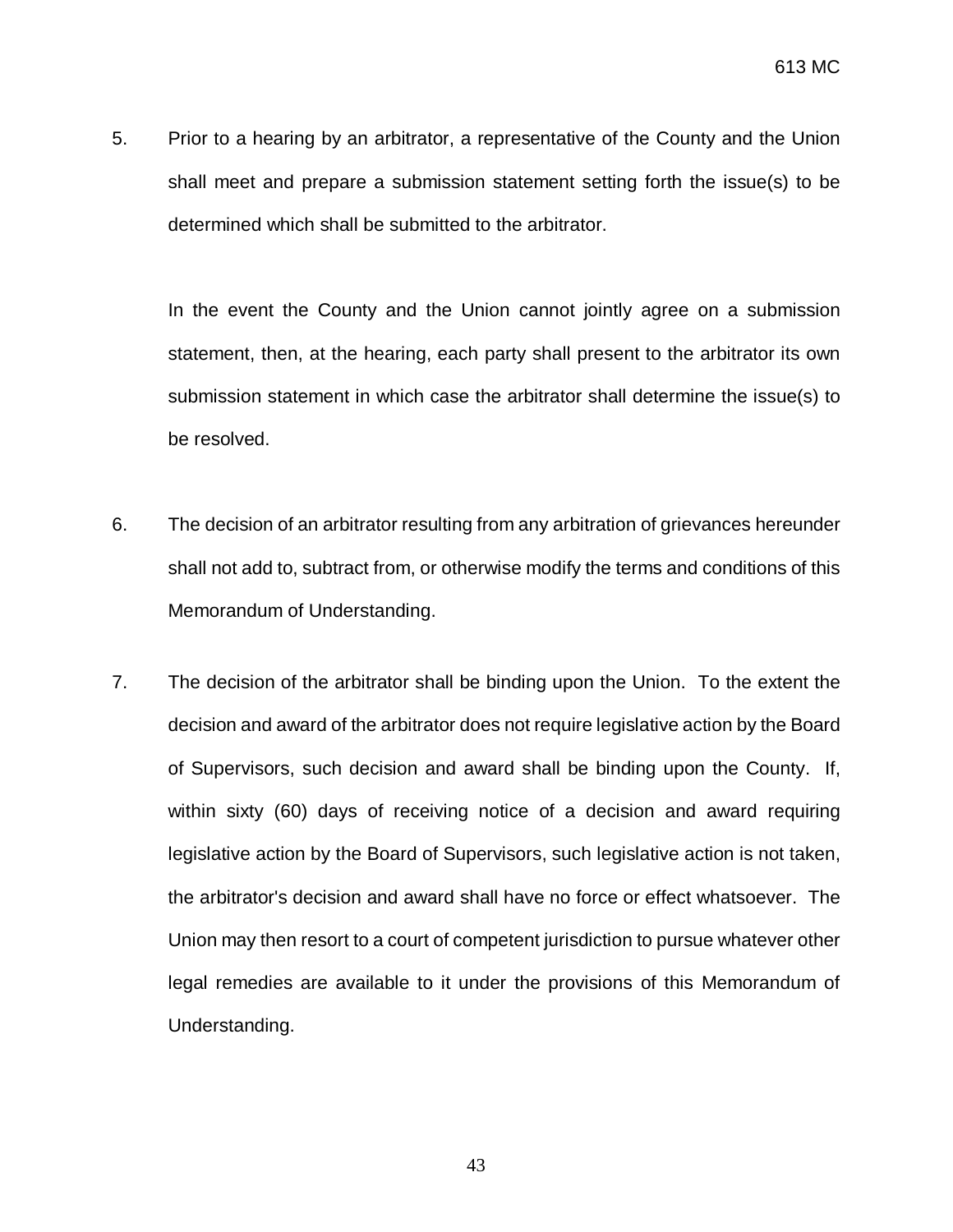8. A written decision of an arbitrator resulting from the arbitration of a grievance under the following articles shall be entirely advisory in nature and shall not be binding upon any of the parties:

> **Recognition** Purpose Implementation Term **Renegotiation** Non-Discrimination Safety and Health Payroll Deduction of Dues Leaves of Absence Authorized Agents Provisions of Law Legal Representation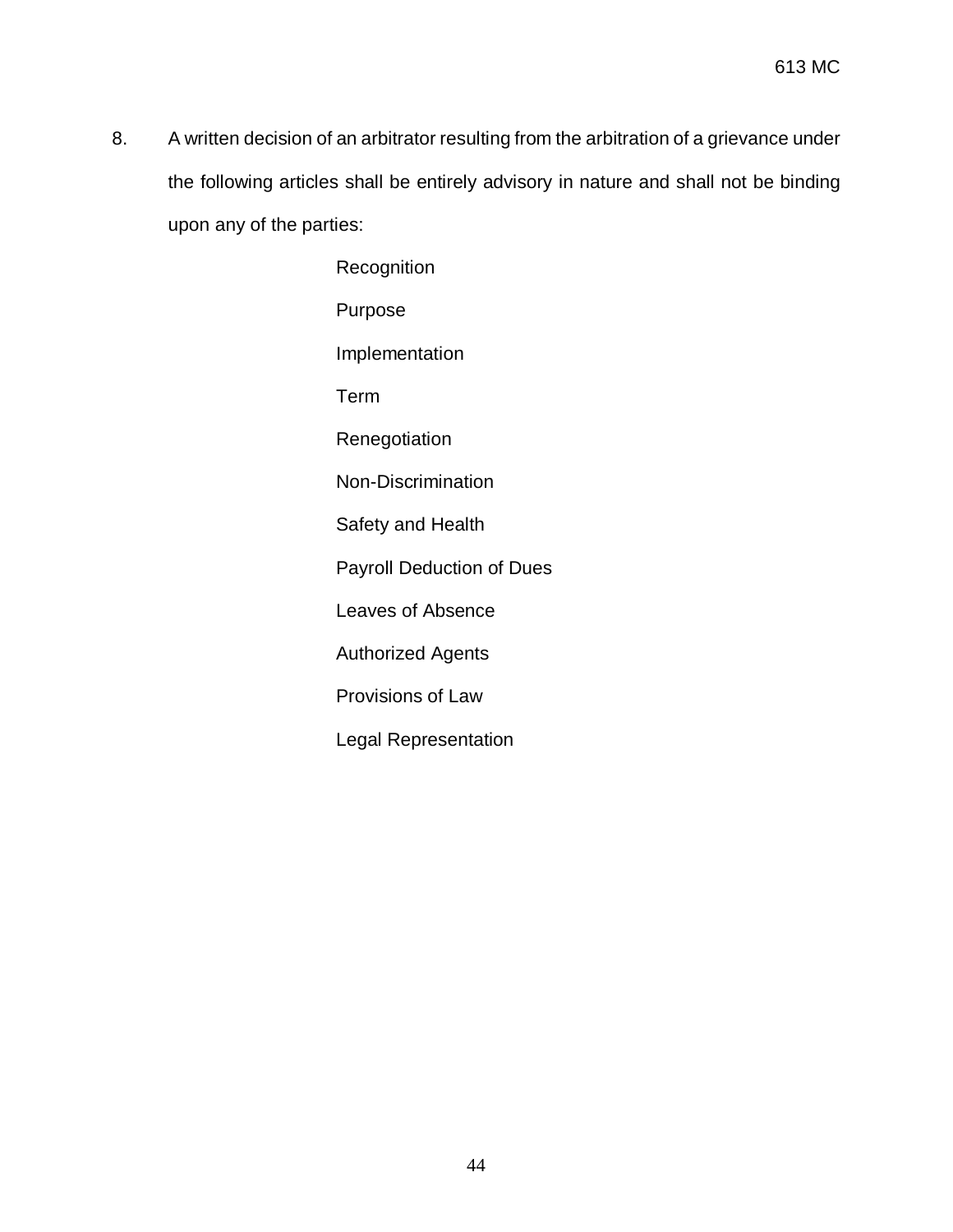#### ARTICLE 18 EXPEDITED ARBITRATION

- 1. This is an alternate to the procedure set forth in Section 8, Arbitration, of Article l7, Grievance Procedure and will only be utilized upon mutual written agreement of the parties.
- 2. A joint submission statement setting forth the issue(s) to be determined will be prepared prior to the hearing by the parties If the parties cannot agree to a submission statement, the expedited arbitration procedure will not be utilized.
- 3. Only those grievances which directly concern or involve the interpretation or application of the specific terms and provisions of this Memorandum of Understanding may be submitted to arbitration hereunder. In no event shall such arbitration extend to:
	- A. The interpretation, application, merits or legality of any state or local law or ordinance, including specifically all ordinances adopted by County's Board of Supervisors; unless the arbitrator, in his discretion, finds it necessary to interpret or apply such State or local law in order to resolve the grievance which has been submitted to the arbitrator.
	- B. The interpretation, application, merits, or legality of any or all of the County of Los Angeles Civil Service Rules, nor matters under the jurisdiction of the Civil Service Commission for which said Commission has established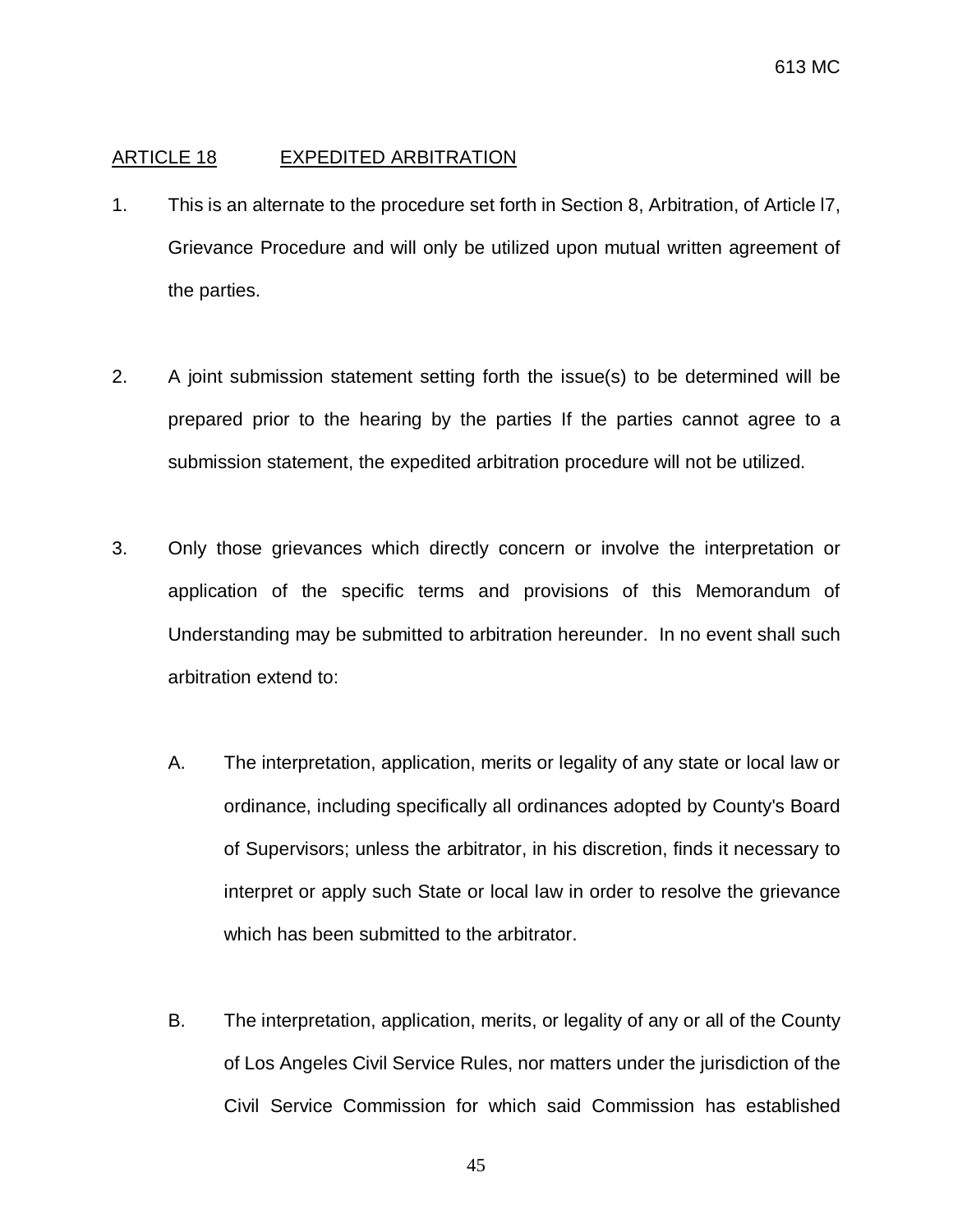procedures or processes by which employees or employee organizations may appeal to, or request review by, said Civil Service Commission, including, but not limited to, discharges, reductions, and discrimination; nor

- C. The interpretation, application, merits or legality of the rules or regulations of the department head, the Chief Administrative Office, or any other County department, agency or commission, unless the arbitrator, in his discretion, finds it necessary to interpret or apply such rules or regulations in order to resolve the grievance which has been submitted to the arbitrator.
- 4. The parties shall select an arbitrator from the panel of arbitrators previously agreed to by the parties and established for the purpose of conducting expedited arbitration proceedings:
	- A. The arbitrator will be compensated at the contracted for flat daily rate. The cost of the arbitrator shall be borne equally by the parties. In addition, each party shall pay for all fees and expenses incurred by that party on its behalf, including but not limited to witness fees.
	- B. The parties agree that l) No stenographic record of the hearing will be made, 2) there will be no representation by counsel except for in-house staff counsel, and 3) there will be no post hearing briefs.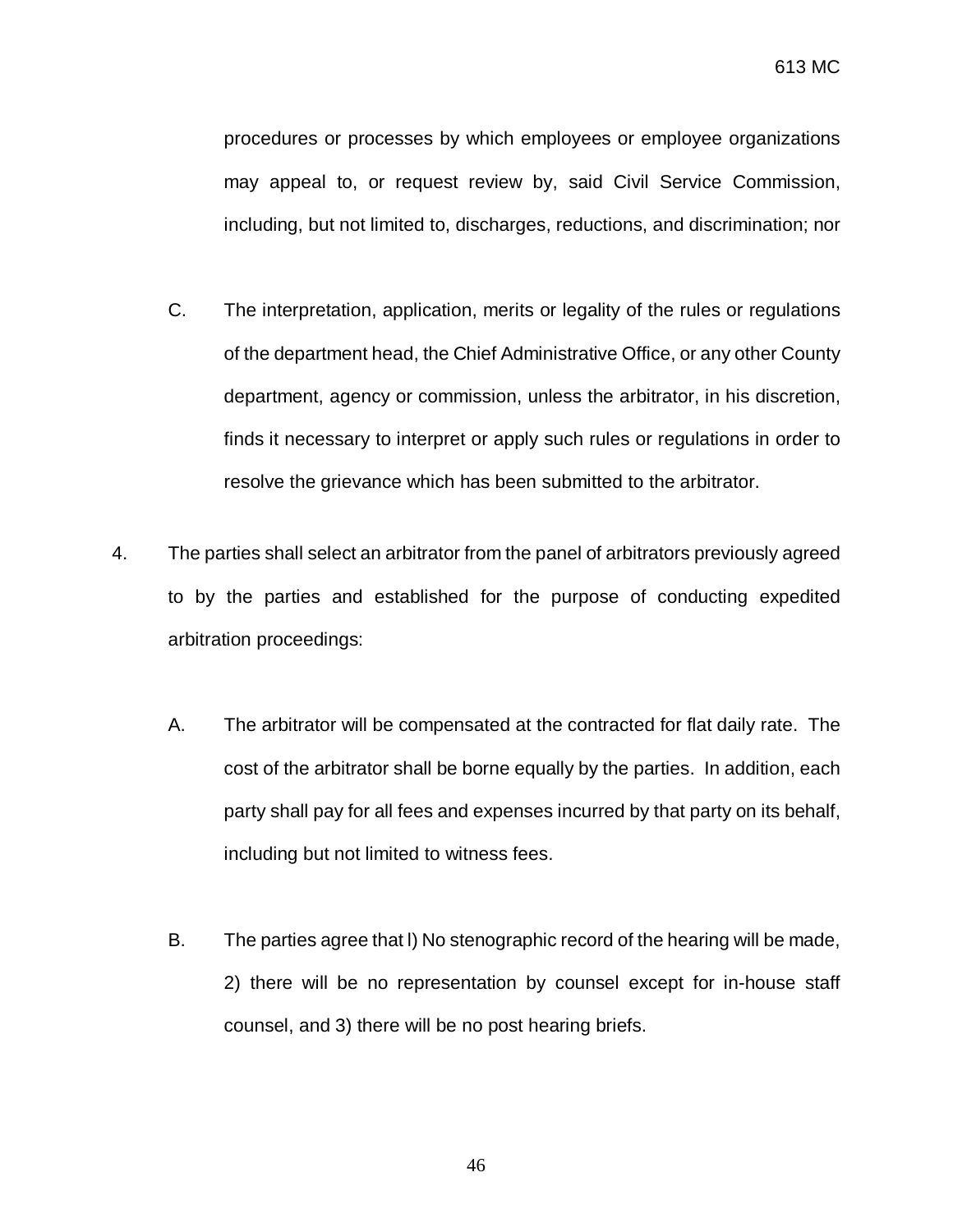- 5. The arbitrator selected shall hear the grievance(s) within ten (l0) working days of his selection, and may hear multiple cases during the course of the day. However, six (6) hours of hearings will constitute one day.
- 6. Arbitration of a grievance hereunder shall be limited to the formal grievance as originally filed by the employee to the extent that said grievance has not been satisfactorily resolved.
- 7. The arbitrator shall issue a "bench" decision at the conclusion of the parties' testimony. Only by mutual agreement of the parties and the arbitrator will a written decision be issued.
- 8. The decision of an arbitrator resulting from any arbitration of grievances hereunder shall not add to, subtract from, or otherwise modify the terms and conditions of this Memorandum of Understanding.
- 9. The decision of the arbitrator shall be binding upon the Union to the extent the decision and award of the arbitrator does not require legislative action by the Board of Supervisors, such decision and award shall be binding upon the County. If within sixty (60) days of receiving notice of a decision and award requiring legislative action by the Board of Supervisors, such legislative action is not taken, the arbitrator's decision and award shall have no force or effect whatsoever.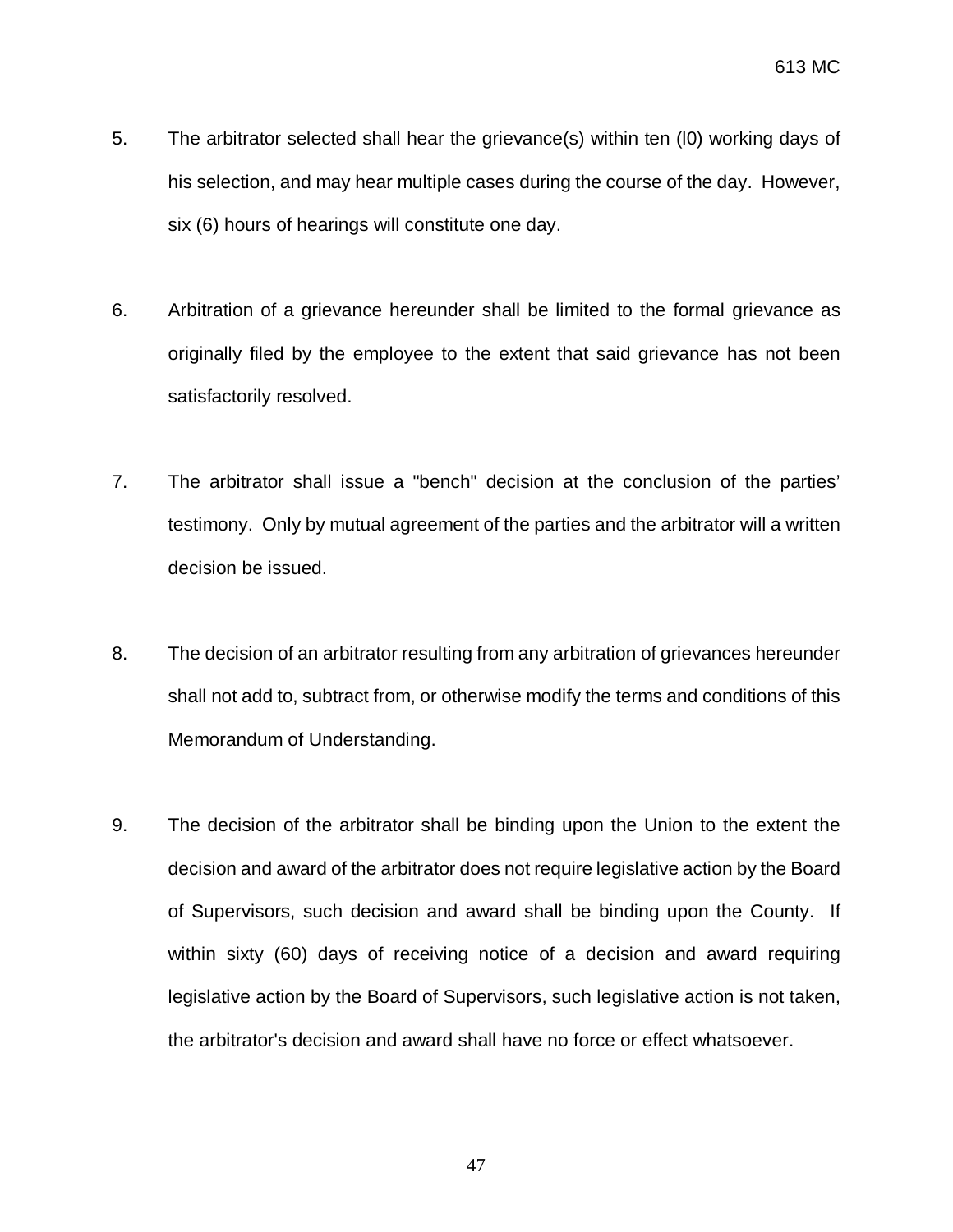- 10. Election of this binding forum shall constitute a waiver by all parties to this process of all other administrative processes for the resolution of this dispute in whole or in part and the award shall not be appealed. The decision from this arbitration shall not be precedent setting.
- 11. The decision of an arbitrator resulting from the arbitration of a grievance under the following Articles shall be entirely advisory in nature and shall not be binding upon any of the parties:

Recognition Non-Discrimination Implementation Term Renegotiation Safety and Health Payroll Deductions and Dues Leave of Absence for Union Business Authorized Agents Provisions of Law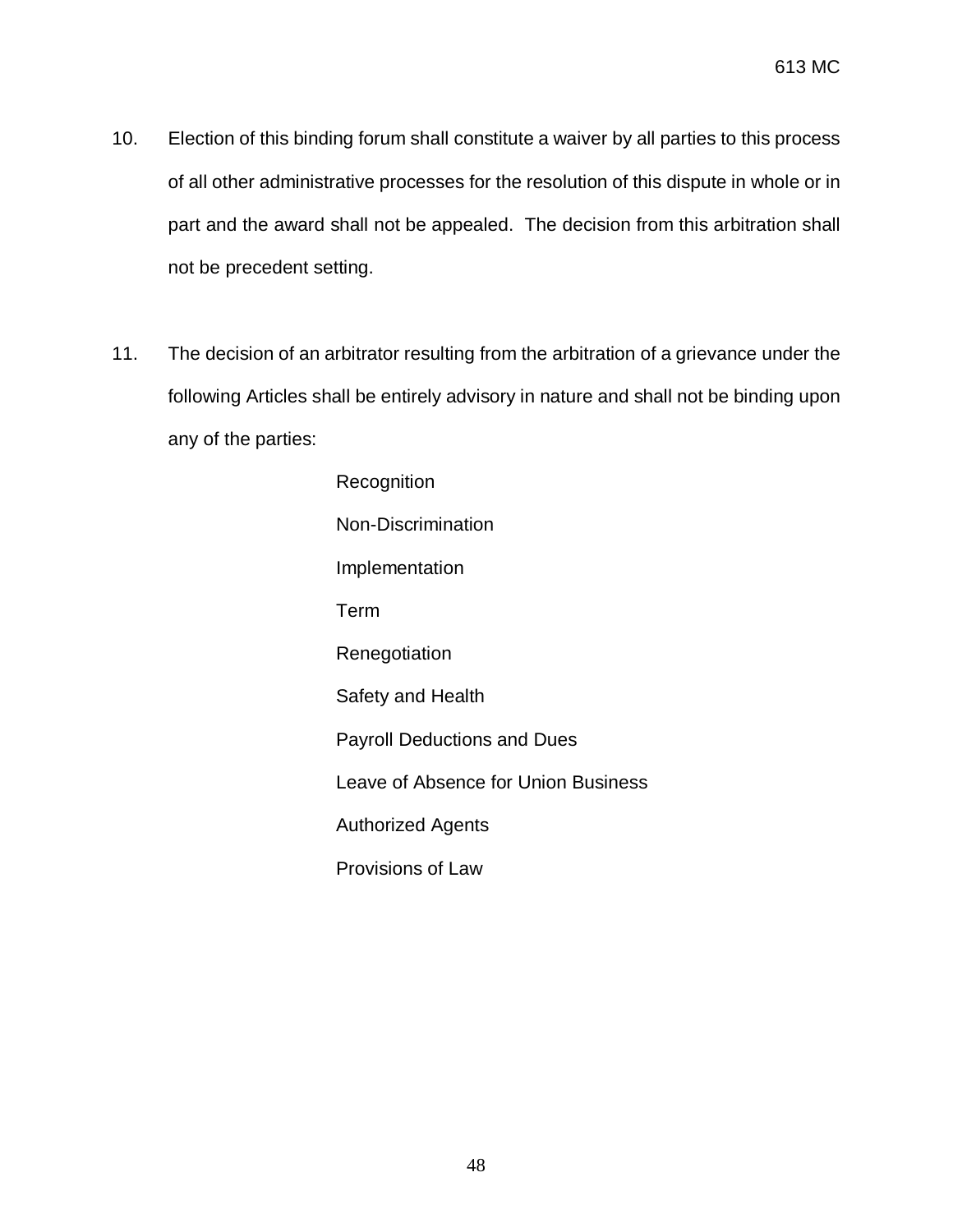#### ARTICLE 19 GRIEVANCES - GENERAL IN CHARACTER

In order to provide an effective mechanism whereby disagreements between the Association of Public Defender Investigators and Management concerning the interpretation or application of any of the provisions of this Memorandum of Understanding affecting the rights of the parties or the working conditions of a significantly large number of employees in the Unit may be effectively resolved, the following procedures are agreed upon.

The phrase "significantly large number" shall mean a majority of the employees in the Unit.

A. Within fifteen (15) business days from the occurrence of the matter on which a complaint is based or within fifteen (15) business days from its knowledge of such an occurrence where the Association of Public Defender Investigators has reason to believe that Management is not correctly interpreting or applying any provision(s) of this Memorandum of Understanding, the Association of Public Defender Investigators may request in writing that a meeting be held with the authorized representatives of the County who have authority to make effective recommendations for the resolution of the matter. Copies shall be sent to the department head involved and to the Chief Administrative Officer. The written Union request shall set forth in detail the facts giving rise to the request for the meeting and shall set forth the proposed resolution sought.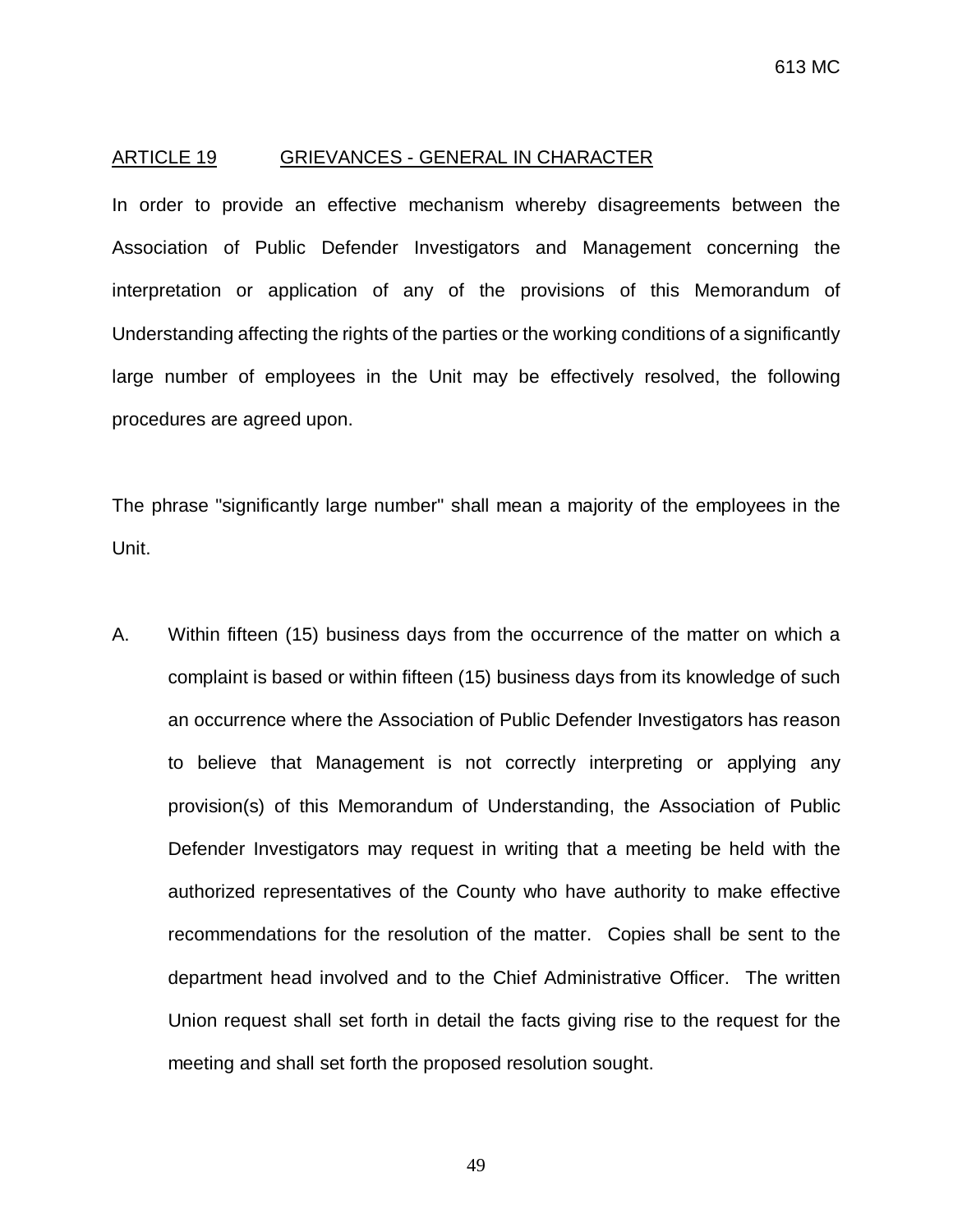Within ten (10) business days of receipt of the request for such a meeting, the parties will meet for the purpose of discussing and attempting to resolve the disagreement.

- B. Within five (5) business days of such meeting, and in the event the matter is not satisfactorily resolved; the Association of Public Defender Investigators shall have the right to meet with the principal representative(s) of the County who have authority to resolve the matter. For purposes of this provision, Management's principal representative(s) shall mean the County department head, or the Chief Administrative Officer, or their authorized representative, who have authority to resolve the matter.
- C. Within ten (10) business days after the meeting provided for in (B) above, if the matter is not satisfactorily resolved and if the disagreement meets the requirements of Section 8, Subsection 2 of Article 17, the disagreement may be submitted to arbitration in accordance with these provisions.

It is further understood that this Article is not intended as a substitute or alternative for the grievance procedure set forth in Article 17 of this Memorandum of Understanding. Instead,

this Article is intended to provide a procedure to resolve disagreements affecting the rights of the parties or disagreements arising from the application of the terms of the Memorandum of Understanding affecting the working conditions of a significantly large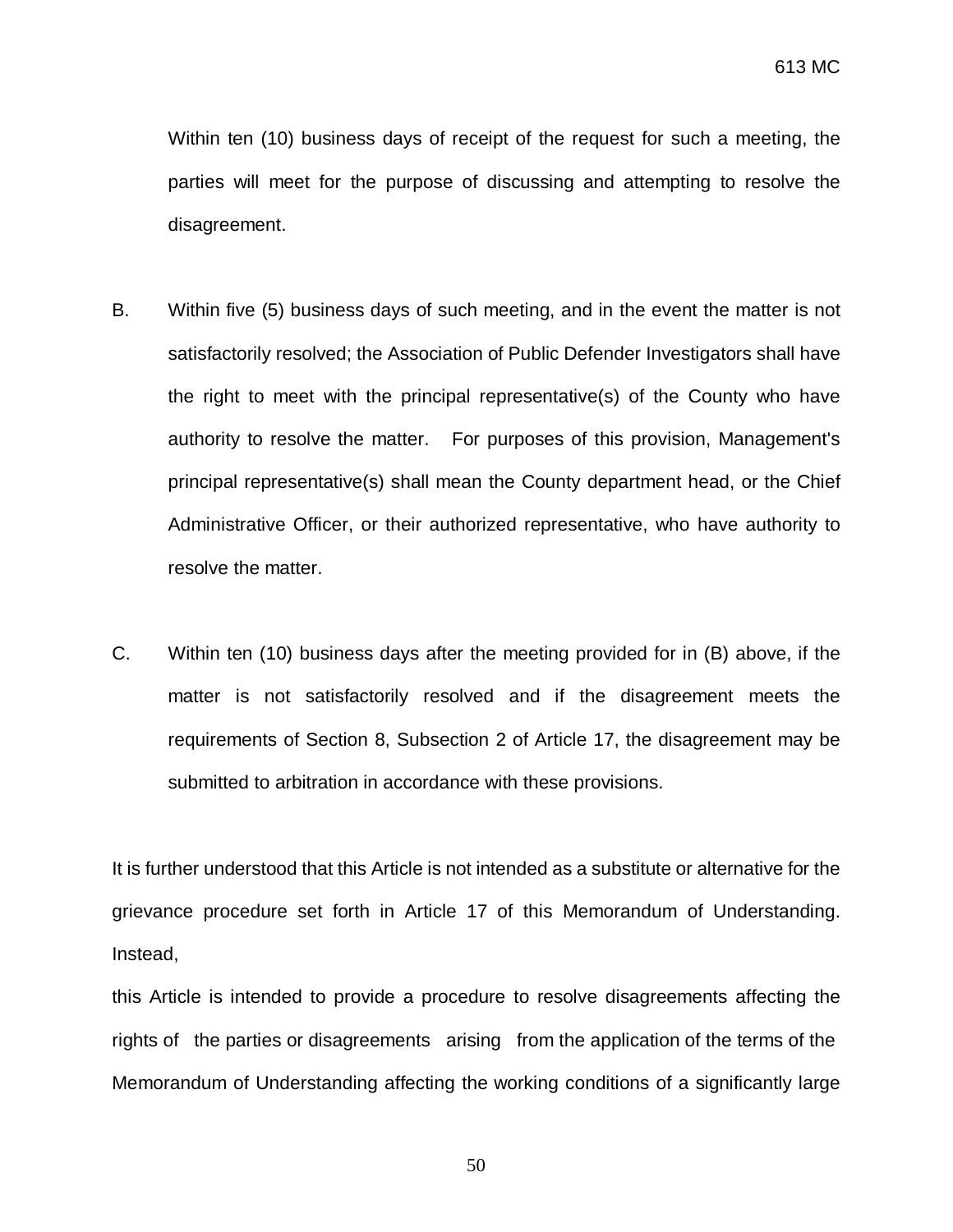number of employees in the Unit, as distinguished from the rights of individual employees. Accordingly, the parties agree that the procedures set forth herein shall not be implemented where the dispute or complaint involved is or could be effectively brought by an employee or employees and otherwise processed through the Grievance Procedure set forth in Article 17 hereof.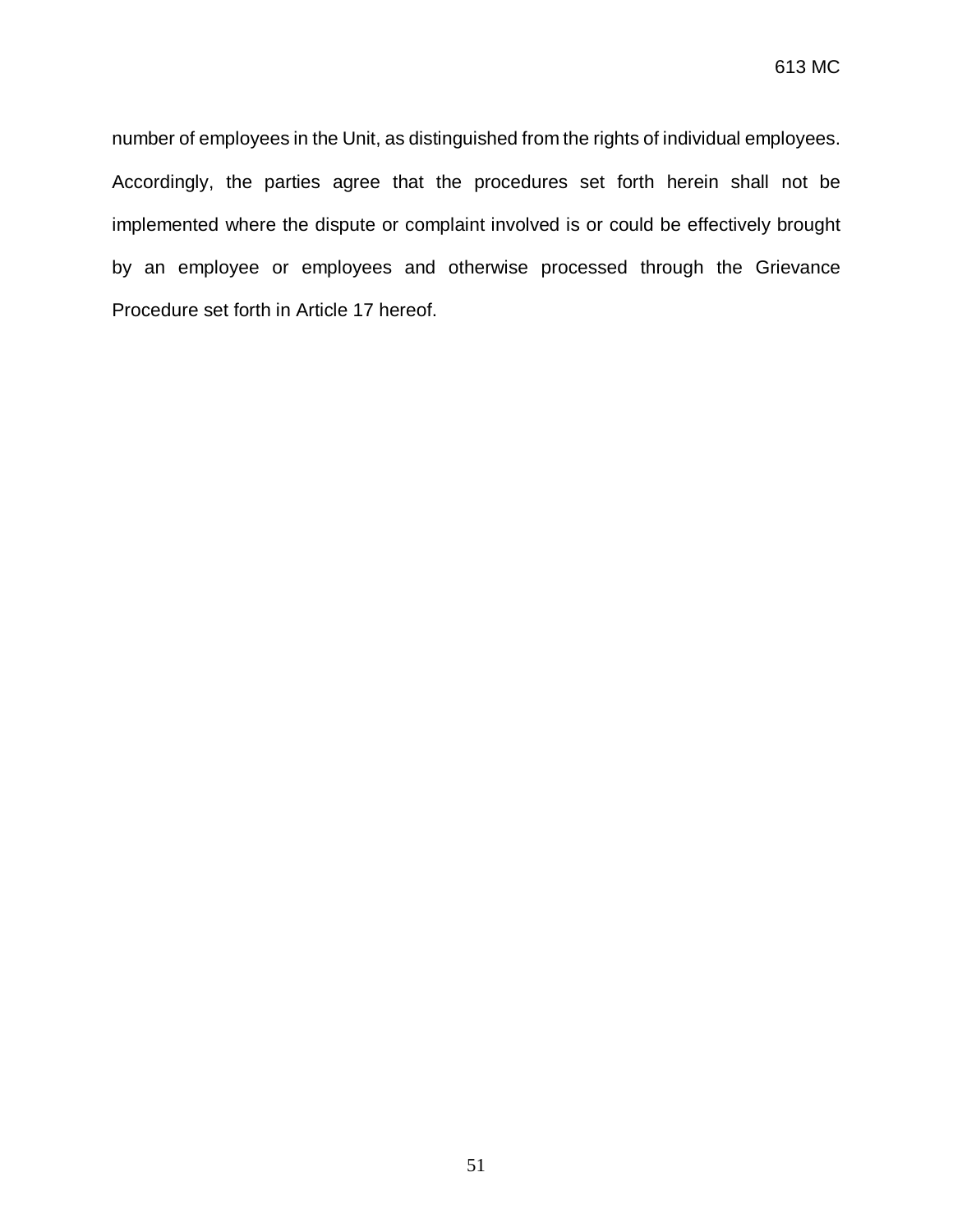# ARTICLE 20 STRIKES AND LOCKOUTS

During the life of this agreement no work stoppages, strikes, slowdowns, or picketing shall be caused or sanctioned by the Union, and no lockouts shall be made by the County.

In the event any employees covered by this agreement, individually or collectively, violate the provisions of this Article and the Union fails to exercise good faith in halting the work interruption, the Union and the employees involved shall be deemed in violation of this Article and the County shall be entitled to seek all remedies available to it under applicable law.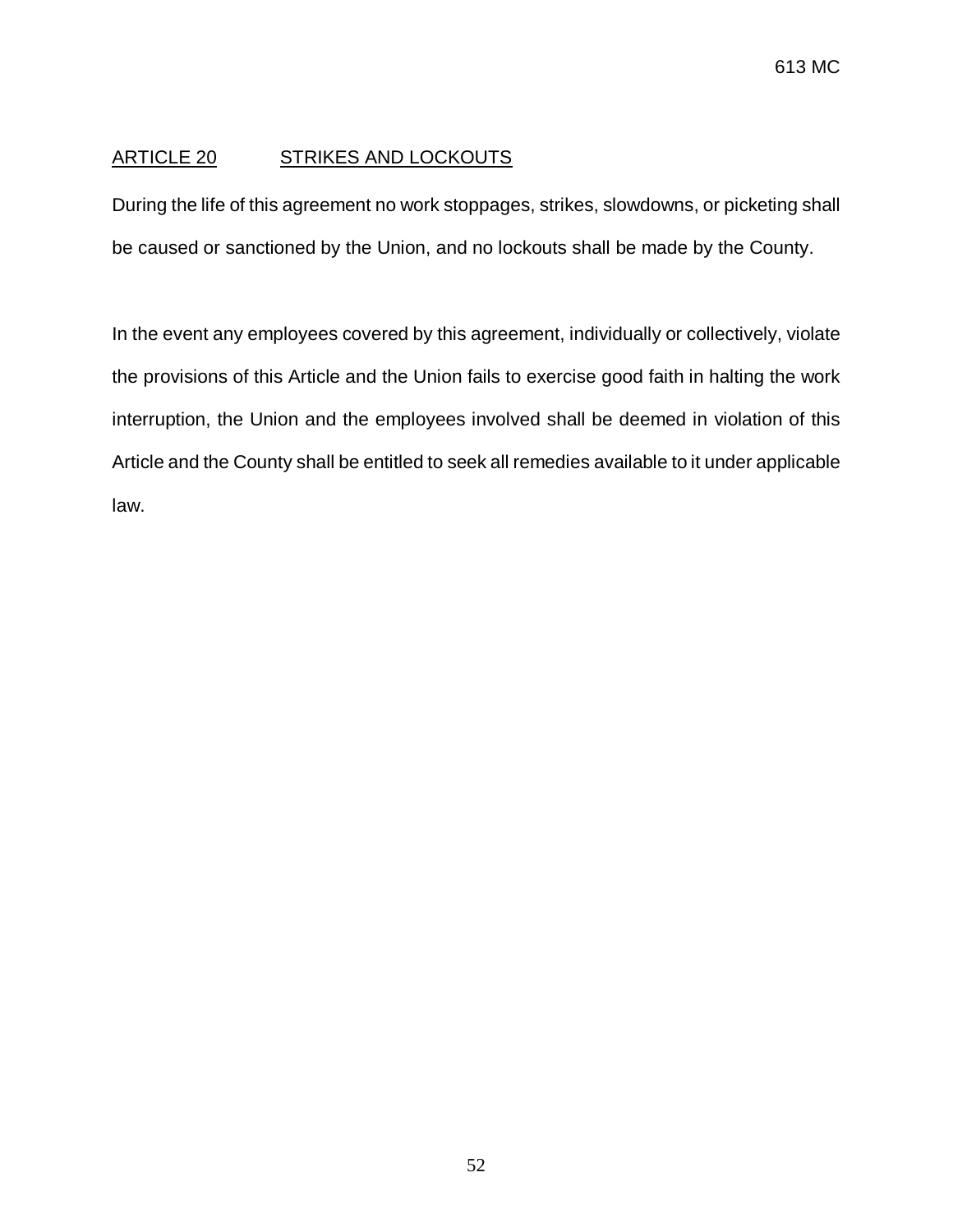#### ARTICLE 21 WORK ACCESS

Authorized Association of Public Defender Investigators representatives will be given access to work locations during working hours to investigate and process grievances, observe working conditions and post bulletins on the bulletin board.

The Association of Public Defender Investigators representatives desiring access to a work location hereunder shall state the purpose of his visit and request the department heads or his designates authorization a reasonable amount of time before the intended visit unless the parties mutually agree to waive notice.

The Association of Public Defender Investigators agrees that its representatives will not purposely interfere with operations of department or any facility thereof.

The Association of Public Defender Investigators shall give to each department head and the Chief Executive Officer of the County of Los Angeles a written list of all authorized representatives, which list shall be kept current by the Association of Public Defender Investigators. Access to work locations will only be granted to representatives on the current list.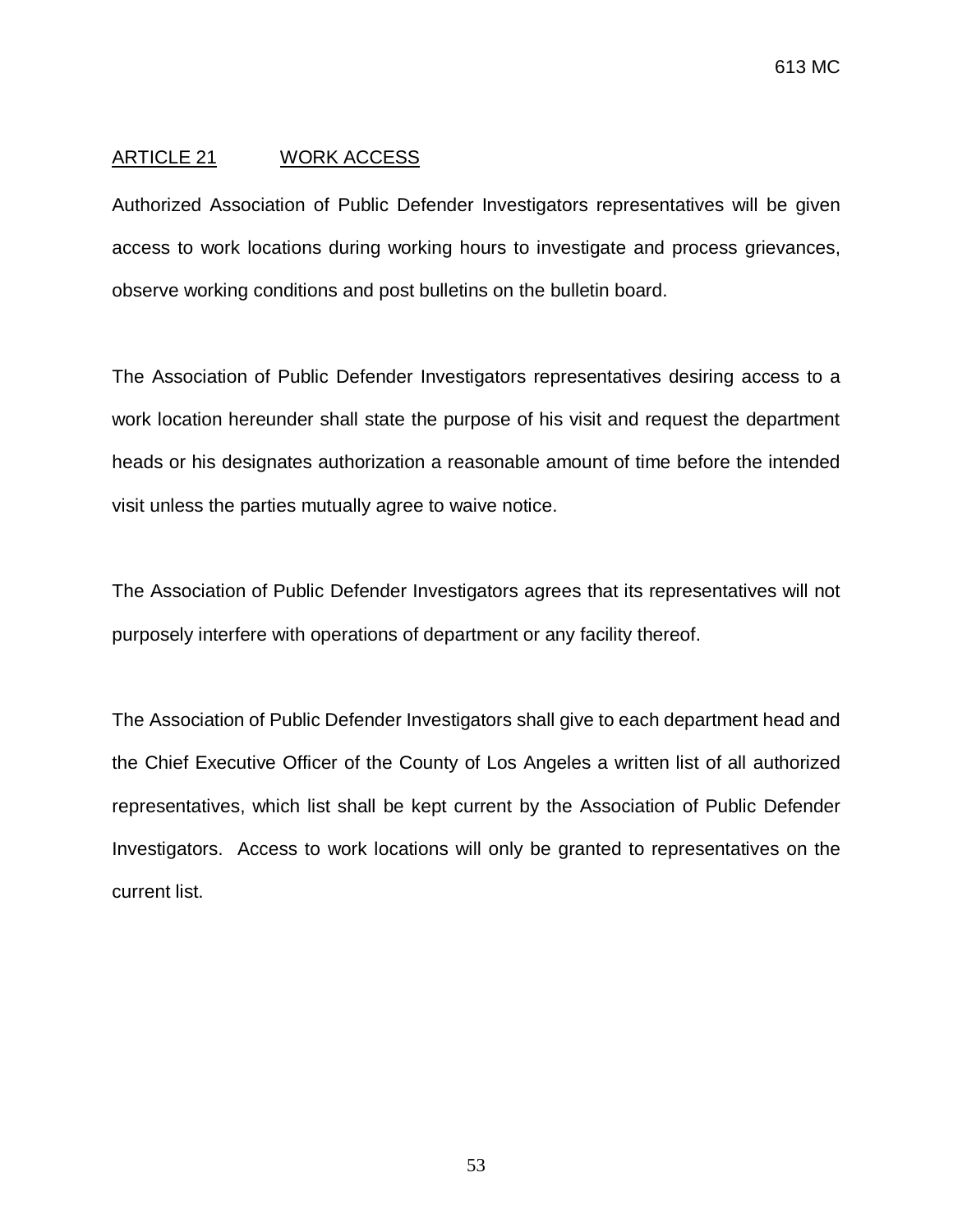#### ARTICLE 22 TRAINING ADVISORY COMMITTEE

The parties agree to establish a Training Advisory Committee which will consist of two departmental representatives: one from the Public Defender's Office and one from the Alternate Public Defender's and two employee members of the bargaining unit: one from the Public Defender's Office and one from the Alternate Public Defender's Office. Such committee's primary objective will be to investigate training alternatives and recommend to departmental management that certain selected training augment the management approved list of training programs subject to necessary approval from the Chief Administrative Officer and the Board of Supervisors.

The Department Head, or whomever he/she delegates, will determine the need, kind, amount and timeliness of training to be provided to Public Defender Investigator personnel and which of these personnel will attend approved training programs.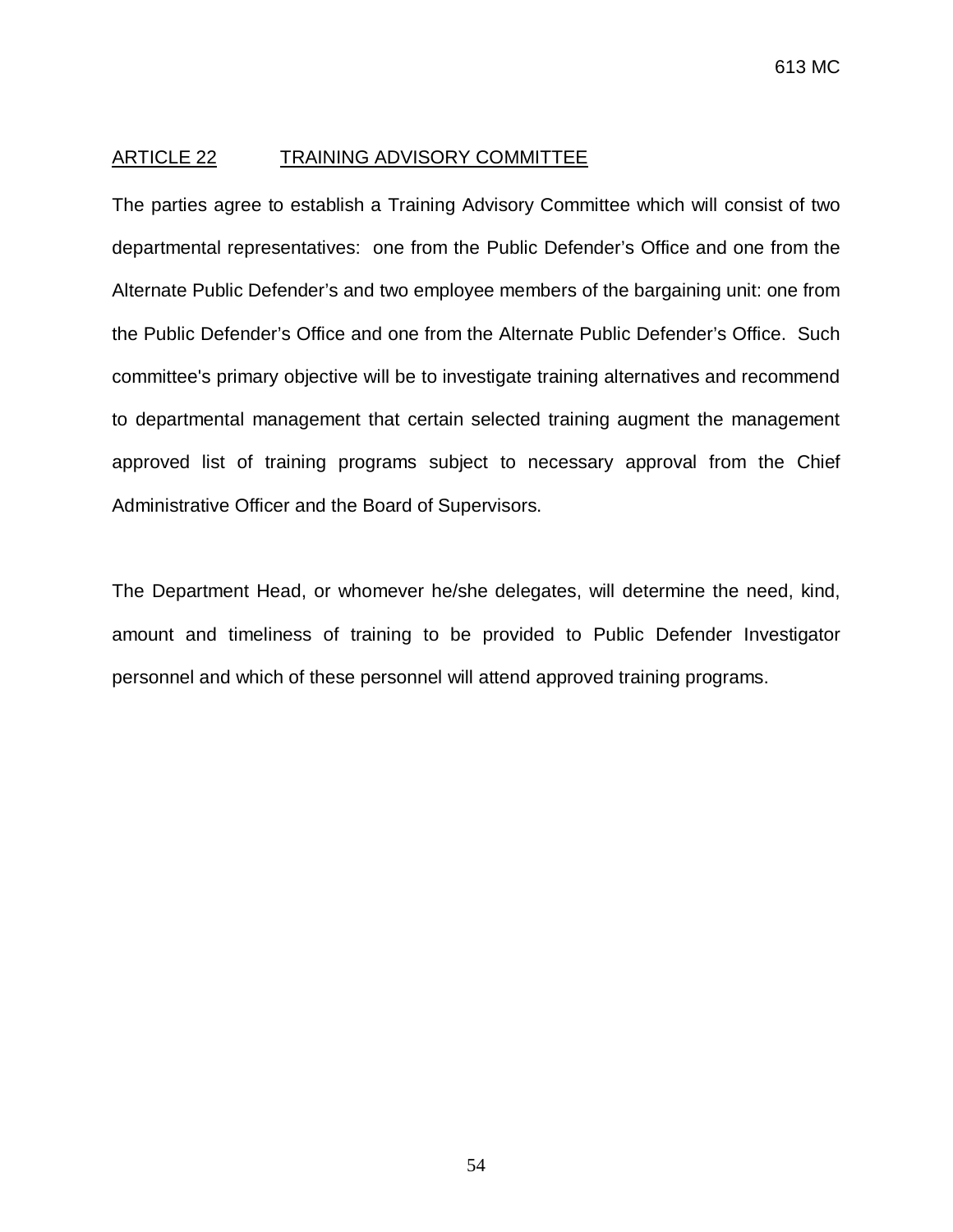# ARTICLE 23 WORK HOURS AND SCHEDULES

## Section 1. **Assignment of Work Hours and Workweek**

The workweek for employees in this unit is 40 hours of work in a seven-consecutive day period as defined by the Management.

## Section 2. Work Schedule Changes

Management may direct deviations or changes to an employee's work schedule on a temporary basis during emergency conditions.

Management will authorize deviations or changes to an employee's work schedule when reasonable needs of an individual employee so require and do not conflict with work requirements.

## Section 3. Alternative Work Schedules

Employees may request alternative work schedules such as nine (9) day, 80-hour, and two-week schedule. Management will respond to the employee's request. Any changes in existing work schedules will be based on the needs of service as determined by the Management. Employees covered by the Fair Labor Standards Act ("FLSA") will not be placed on alternative work schedules that mandate the payment of overtime under the FLSA.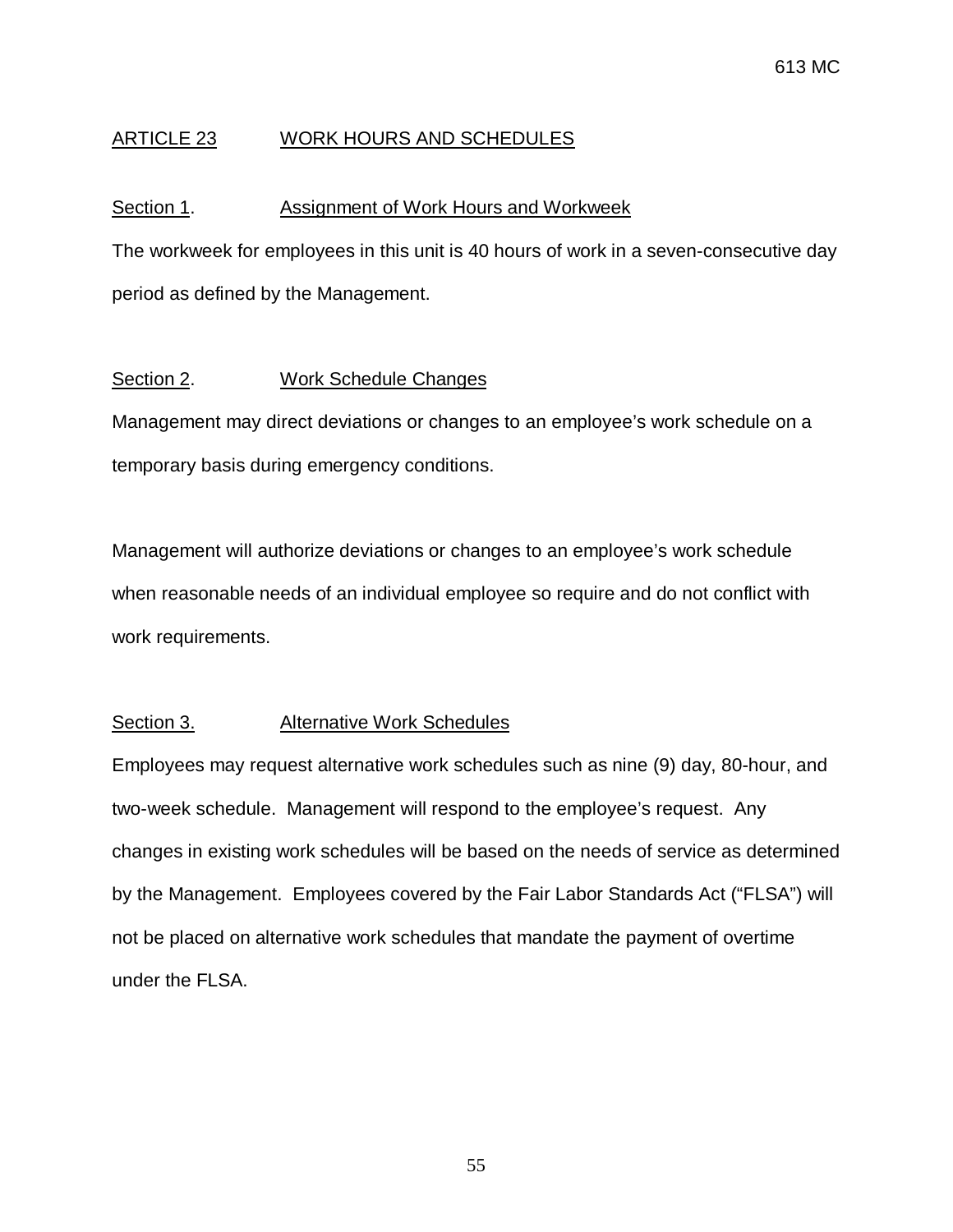## Section 4. Telework

Alternative working arrangements, such as Telework, is a privilege, not a right. Telework may be permitted depending on the needs of the operation and at the discretion of management. Employees requesting to telework must have passed probation and submit a written request for management authorization.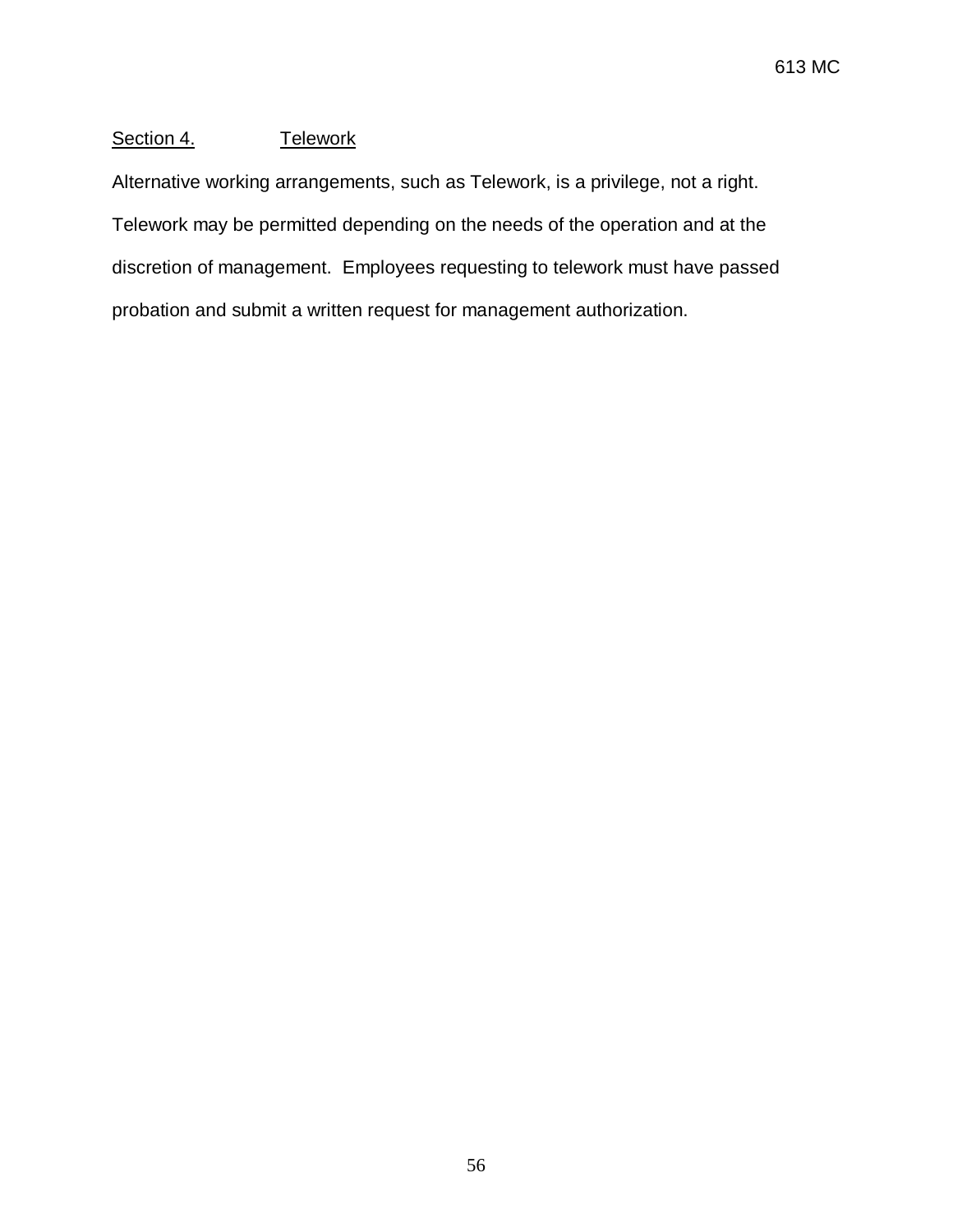#### ARTICLE 24 PAYROLL DEDUCTIONS AND DUES/AGENCY SHOP

#### Section 1. Deductions and Dues

It is agreed that Union dues and such other deductions as may be properly requested and lawfully permitted shall be deducted, in accordance with the provisions of applicable State law, monthly by Management from the salary of each employee covered hereby who files with County a written authorization requesting that such deductions be made.

Remittance of the aggregate amount of all dues and other proper deductions made from the salaries of employees covered hereunder shall be made to the Union by Management within thirty (30) working days after the conclusion of the month in which said dues and deductions were deducted.

#### Section 2. Security Clause

Any employees in this Unit who have authorized Union dues deductions on the effective date of this agreement or at any time subsequent to the effective date of this agreement shall continue to have such dues deduction made by the County during the term of this agreement; provided, however, that any employee in the Unit may terminate such Union dues during the period January 15 through February 14 in any year of the contract, by notifying the Union and their termination of Union dues deduction. Such notification shall be in writing and contain the following information: employee name, employee number, job classification, department name and name of Union from which dues deduction are to be canceled.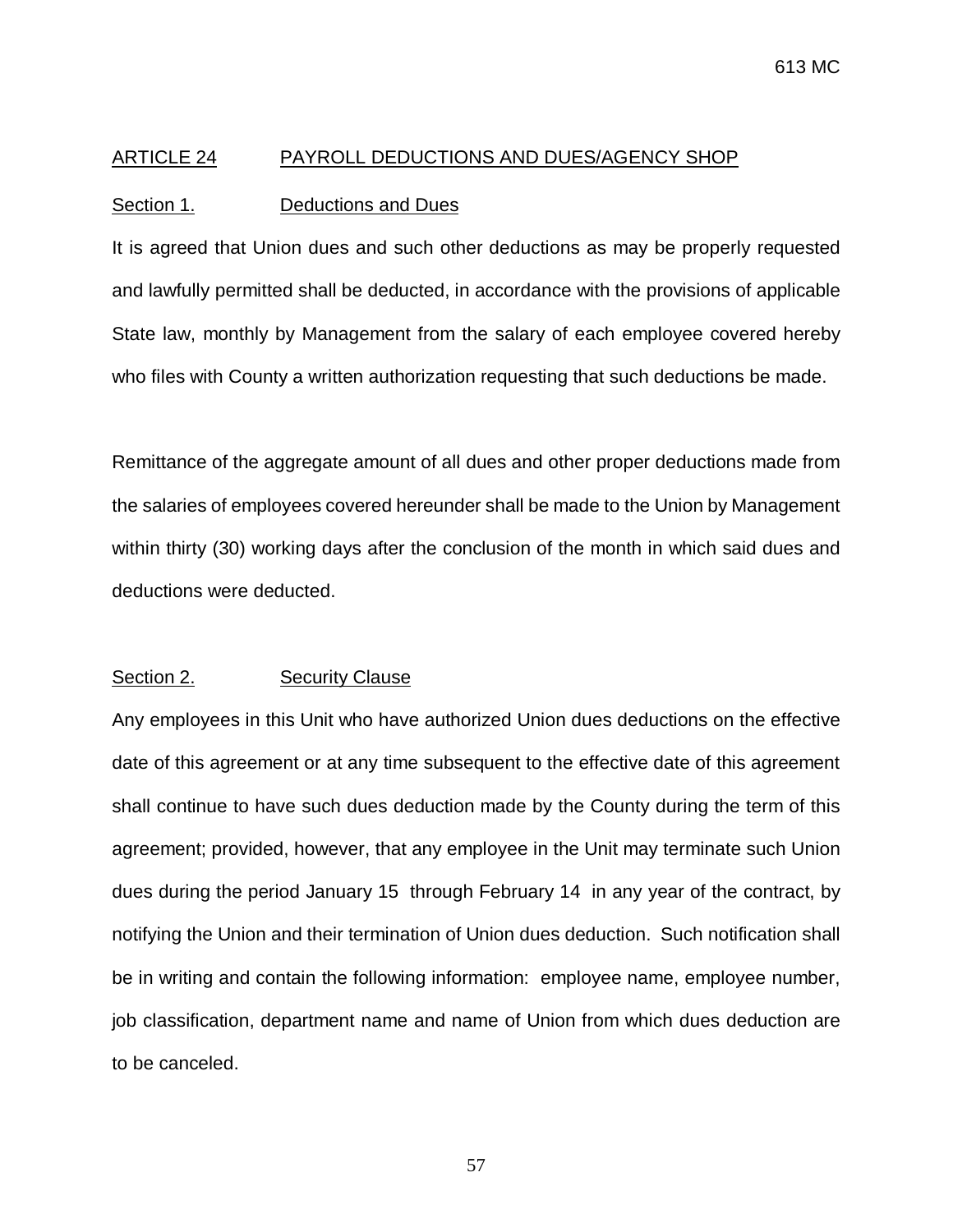The Union will provide the County's Auditor-Controller with the appropriate documentation to process these dues cancellations within ten (10) business days after the close of the withdrawal period.

#### Section 3. Agency Shop Election

If at any time during the term of the Memorandum of Understanding, 30% of the employees represented by this Bargaining Unit sign a petition to request an agency shop agreement, the Union shall have the right to conduct a secret ballot election at any time during the term of the Memorandum of Understanding to determine whether a majority of the employees in the Bargaining Unit, who vote, are in favor of an agency fee agreement as provided in G.C. 3502.5.

This election shall be administered by the Employee Relations Commission. The Employee Relations Commission shall notify the County and the Union of the results of the election. The Union shall pay for the cost of the election.

If a majority of the employees in the Bargaining Unit who cast ballots, vote in favor of agency shop fee, the Union shall notify the County of its intent to implement an agency shop agreement. Immediately, thereafter, the Union shall notify all employees in the Bargaining Unit that they will be required, as a condition of continued employment, either to join the Union, or to pay the Union a service fee as provided in G.C. 3502.5(a).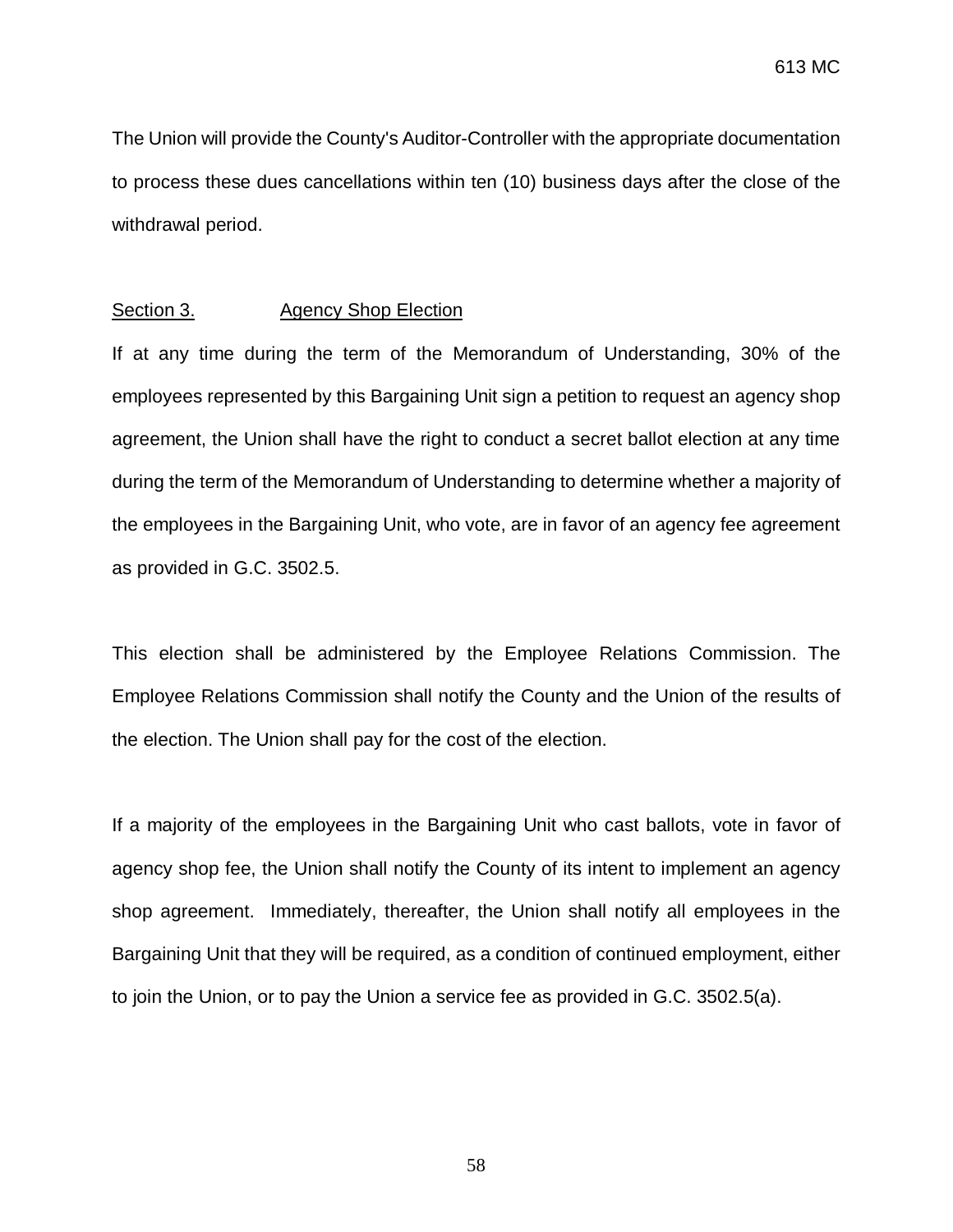If the majority of the employees in the Bargaining Unit, who vote, do not vote in favor of an agency shop fee, the MOU provisions of maintenance of membership set forth in Section 2 shall apply for the term of this MOU.

#### Section 4. Agency Shop

If a majority of those employees voting, vote in favor of agency shop, then the following provisions shall apply:

#### A. Agency Shop Defined

It is mutually agreed by the parties that the term, "Agency Shop," means that every employee represented by this Bargaining Unit shall as a condition of continued employment, either join the certified majority representative organization; or pay the organization a Fair Share Fee equal to Union dues; or pay an Agency Shop Fee; or pay a sum equal to the Agency Shop fee to a non-religious, non-labor charitable fund exempt from taxation under Section 501(c) 3 of the Internal Revenue Service Code.

#### B. Religious Objections

An employee, who is a member of a bona fide religion, body, or sect which has historically held conscientious objections to joining or financially supporting public employee organizations, shall not be required to join or financially support the Union. Such employee shall, in lieu of periodic dues or Fair Share dues, pay sums equal to Agency Shop Fees to a non-religious, non-labor charitable fund exempt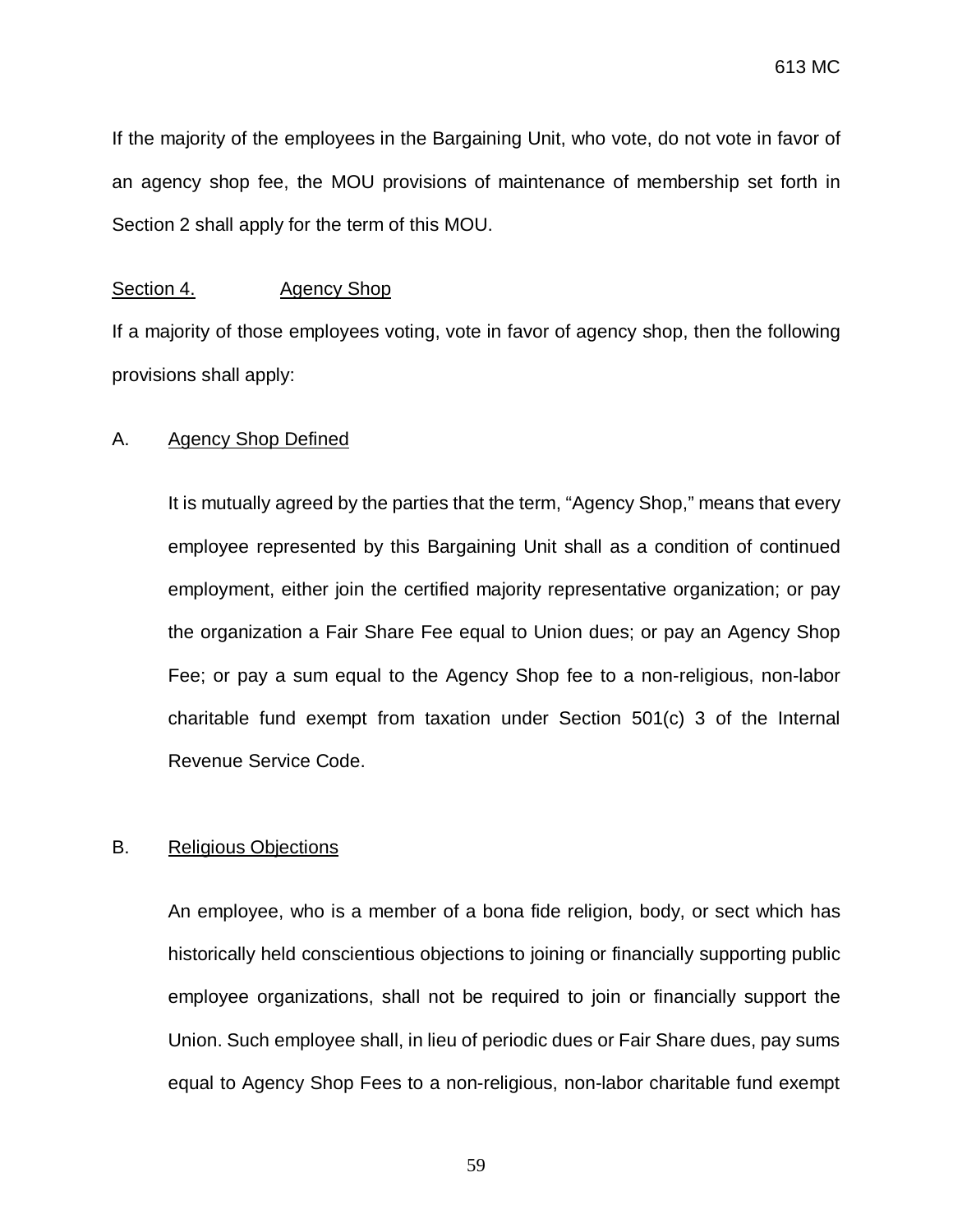from taxation under Section 501(c)(3) of the Internal Revenue Service Code. Such funds shall be paid through payroll deductions to eligible charitable agencies available through the Los Angeles County Charitable Giving Program.

## C. Rescission

It is mutually agreed by the parties that the agency shop provisions in this Memorandum of Understanding may be rescinded by a majority vote of all the employees represented by this Bargaining Unit under procedures established by the Employee Relations Commission. In the event such agency shop provisions are rescinded, then the procedures as described in Section 1 and 2 shall prevail. There shall be only one election during the term of this Memorandum of Understanding.

#### D. Union Responsibilities – Hudson Notice

The Union agrees to provide notice and maintain constitutionally acceptable procedures to enable non-member agency fee payers to meaningfully challenge the propriety of the use of agency fees as provided in Chicago Teachers Union, Local No.1, AFL-CIO et al. v. Hudson, 106 S. Ct. 1066 (1986). Such notice and procedure shall be provided to non-member agency fee payers for each year that the agency shop agreement is in effect.

#### E. Implementation

Any employee hired by the County subject to this Memorandum of Understanding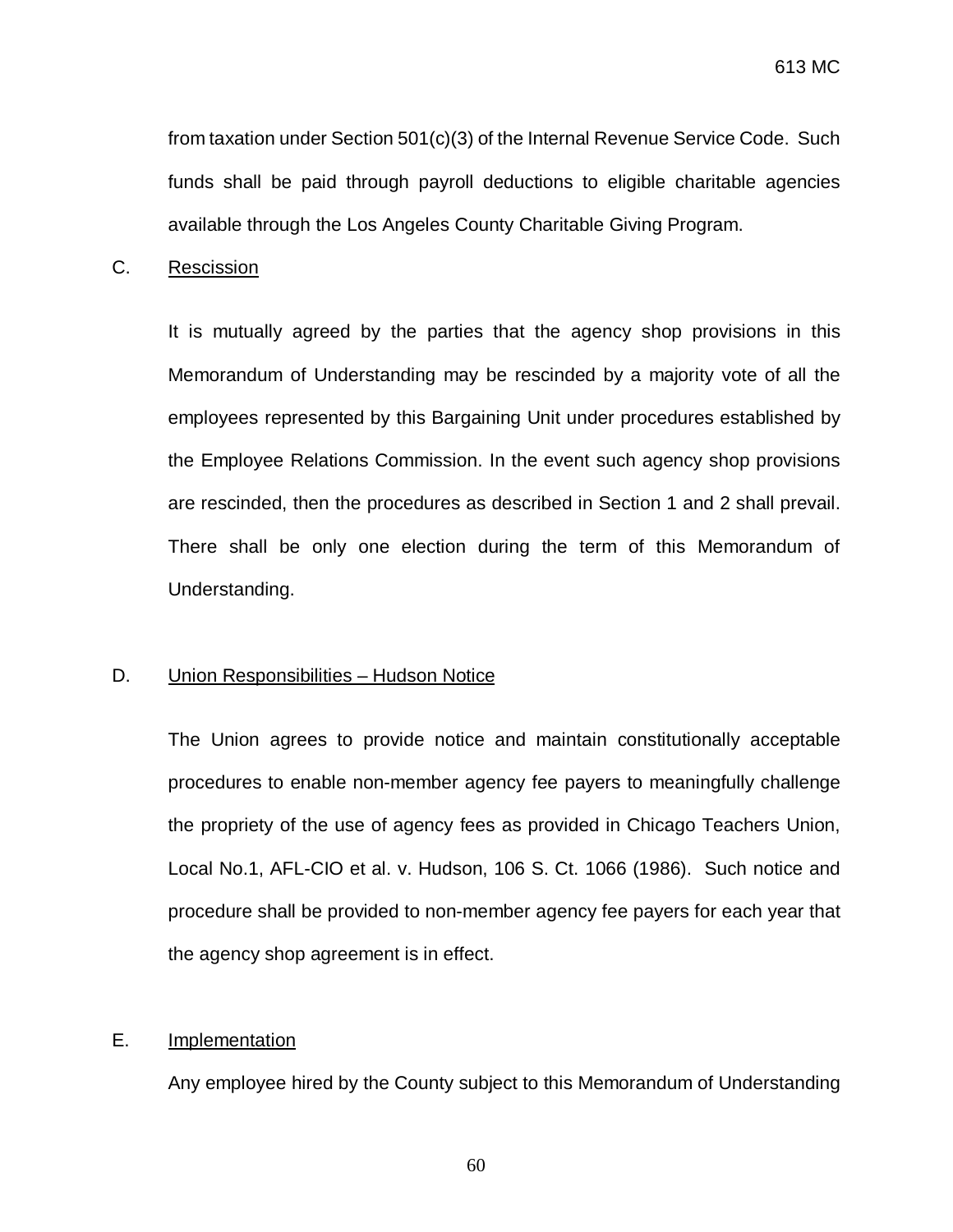613 MC

on or after the date of implementation of this Article, shall be provided, through the employee's department, a notice advising that the County has entered into an Agency Shop agreement with the Union and that all employees subject to the Memorandum of Understanding must either join the Union; pay a Fair Share Fee equal to union dues; or pay an Agency Shop Fee to the Union; or execute a written declaration claiming a religious exemption from this requirement. Such notice shall include a payroll deduction authorization form for the employee's signature authorizing payroll deduction of Union dues, Fair Share Fees, Agency Shop Fees or execution of a written declaration claiming a religious exemption from this requirement. Said employee shall have thirty (30) working days following the initial date of employment to fully execute the authorization form of his/her choice and return said form to the Union or departmental payroll office. If the form is not completed and returned within thirty (30) working days, the County Auditor shall commence and continue a payroll deduction of a Fair Share Fee equal to Union dues from the regular pay warrants of such employee.

The effective date of deducting Union dues, Fair Share Fees, Agency Shop Fees or charitable contributions shall be the first pay period this Article becomes implemented for current employees, whichever is later.

# F. Employee Lists

The County will furnish the Union with a monthly list of employees in the Bargaining Unit. The employee list shall contain the name, employee number, date of hire into the Unit, classification title, item number, item sub, item step salary rate, work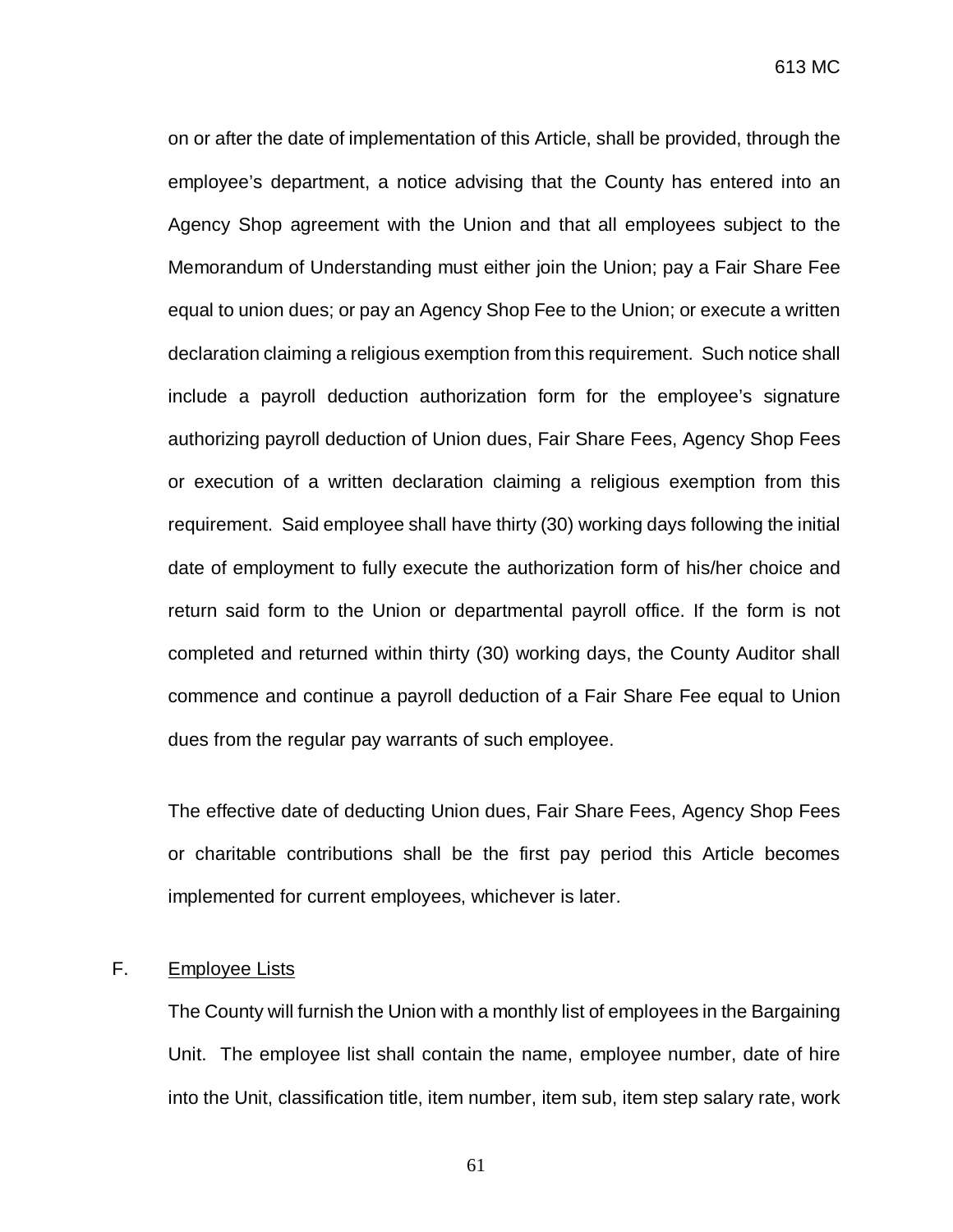location, latest hire date and job appointment date of all employees who enter the Bargaining Unit and who are covered by this Memorandum of Understanding. This employee list shall be provided to the Union at a cost to be determined by the Auditor Controller.

Such lists shall include new hires, and employees promoted, demoted, or transferred into the Bargaining Unit. The monthly list shall also contain information which includes the names and effective dates of employees leaving this Bargaining Unit.

# G. Indemnification Clause

The Union agrees to indemnify and hold the County of Los Angeles harmless from any liabilities of any nature which may arise as a result of the application of the provisions of this Article.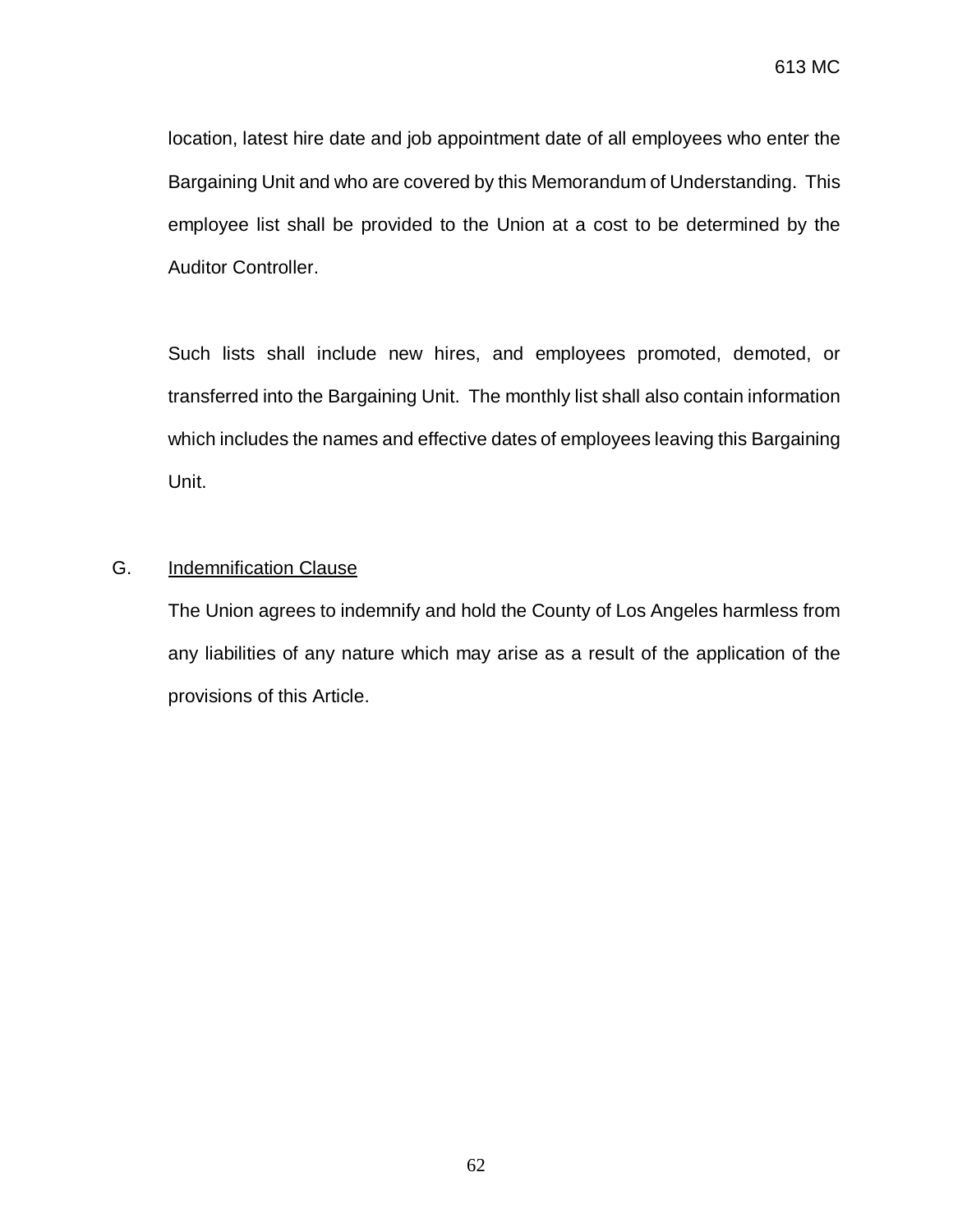#### ARTICLE 25 OBLIGATION TO SUPPORT

The parties agree that subsequent to the execution of this Memorandum of Understanding and during the period of time said Memorandum is pending before the Board of Supervisors for action, neither the Association of Public Defender Investigators nor Management, nor their authorized representatives, will appear before the Board of Supervisors or meet with members of the Board of Supervisors individually to advocate any amendment, addition or deletion to the terms and conditions of this Memorandum of Understanding. It is further understood that this Article shall not preclude the parties from appearing before the Board of Supervisors nor meeting with individual members of the Board of Supervisors to advocate or urge the adoption and approval of this Memorandum of Understanding in its entirety.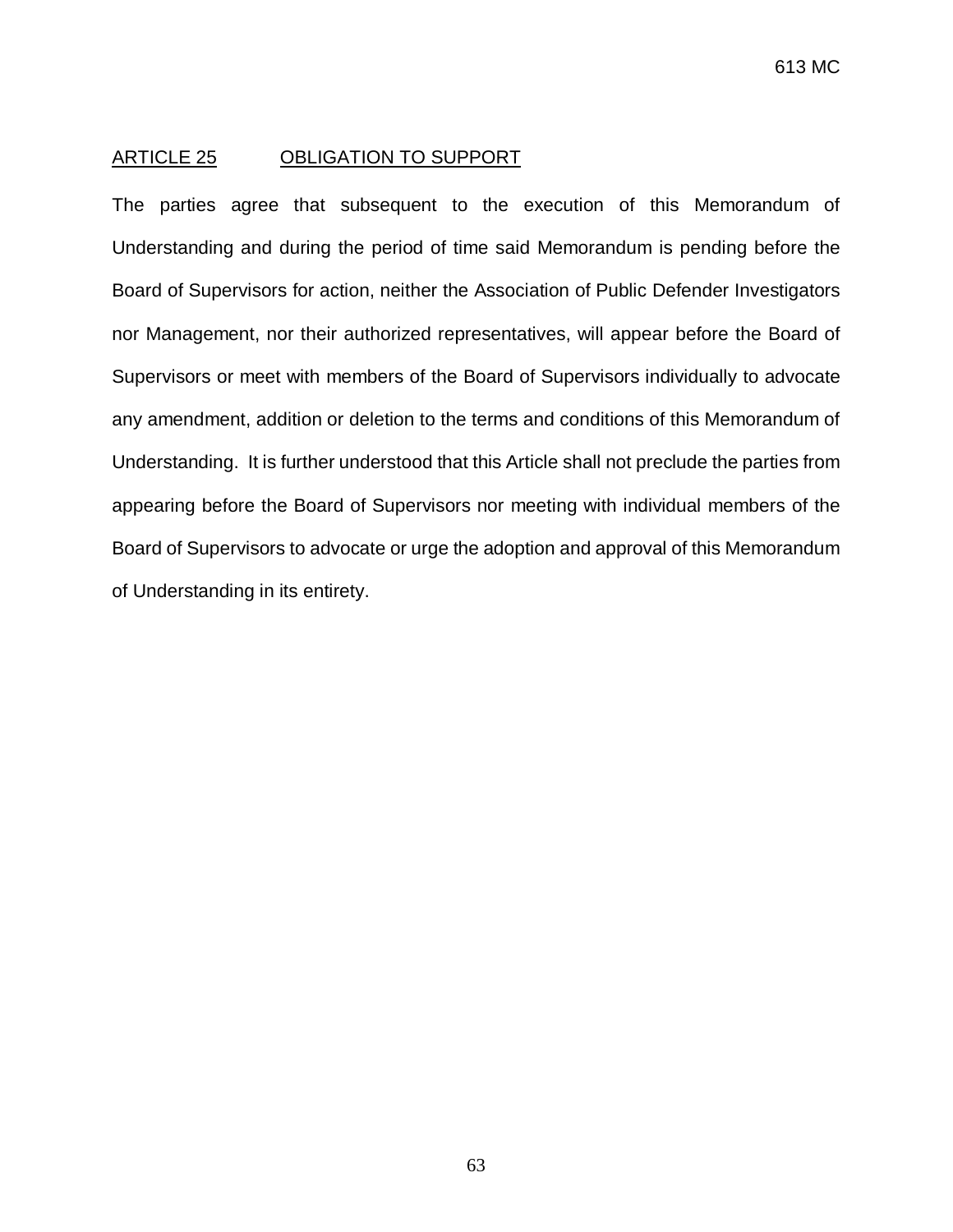#### ARTICLE 26 MANAGEMENT RIGHTS

It is the exclusive right of the County to determine the mission of each of its constituent departments, boards, and commissions, set standards of services to be offered to the public, and exercise control and discretion over its organization and operations. It is also the exclusive right of the County to direct its employees, take disciplinary action for proper cause, relieve its employees from duty, as for example by work furloughs because of lack of work, or for other legitimate reasons, and determine the methods, means and personnel by which the County's operations are to be conducted; provided, however, that the exercise of such rights does not preclude employees or their representatives from conferring or raising grievances about the practical consequences that decisions on these matters may have on wages, hours and other terms and conditions of employment.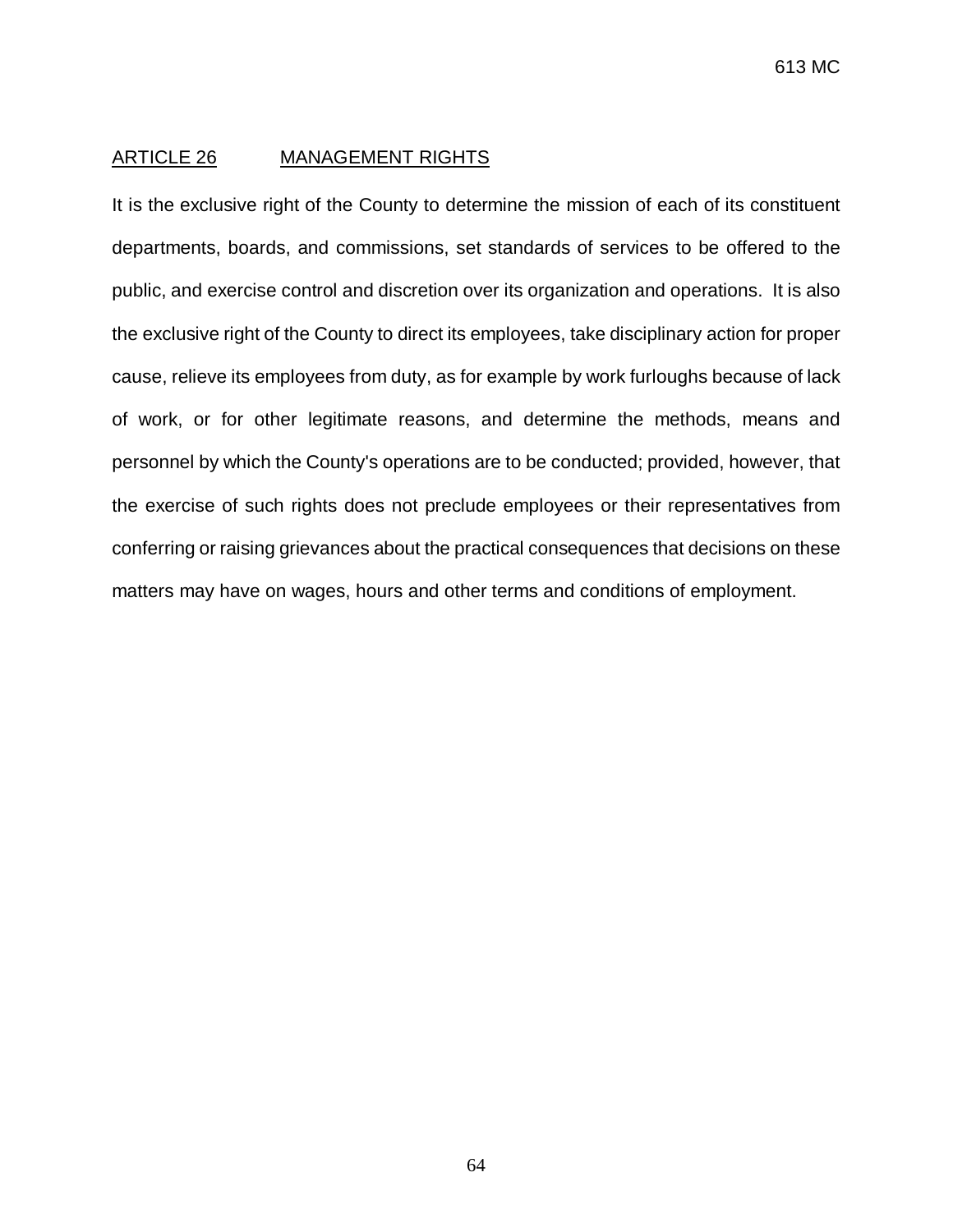# ARTICLE 27 FULL UNDERSTANDING, MODIFICATIONS, WAIVER

#### Section 1.

It is intended that this Memorandum of Understanding sets forth the full and entire understanding of the parties regarding the matters set forth herein, and any other prior or existing understanding or agreements by the parties, whether formal or informal, regarding any such matters are hereby superseded or terminated in their entirety. It is agreed and understood that each party hereto voluntarily and unqualifiedly waives its right and agrees that the other shall not be required to negotiate with respect to any subject or matter covered herein.

With respect to other matters within the scope of negotiations, negotiations may be required during the term of this agreement as provided in Section 2 of this Article.

#### Section 2.

It is understood and agreed that the provisions of this Section are intended to apply only to matters which are not specifically covered in this agreement.

It is recognized that during the term of this agreement it may be necessary for Management to make changes in rules or procedures affecting the employees in the Unit. Where Management finds it necessary to make such change, it shall notify the Association of Public Defender Investigators indicating the proposed change prior to its implementation.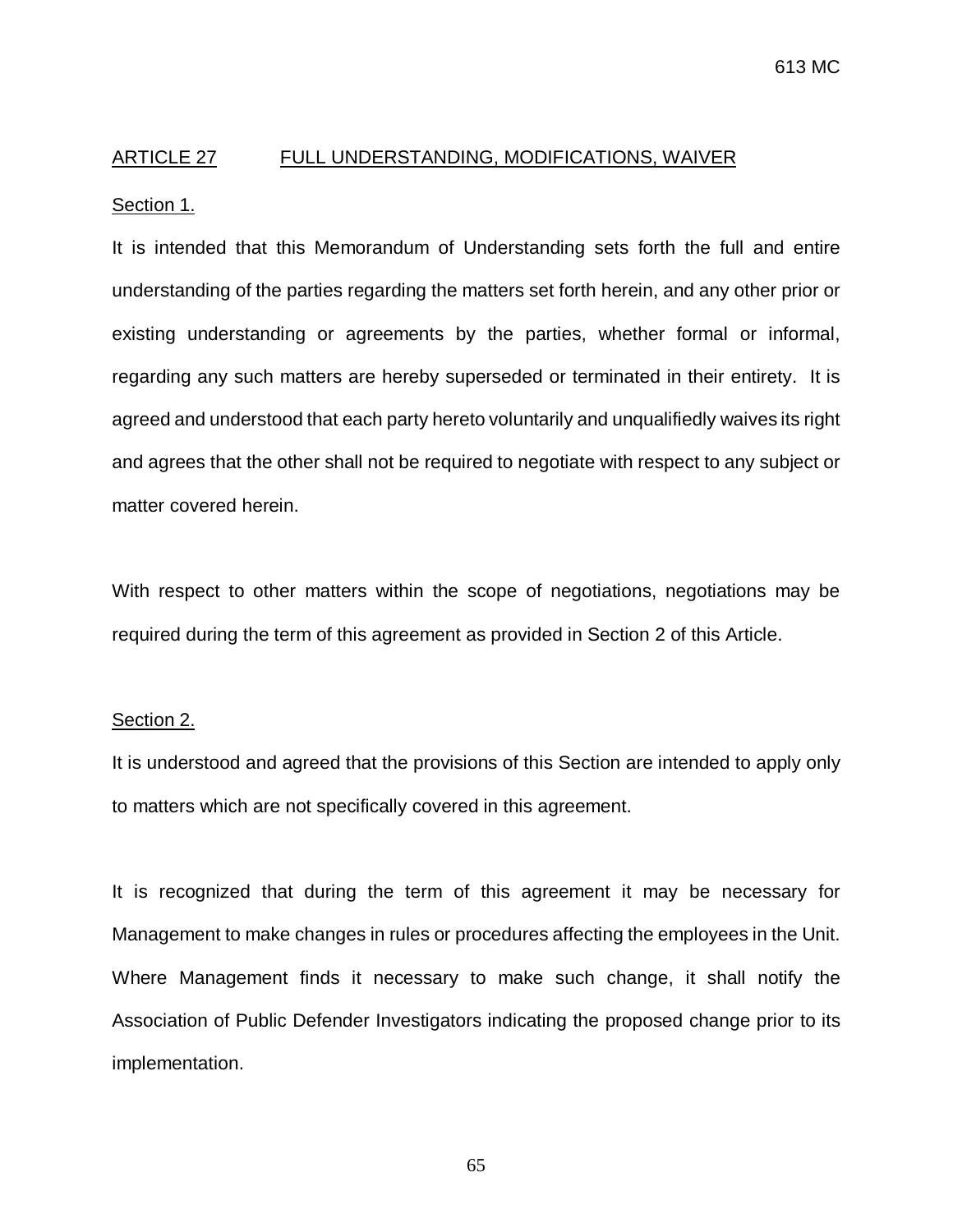613 MC

Where such change would significantly affect the working conditions of a significantly large number of employees in the Unit; where the subject matter of the change is subject to the Employee Relations Ordinance and where the Association of Public Defender Investigators requests to negotiate with Management, the parties shall expeditiously undertake negotiations regarding the effect the change would have on the employees in the Unit.

The phrase "significantly large number" shall mean (a) a majority of the employees in the Unit, (b) all the employees within a department in the Unit, or (c) all of the employees within a readily identifiable occupation as Stenographer or Truck Driver.

Any agreement, resulting from such negotiations, shall be executed in writing by all parties hereto and, if required, approved and implemented by County's Board of Supervisors.

If the parties are in disagreement as to whether any proposed change is within the scope of negotiations, such disagreement may be submitted to the Employee Relations Commission for resolution. In the event negotiations on the proposed change are undertaken, any impasse which arises may be submitted as an impasse to the Employee Relations Commission.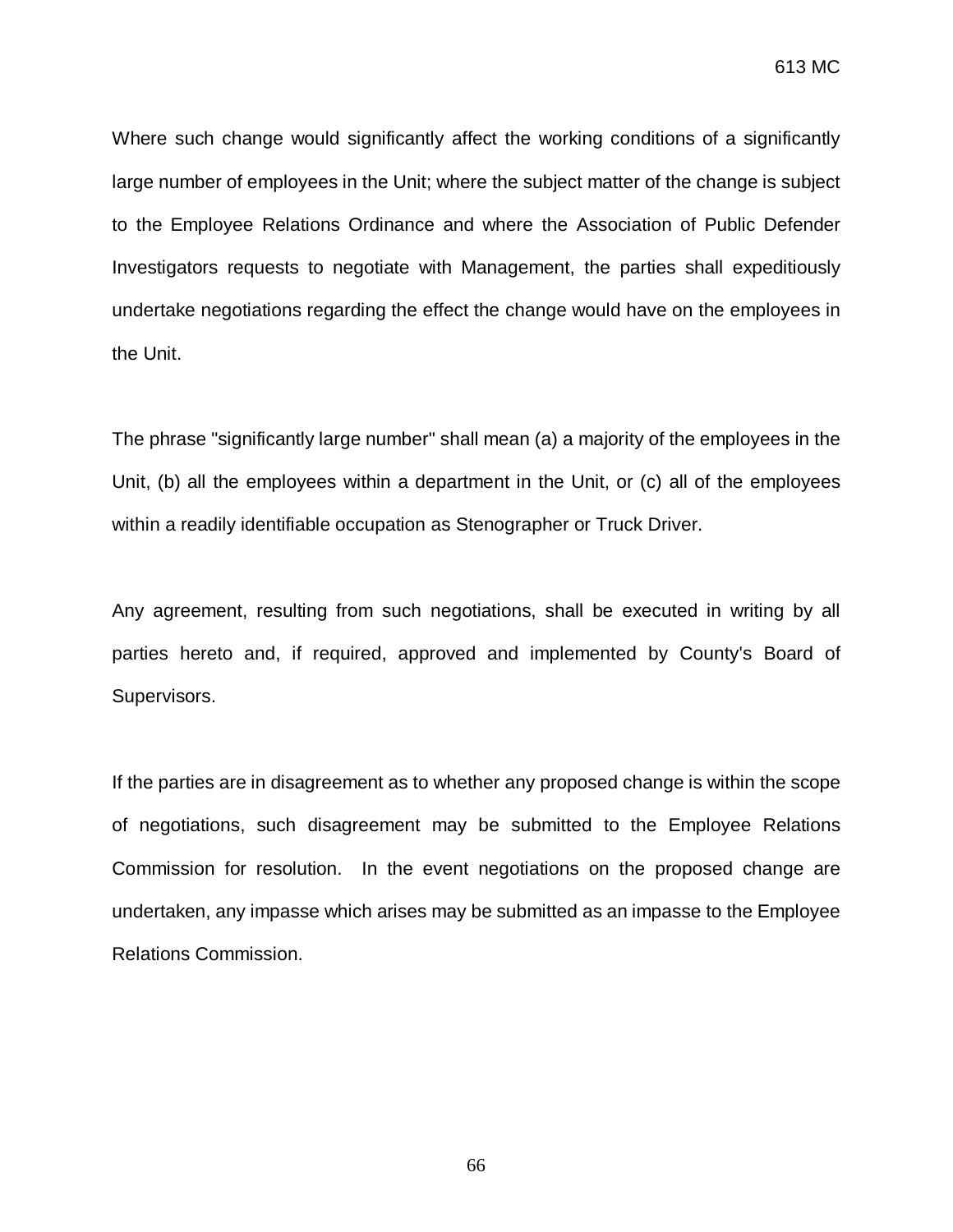613 MC

#### Section 3.

Nothing herein shall limit the authority of Management to make necessary changes required during emergencies. However, Management shall notify the Association of Public Defender Investigators of such changes as soon as practicable. Such emergency assignments shall not extend beyond the period of the emergency. "Emergency" is defined as an unforeseen circumstance requiring immediate implementation of the change.

#### Section 4.

Where Management makes any changes in working conditions because of the requirements of law, including ordinances adopted by the Board of Supervisors, the County shall not be required to negotiate the matter or manner of compliance with such law where the manner of compliance is specified by such law.

#### Section 5.

The waiver of any breach, term or condition of this Memorandum of Understanding by either party shall not constitute a precedent in the future enforcement of all its terms and provisions.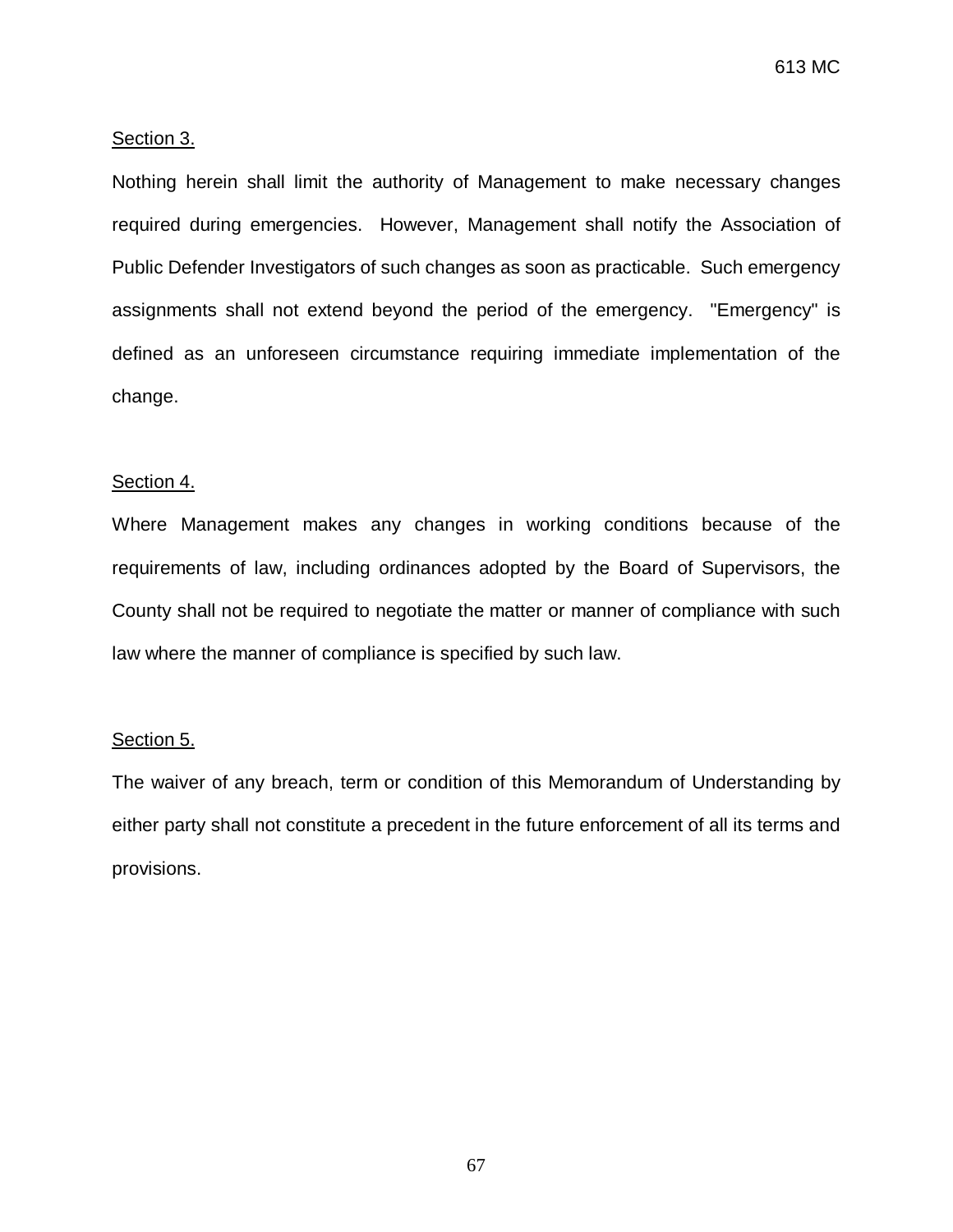#### ARTICLE 28 PROVISIONS OF LAW

It is understood and agreed that this Memorandum of Understanding is subject to all current and future applicable Federal, State and County laws; Federal and State regulations; the Charter of the County of Los Angeles, and any lawful rules and regulations enacted by County's Civil Service Commission, Employee Relations Commission or similar independent commissions of the County. If any part or provisions of this Memorandum of Understanding is in conflict or inconsistent with such applicable laws, rules or regulations, or is otherwise held to be invalid or unenforceable by any tribunal of competent jurisdiction, such part or provision shall be suspended and superseded by such applicable law, regulations or rules, and the remainder of this Memorandum of Understanding shall not be affected thereby.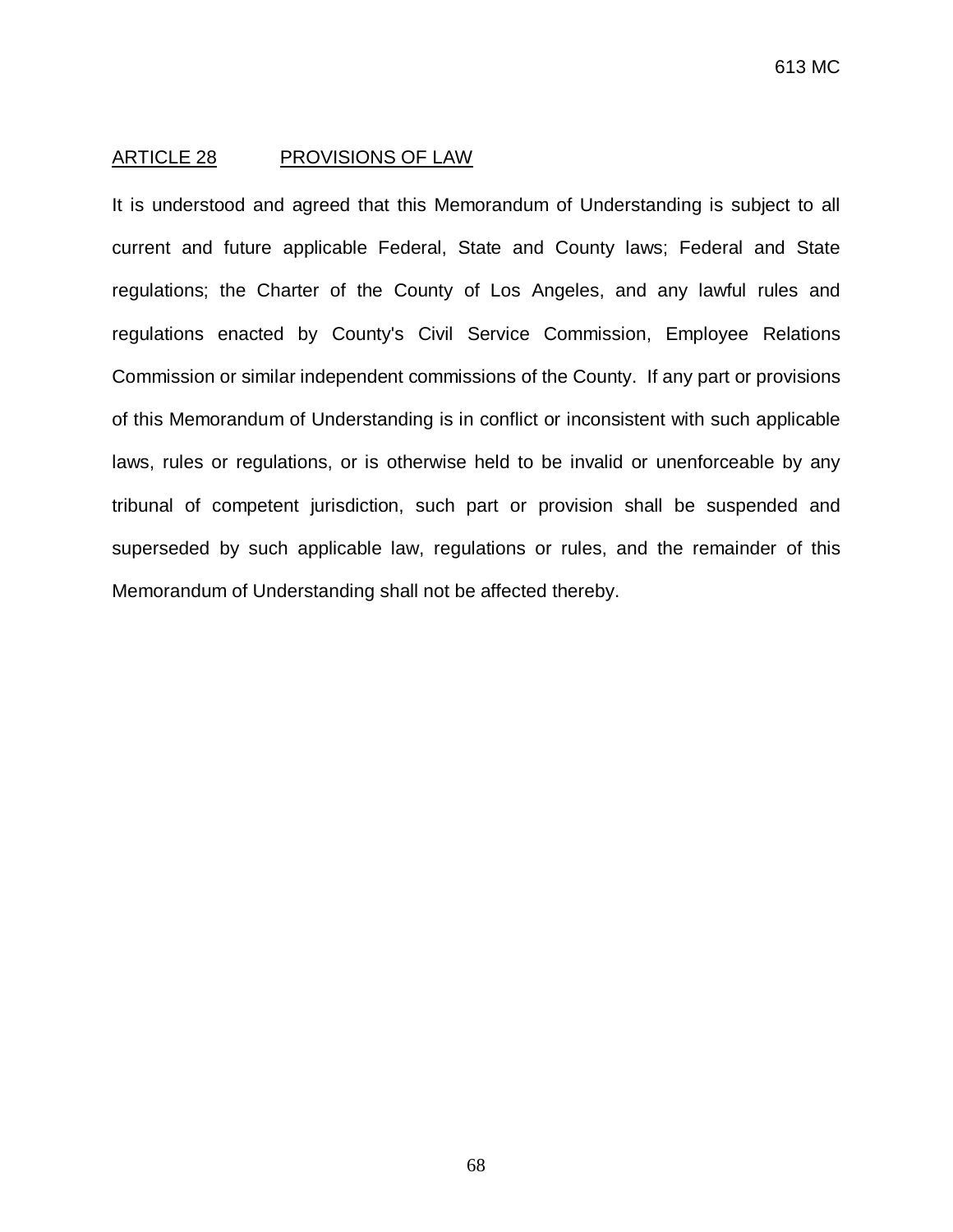## ARTICLE 29 AUTHORIZED AGENTS

For the purpose of administering the terms and provisions of this Memorandum of Understanding:

- A. Management's principal authorized agent shall be County's Chief Executive Officer or his duly authorized representative (Address: 500 Temple Street, Los Angeles, California 90012; Telephone: (213) 974-2404), except where a particular Management representative is specifically designated in connection with the performance of a specific function or obligation set forth herein.
- B. The Association of Public Defender Investigators authorized agent shall be the General Manager or his duly authorized representative (Address: 100 Oceangate, Ste. 1200, Long Beach, CA 90802; Telephone: (562) 433-6983.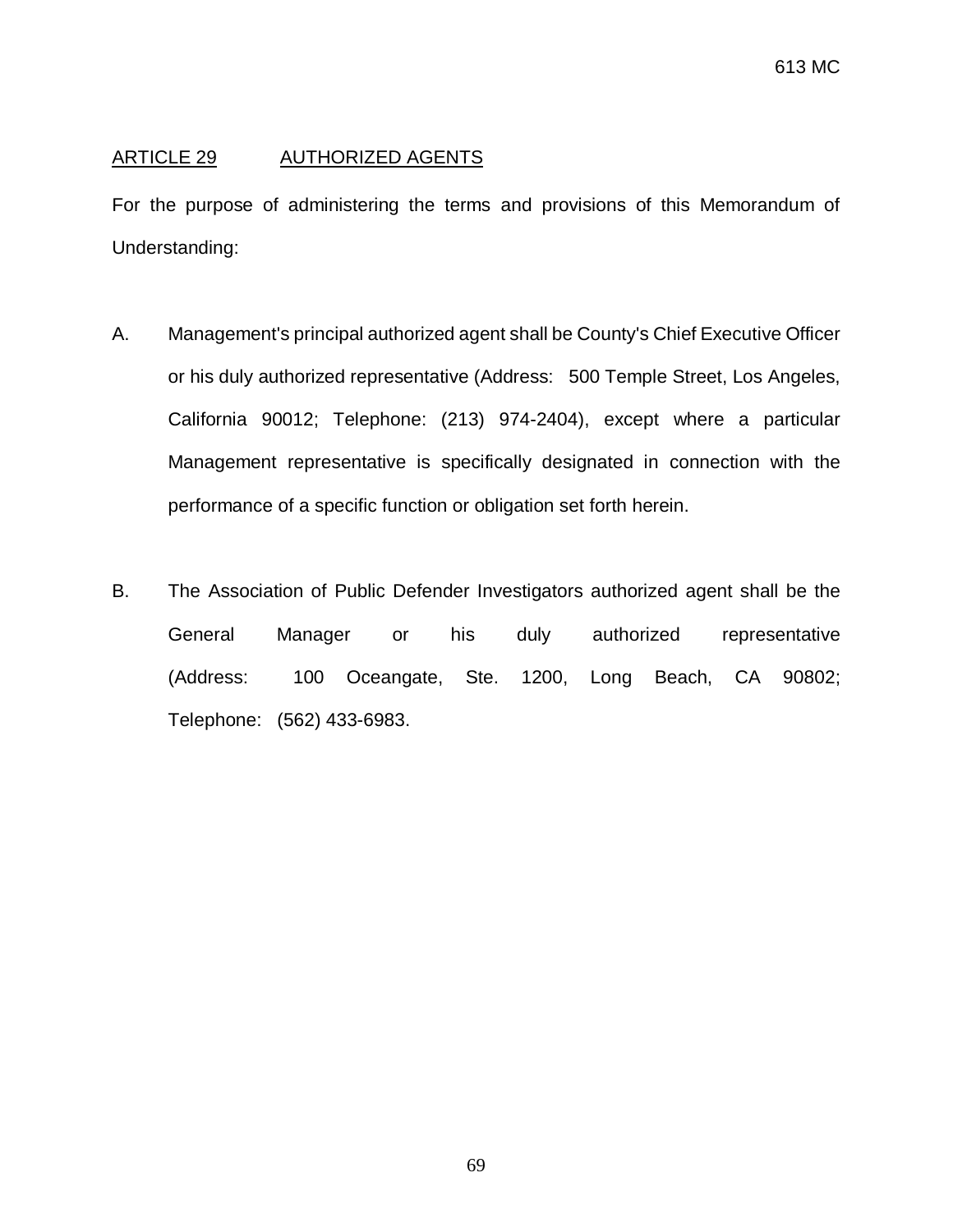#### ARTICLE 30 LEGAL REPRESENTATION

Upon request of an employee and subject to any limitations provided by law, County will provide for the defense of any civil action or proceeding initiated against the employee by a person or entity other than County in a court of competent jurisdiction, on account of any act or omission occurring within the course and scope of his employment as an employee of County.

Nothing herein shall be deemed to require the provision of such defense where the discretion to provide or not provide such defense is vested in County pursuant to the provisions of the California Code, or where the act or omission was not within the scope of the employee's employment, or the employee acted or failed to act because of actual fraud, corruption, or actual malice, or where the provision of such defense would create a conflict of interest between County and the employee.

Nothing herein shall be construed to grant to any employee any rights or privileges in addition to those provided in said Government Code.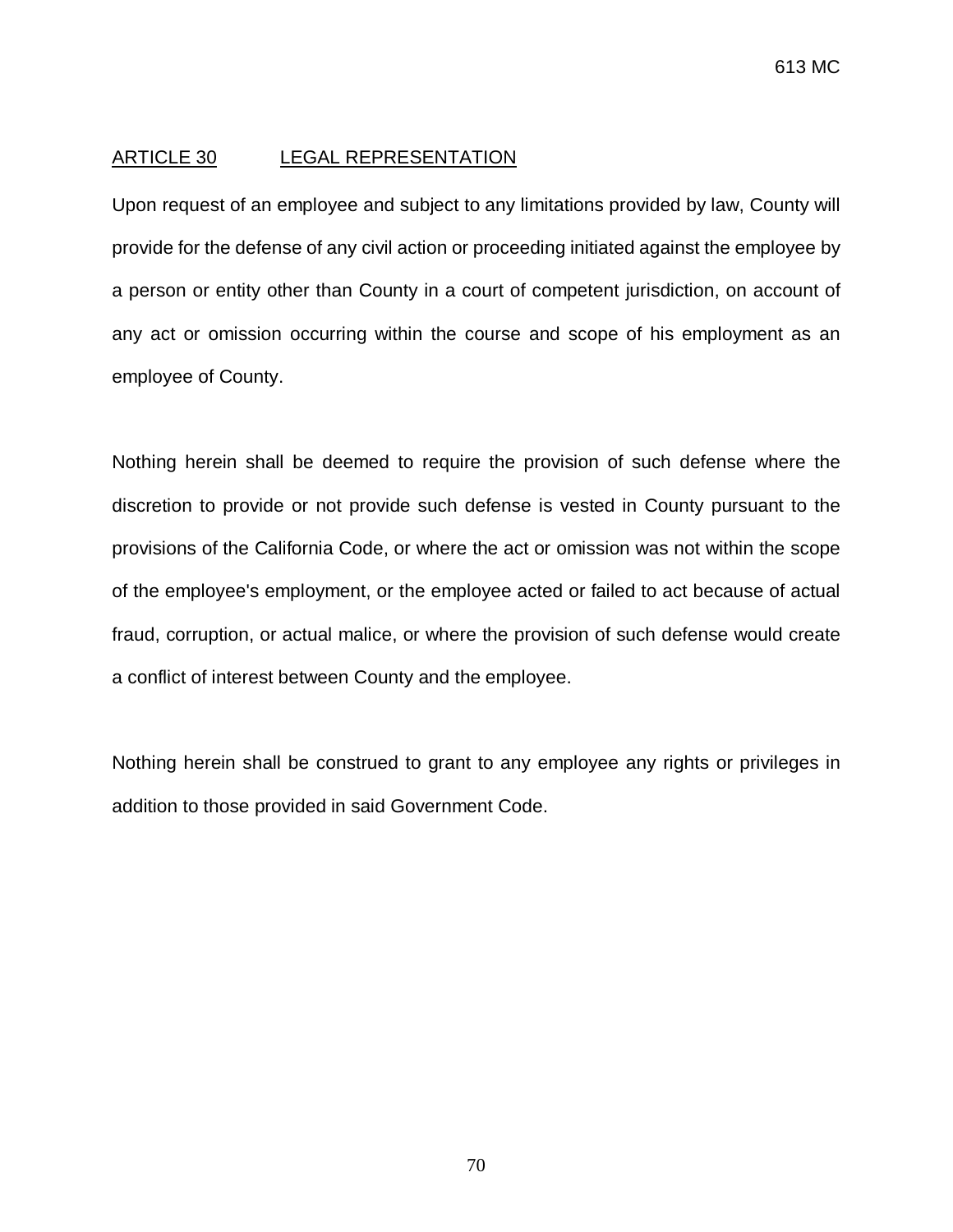#### ARTICLE 31 CONTRACTING OUT AND TRANSFER OF FUNCTIONS

In the event the County enters into any agreement with another public employer or private entity which involves the transfer of functions now being performed by employees in this representation unit or the law provides for the transfer of functions now being performed by employees in this unit to another public or private agency, the County will advise such public or private entity of the existence and terms of this Memorandum of Understanding and will immediately advise the Union of such agreement or law. In addition, the County will consult with the employer absorbing a County function to encourage utilization of affected employees by the new employer. When a Department's Request for Proposal is approved by the Chief Administrative Officer, the Labor Relations Office will arrange to meet with representatives of the Union to advise them of this action within five (5) days.

When advance knowledge of the impact of pending changes in function organization, or operations is available which will result in the abolishment of positions or when there is any major reassignment of functions from one department to another or to another agency, Management will make an intensive effort to either reassign or transfer affected employees to other positions for which they qualify, or train affected employees for new positions in order to retain their services. It is understood and agreed that Management shall have no obligation to negotiate the decision of any reorganization by the County during the life of this agreement.

71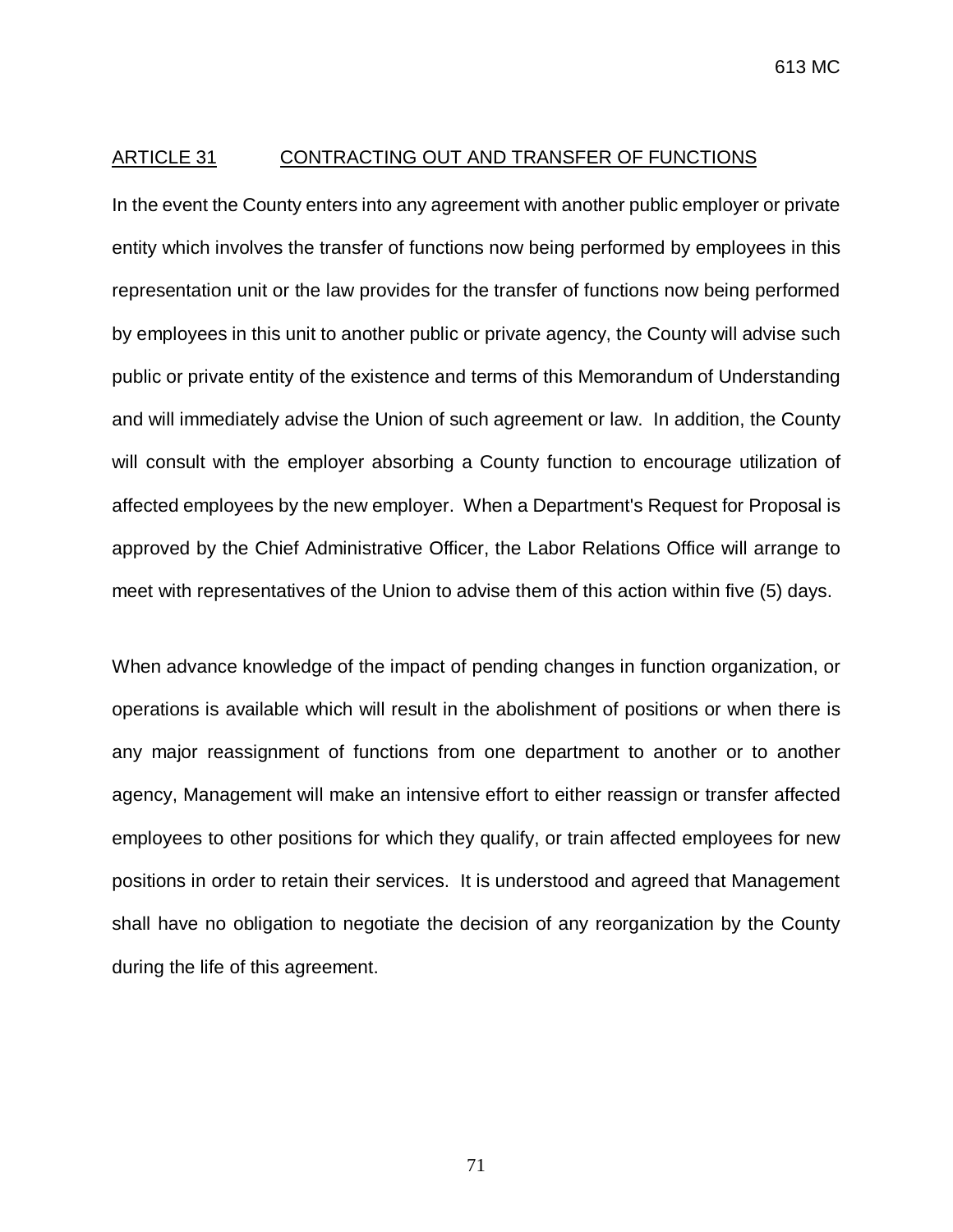Management acknowledges an obligation to negotiate the impact on wages, hours and working conditions of the employees in this bargaining unit insofar as such subjects are not set forth in Memorandum of Understanding or Civil Service Rules.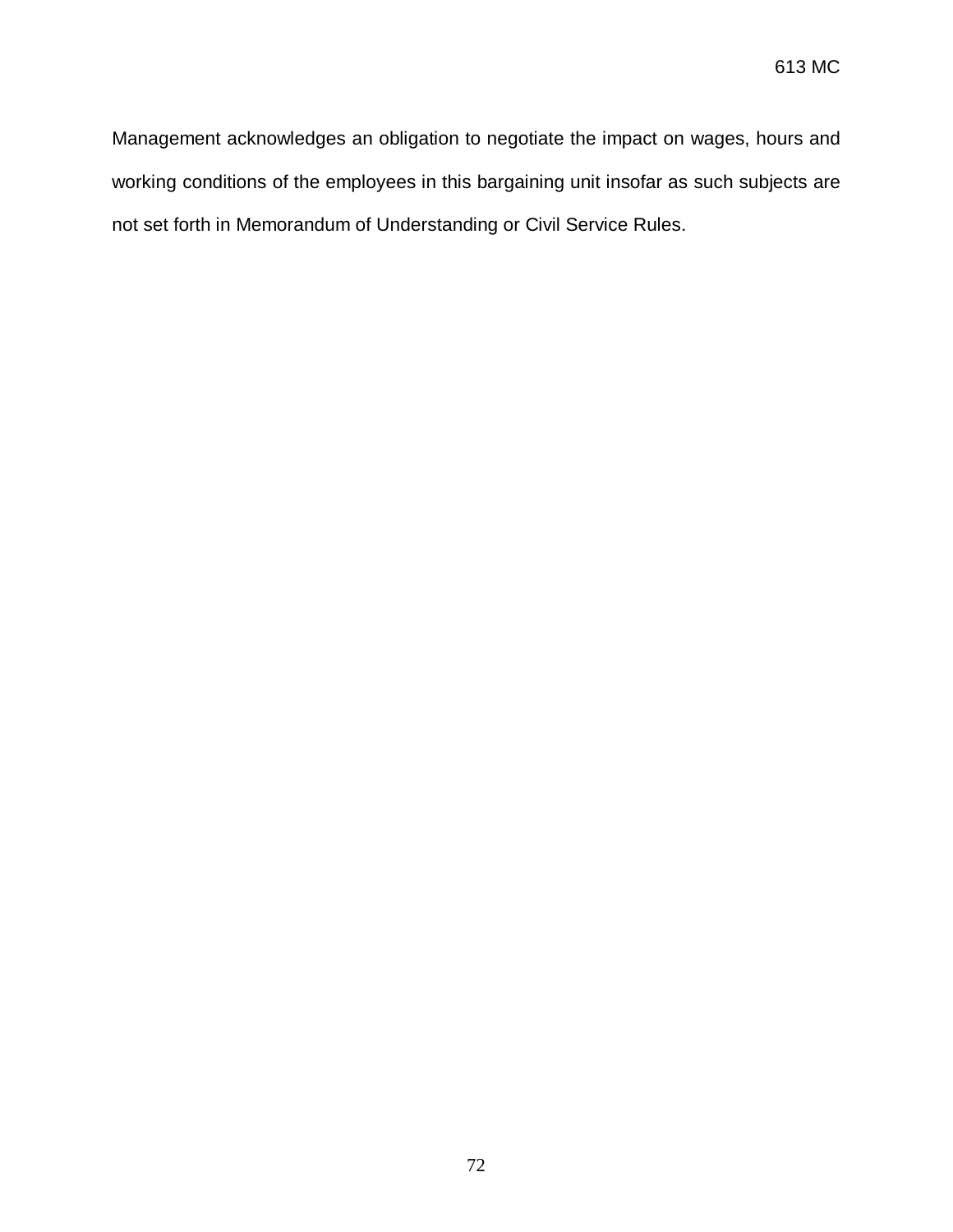# ARTICLE 32 JOINT LABOR MANAGEMENT COMMITTEE (JLMC) Section 1.

The parties agree to establish a Joint Labor/Management Committee (JLMC) to meet regarding employee relations matters in accordance with Employee Relations Ordinance 5.04.090.

The purpose of the JLMC is for the County and the Association of Public Defender Investigators to establish a forum for labor and management to regularly meet and jointly discuss issues concerning bargaining unit members.

## Section 2.

The JLMC shall consist of four (4) representatives designated by the Association of Public Defender Investigators. Additionally, the County shall designate four (4) management representatives to the committee as well. Upon request of either party, a representative from the Chief Executive Office Employee Relations Division may attend JLMC meetings.

### Section 3.

The JLMC shall meet on a quarterly basis. Upon written mutual agreement, the JLMC may meet more frequently. Meetings shall take place during work hours on County paid-time. No overtime or compensatory time will be granted or approved to attend JLMC meetings.

73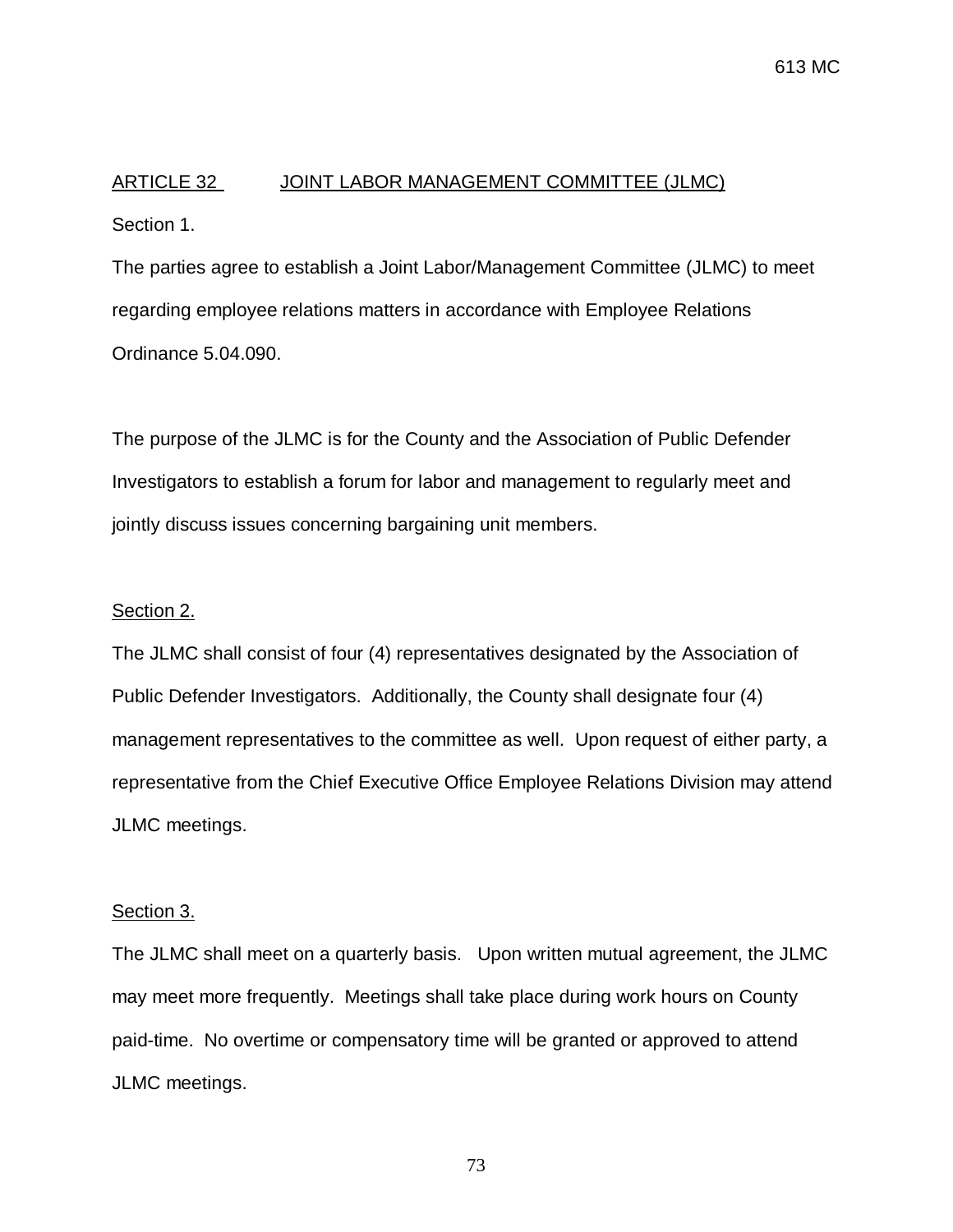# ARTICLE 33 NEW EMPLOYEE ORIENTATION

The Association of Public Defender Investigators (APDI) shall be notified of and participate in new employee orientations on County time for the purpose of providing employees information regarding APDI membership.

New employee orientations shall be consistent with and in accordance with California Assembly Bill (AB) 119.

If at any time a Countywide procedural policy is established concerning the County's implementation of AB 119, the County shall, upon request of the APDI, meet with the APDI to discuss the policy.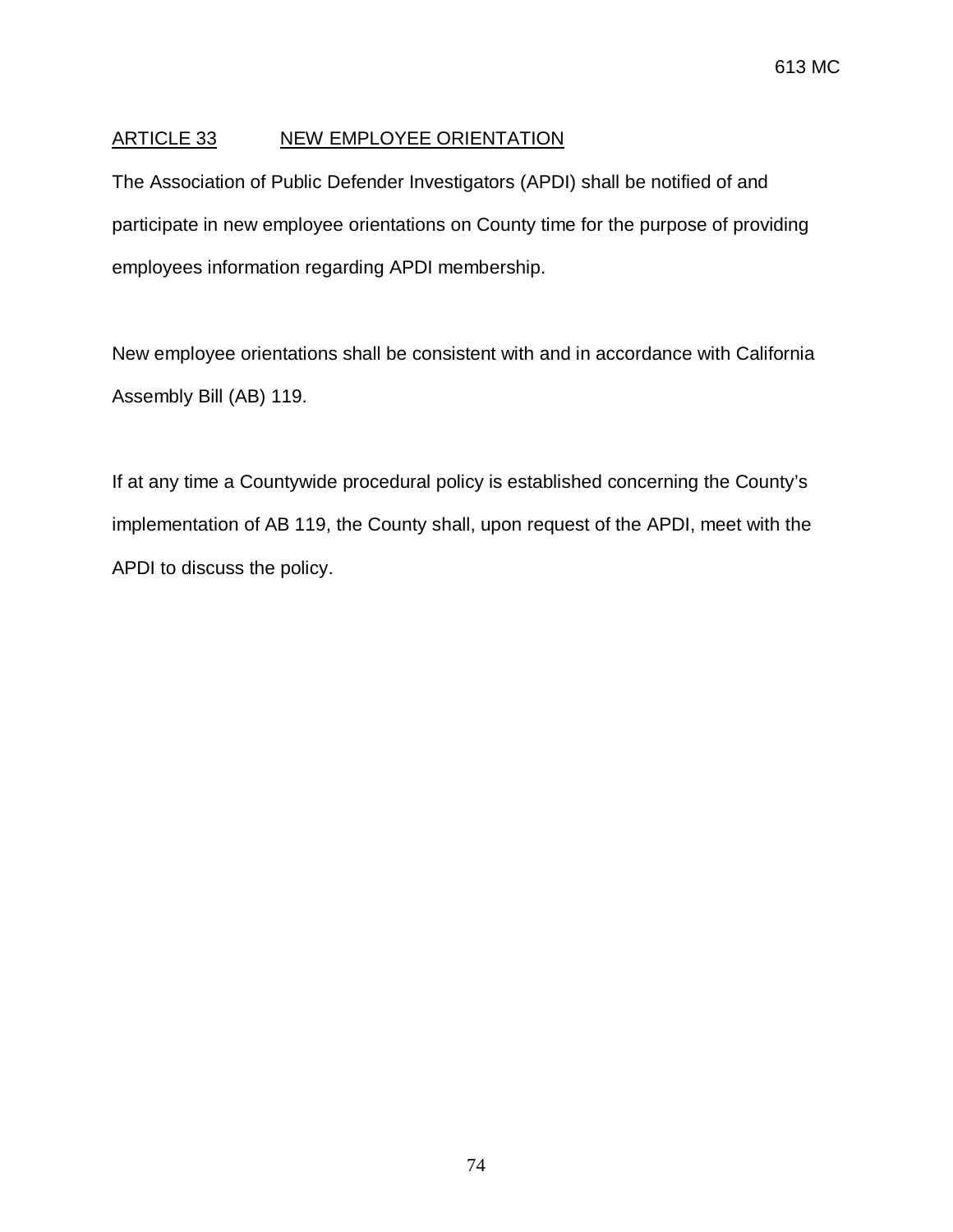#### ARTICLE 34 ASSIGNMENT OF ADDITIONAL RESPONSIBILITIES

Any permanent, full-time employee shall be entitled to additional compensation equivalent to two standard salary schedules for the performance of additional responsibilities of a higher level which are assigned or approved by the Department Head or designated Management representative and approved by the Chief Executive Office.

Within forty five (45) business days, the Department shall notify an employee in writing of the approval or denial of his/her written request for the additional responsibilities bonus.

To qualify for this additional compensation, a full-time, permanent employee must either perform significant duties of a higher-level class or be assigned a special project or assignment which requires the performance of additional duties and carries additional responsibilities beyond those typically assigned to the employee's class. The assignment of additional duties normally performed by incumbents of the employee's class shall not qualify for this additional compensation.

The additional compensation shall begin on the first day the additional responsibilities are assigned by Management and performed by the employee and shall end on the day the additional responsibilities are no longer performed. Management shall notify the employee of the termination of any assignment for which he or she qualifies for the additional responsibilities bonus. In no event shall an employee receive compensation

75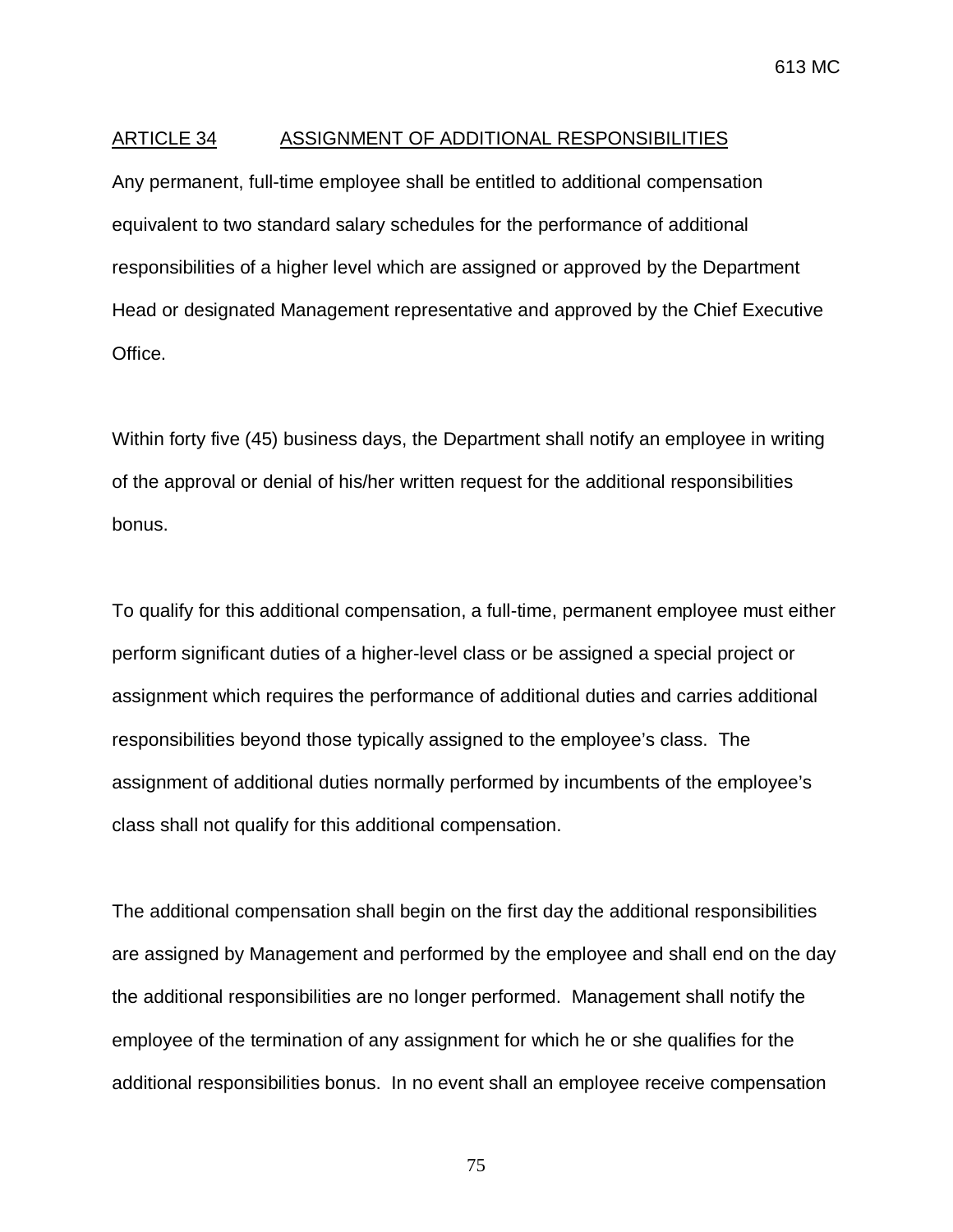pursuant to this Section and receive the out-of-class bonus pursuant to the Out-of-Class article of this MOU for the same assignment.

The additional compensation provided in this Article shall not constitute a base rate.